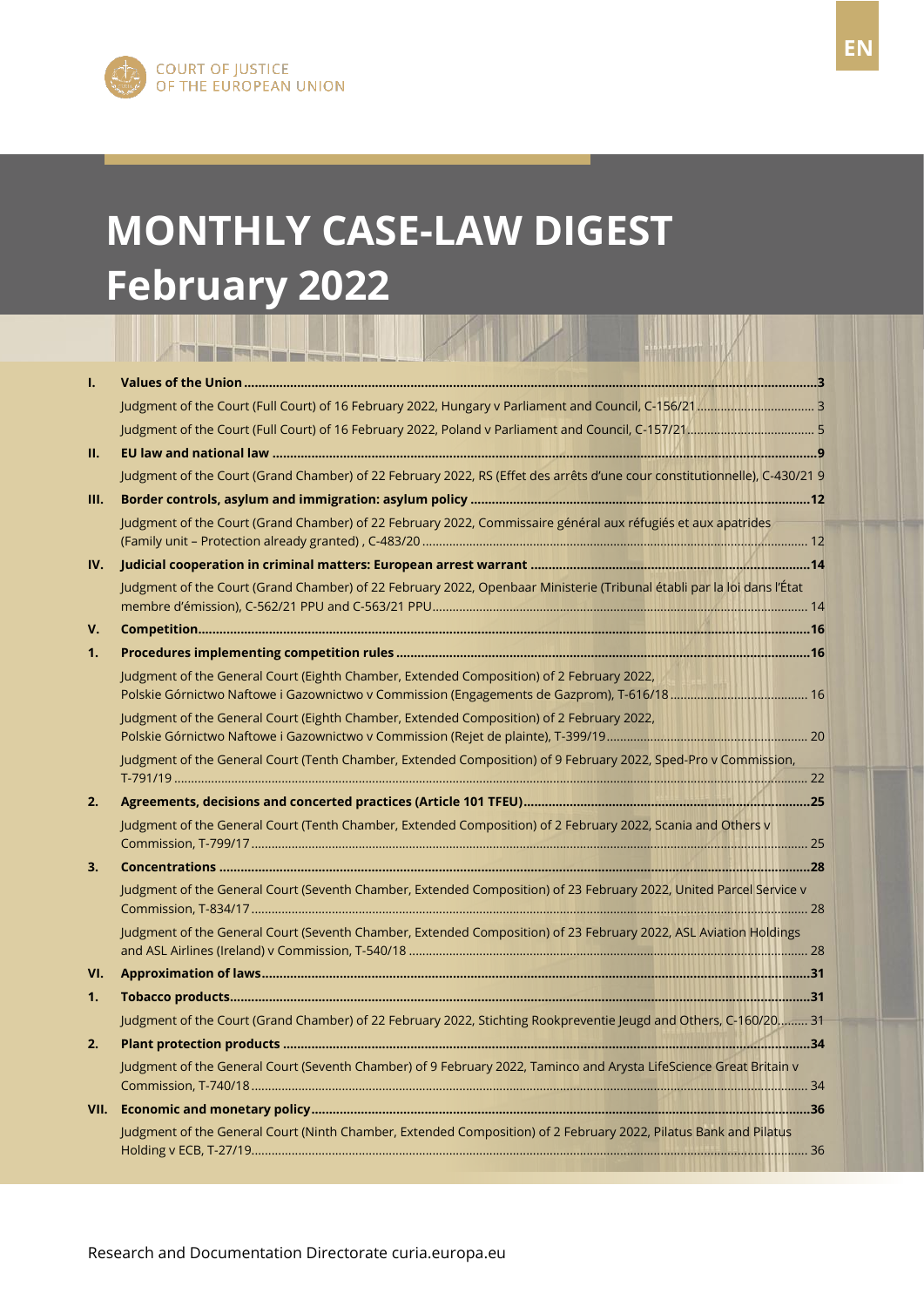| IX. |                                                                                                             |  |
|-----|-------------------------------------------------------------------------------------------------------------|--|
|     |                                                                                                             |  |
|     | Judgment of the General Court (Ninth Chamber, Extended Composition) of 26 January 2022, Leonardo v Frontex, |  |
|     | $T - 849/19$                                                                                                |  |

EDER

⊜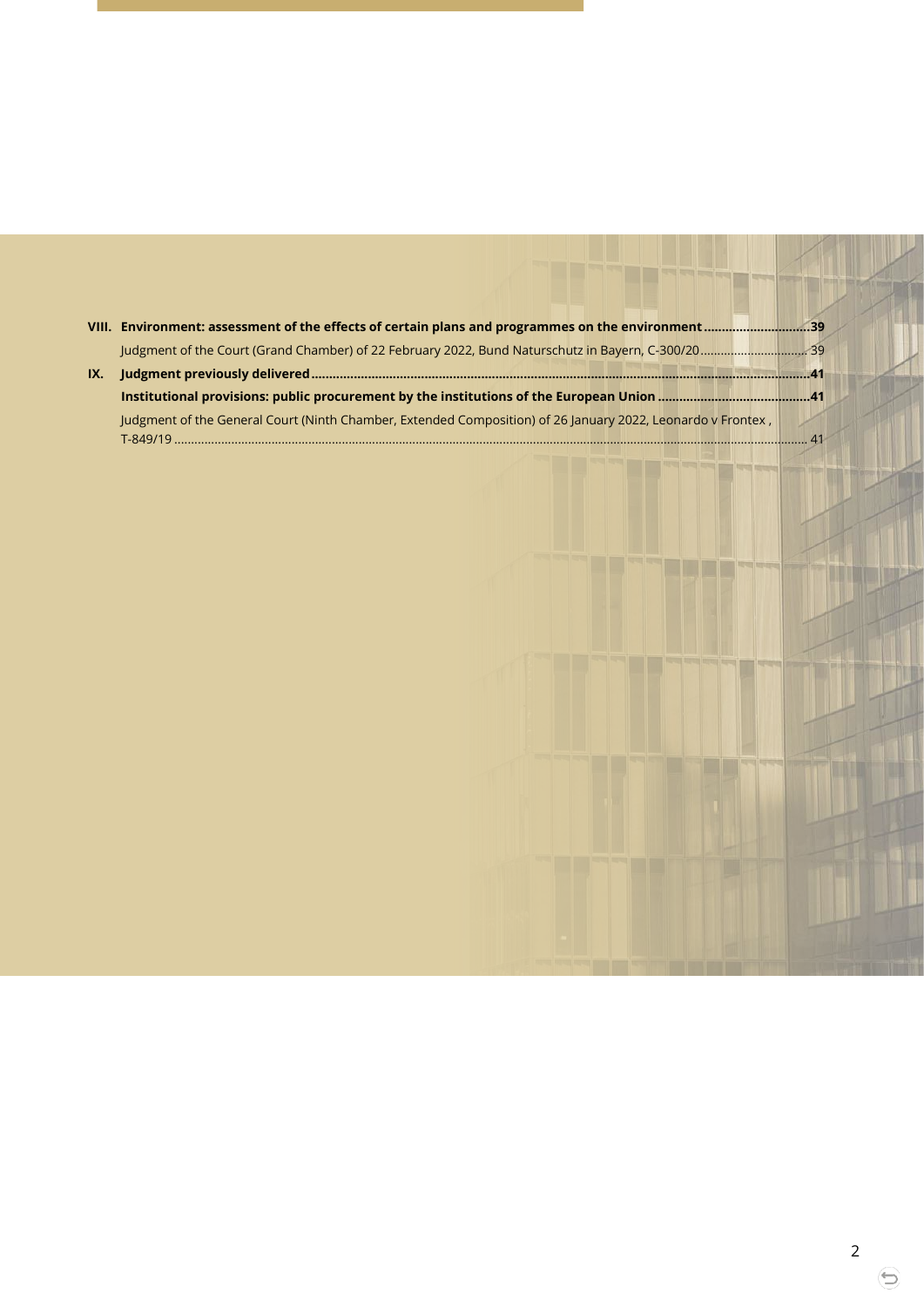# <span id="page-2-1"></span><span id="page-2-0"></span>**I. VALUES OF THE UNION**

## **Judgment of the Court (Full Court) of 16 February 2022, Hungary v Parliament and Council, C-156/21**

[Link to the complete text of the](https://curia.europa.eu/juris/document/document.jsf?text=&docid=254061&pageIndex=0&doclang=EN&mode=lst&dir=&occ=first&part=1&cid=1812150) judgment

Action for annulment – Regulation (EU, Euratom) 2020/2092 – General regime of conditionality for the protection of the European Union budget – Protection of the Union budget in the case of breaches of the principles of the rule of law in the Member States – Legal basis – Article 322(1)(a) TFEU – Alleged circumvention of Article 7 TEU and Article 269 TFEU – Alleged infringements of Article 4(1), Article 5(2) and Article 13(2) TEU and of the principles of legal certainty, proportionality and equality of Member States before the Treaties

On 16 December 2020, the Parliament and the Council adopted a regulation  $1$  which establishes a general regime of conditionality for the protection of the Union budget in the case of breaches of the principles of the rule of law in a Member State. In order to attain that objective, the regulation allows the Council, on a proposal from the Commission, to adopt protective measures such as the suspension of payments to be made from the Union budget or the suspension of the approval of one or more programmes to be paid from that budget.<sup>2</sup>

Hungary and Poland each brought an action before the Court of Justice for the annulment of that regulation. They base their respective actions inter alia on the absence of an appropriate legal basis in the TEU and TFEU, the circumvention of the procedure laid down in Article 7 TEU,  $^3$  the European Union having exceeded its powers and on a breach of the principle of legal certainty. In support of their arguments, Hungary and Poland referred to a confidential opinion of the Council Legal Service concerning the initial proposal which led to the regulation, which the Court allowed, despite the Council's objections, on the basis of the overriding public interest in the transparency of the legislative procedure.

In both cases, Hungary and Poland supported each other's action, while Belgium, Denmark, Germany, Ireland, Spain, France, Luxembourg, the Netherlands, Finland, Sweden and the Commission intervened in support of the Parliament and the Council. At the Parliament's request, the Court dealt with the cases pursuant to the expedited procedure. Furthermore, the cases were allocated to the full Court in view of the fundamental importance of the issue they raise regarding the options available under the Treaties to enable the European Union to protect its budget and financial interests in the face of breaches of the principles of the rule of law in the Member States.

The Court finds, in the first place, as regards the legal basis for the regulation, that the procedure laid down by the regulation can be initiated only where there are reasonable grounds for considering not only that there have been breaches of the principles of the rule of law in a Member State, but, in particular, that those breaches affect or seriously risk affecting the sound financial management of the Union budget or the protection of the financial interests of the Union in a sufficiently direct way. In addition, the measures that may be adopted under the regulation relate exclusively to the

<sup>1</sup> Regulation (EU, Euratom) 2020/2092 of the European Parliament and of the Council of 16 December 2020 on a general regime of conditionality for the protection of the Union budget (OJ 2020 L 433I, p. 1).

<sup>2</sup> The regulation nevertheless safeguards, in such cases, the legitimate interests of final recipients and beneficiaries.

<sup>3</sup> Article 7 TEU provides for the possibility of instituting a procedure against a Member State in the event of a serious breach of the Union values or where there is a clear risk of such a breach.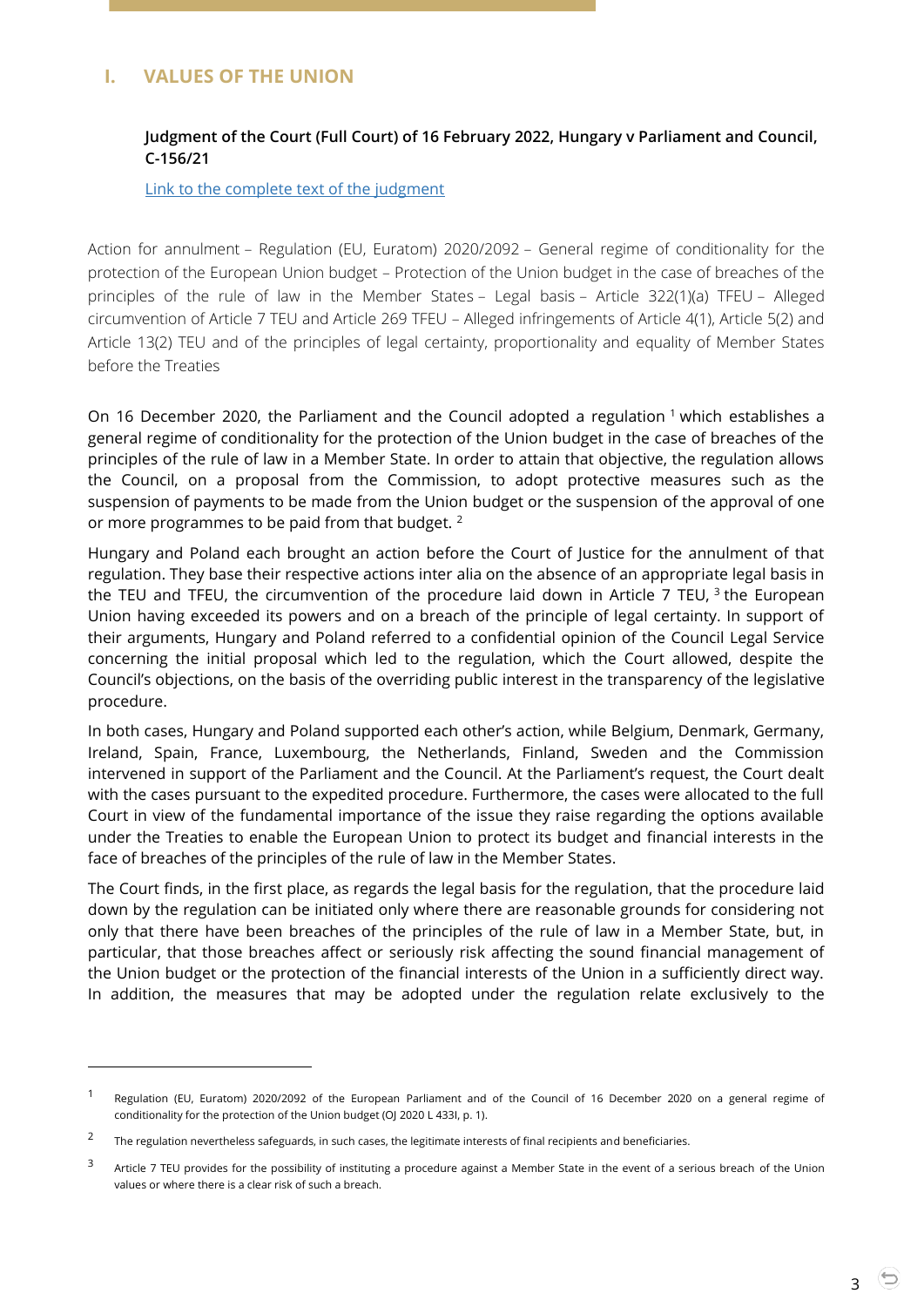implementation of the Union budget and are all such as to limit the financing from that budget according to the impact on the budget of such an effect or serious risk. Accordingly, the regulation is intended to protect the Union budget from effects resulting, in a sufficiently direct way, from breaches of the principles of the rule of law and not to penalise those breaches as such.

In that regard, the Court points out that compliance by the Member States with the common values on which the European Union is founded – which have been identified and are shared by the Member States and which define the very identity of the European Union as a legal order common to those States – <sup>4</sup> such as the rule of law and solidarity, justifies the mutual trust between those States. Since that compliance is a condition for the enjoyment of all the rights deriving from the application of the Treaties to a Member State, the European Union must be able to defend those values, within the limits of its powers.

On that point, the Court specifies, first, that compliance with those values cannot be reduced to an obligation which a candidate State must meet in order to accede to the European Union and which it may disregard after accession. Secondly, the Court states that the Union budget is one of the principal instruments for giving practical effect, in the European Union's policies and activities, to the fundamental principle of solidarity between Member States and that the implementation of that principle, through the Union budget, is based on the Member States' mutual trust in the responsible use of the common resources included in that budget.

The sound financial management of the Union budget and the financial interests of the Union may be seriously compromised by breaches of the principles of the rule of law committed in a Member State. Those breaches may result, inter alia, in there being no guarantee that expenditure covered by the Union budget satisfies all the financing conditions laid down by EU law and therefore meets the objectives pursued by the European Union when it finances such expenditure.

Accordingly, a horizontal "conditionality mechanism", such as that established by the regulation, which makes receipt of financing from the Union budget subject to the respect by a Member State for the principles of the rule of law, is capable of falling within the power conferred by the Treaties on the European Union to establish "financial rules" relating to the implementation of the Union budget.

In the second place, the Court finds that the procedure established by the regulation does not circumvent the procedure laid down in Article 7 TEU and respects the limits of the powers conferred on the European Union.

The purpose of the procedure laid down in Article 7 TEU is to allow the Council to penalise serious and persistent breaches of each of the common values on which the European Union is founded and which define its identity, in particular with a view to compelling the Member State concerned to put an end to those breaches. By contrast, the regulation is intended to protect the Union budget, and applies only in the event of a breach of the principles of the rule of law in a Member State which affects or seriously risks affecting the proper implementation of that budget. Consequently, the procedure under Article 7 TEU and the procedure established by the regulation pursue different aims and each has a clearly distinct subject matter.

Furthermore, since the regulation allows the Commission and the Council to examine only situations or conduct attributable to the authorities of a Member State and which appear relevant to the sound financial management of the Union budget, the powers granted to those institutions by that regulation do not go beyond the limits of the powers conferred on the European Union.

In the third place, as regards Hungary and Poland's argument alleging a breach of the principle of legal certainty, in particular in so far as the regulation does not define the concept of 'the rule of law'

<sup>4</sup> The founding values of the European Union, common to the Member States, contained in Article 2 TEU, include respect for human dignity, freedom, democracy, equality, the rule of law and respect for human rights, in a society in which, inter alia, non-discrimination, justice, solidarity and equality between women and men prevail.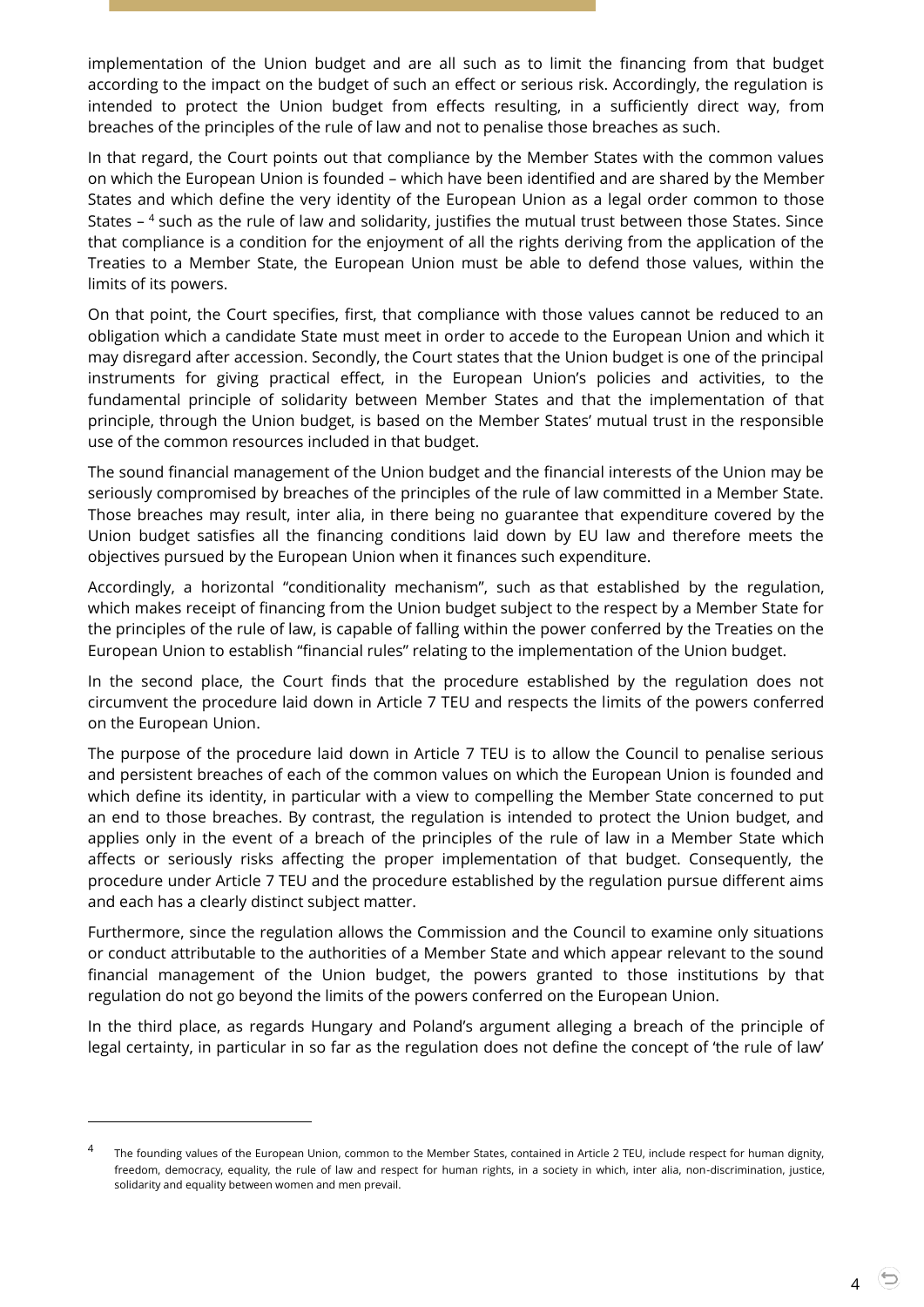or its principles, the Court states that the principles set out in the regulation, as constituent elements of that concept, <sup>5</sup> have been developed extensively in its case-law, that those principles have their source in common values which are also recognised and applied by the Member States in their own legal systems and that they stem from a concept of 'the rule of law' which the Member States share and to which they adhere, as a value common to their constitutional traditions. Consequently, the Court finds that the Member States are in a position to determine with sufficient precision the essential content and the requirements flowing from each of those principles.

Furthermore, the Court specifies that the regulation requires, for the adoption of the protective measures which it lays down, that a genuine link be established between a breach of a principle of the rule of law and an effect or serious risk of effect on the sound financial management of the Union or the financial interests of the Union and that such a breach must concern a situation or conduct that is attributable to an authority of a Member State and relevant to the proper implementation of the Union budget. The Court notes that the concept of 'serious risk' is clarified in the EU financial legislation and states that the protective measures that may be adopted must be strictly proportionate to the impact of the breach found on the Union budget. In particular, according to the Court, those measures may target actions and programmes other than those affected by such a breach only where that is strictly necessary to achieve the objective of protecting the Union budget as a whole. Lastly, the Court finds that the Commission must comply, subject to review by the EU judicature, with strict procedural requirements involving inter alia several consultations with the Member State concerned, and concludes that the regulation meets the requirements of the principle of legal certainty.

<span id="page-4-0"></span>In those circumstances, the Court dismisses the actions brought by Hungary and Poland in their entirety.

## **Judgment of the Court (Full Court) of 16 February 2022, Poland v Parliament and Council, C-157/21**

[Link to the complete text of the judgment](https://curia.europa.eu/juris/document/document.jsf?text=&docid=254062&pageIndex=0&doclang=EN&mode=lst&dir=&occ=first&part=1&cid=1812395)

 $\overline{a}$ 

Action for annulment – Regulation (EU, Euratom) 2020/2092 – General regime of conditionality for the protection of the European Union budget – Protection of the Union budget in the case of breaches of the principles of the rule of law in the Member States – Legal basis – Article 322(1)(a) TFEU – Article 311 TFEU – Article 312 TFEU – Alleged circumvention of Article 7 TEU and Article 269 TFEU – Alleged infringements of Article 4(1), Article 5(2) and Article 13(2) TEU, of the second paragraph of Article 296 TFEU, of Protocol (No 2) on the application of the principles of subsidiarity and proportionality and of the principles of conferral, legal certainty, proportionality and equality of the Member States before the Treaties – Alleged misuse of powers

Regulation 2020/2092 of the European Parliament and of the Council of 16 December 2020 <sup>6</sup> established a 'horizontal conditionality mechanism' designed to protect the budget of the European Union in the case of breaches of the principles of the rule of law in a Member State. To that end, that regulation allows the Council of the European Union, on a proposal from the European Commission,

<sup>5</sup> Under the regulation, that concept includes the principle of legality implying a transparent, accountable, democratic and pluralistic lawmaking process, and the principles of legal certainty, prohibition of arbitrariness of the executive powers, effective judicial protection, including access to justice, by independent and impartial courts, also as regards fundamental rights, separation of powers, nondiscrimination and equality before the law.

<sup>6</sup> Regulation (EU, Euratom) 2020/2092 of the European Parliament and of the Council of 16 December 2020 on a general regime of conditionality for the protection of the Union budget (OJ 2020 L 433I, p. 1, and corrigendum OJ 2021 L 373, p. 94; 'the contested regulation').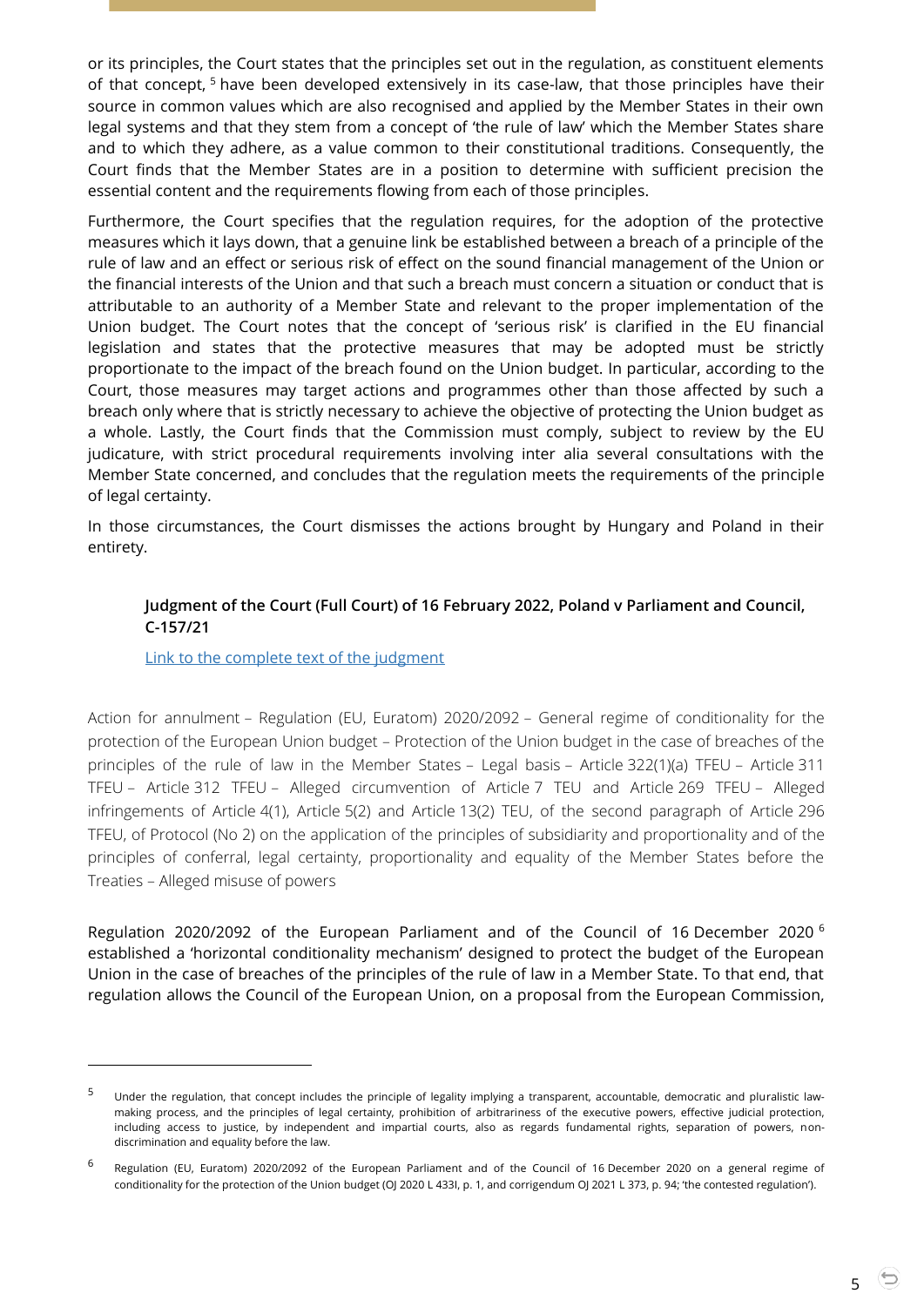to adopt, subject to the conditions defined by it, appropriate protective measures such as the suspension of payments to be made from the Union budget or the suspension of the approval of one or more programmes to be paid from that budget. The contested regulation makes the adoption of such measures subject to the production of evidence relevant to establishing not only the existence of a breach of the principles of the rule of law, but also the impact of that breach on the implementation of the Union budget.

The contested regulation is part of the continuance of a series of initiatives covering, more generally, the protection of the rule of law in Member States  $^7$  which are designed to provide a response, at EU level, to growing concerns regarding respect by a number of Member States for the common values of the Union as set out in Article 2 TEU. <sup>8</sup>

The Republic of Poland, supported by Hungary, <sup>9</sup> brought an action seeking the annulment of the contested regulation. In support of its claim, it argued, in essence, that that regulation, whilst formally presented as an act forming part of the financial rules referred to in Article 322(1)(a) TFEU in actual fact seeks to penalise any interference by a Member State with the principles of the rule of law, the requirements of which are in any event, insufficiently precise. Poland therefore founded its action, inter alia, on the European Union lacking competence to adopt such a regulation, on account of an absence of legal basis and circumvention of the procedure laid down in Article 7 TEU, together with disregard for the limits inherent in the competences of the European Union and disregard for the principle of legal certainty.

Having been called upon to give a ruling on the competences of the European Union to protect its budget and its financial interests against effects which may result from breaches of the values set out in Article 2 TEU, the Court found that the present case is of fundamental importance, justifying it being attributed to the full formation of the Court. For the same reasons, the European Parliament's request for the case to be dealt with pursuant to the expedited procedure was granted. In those circumstances, the Court dismisses in its entirety the action for annulment brought by Poland.

#### *Findings of the Court*

-

Prior to examining the substance of the action, the Court gives a ruling on the request by the Council for various extracts from Poland's application to be disregarded, in so far as they are based on material taken from a confidential opinion of the legal service of the Council, thereby disclosed without the necessary authorisation. In that regard, the Court confirms that it is, in principle, permissible for the institution concerned to make production for use in legal proceedings of such an internal document subject to prior authorisation. Nonetheless, in the situation where the legal opinion in question relates to a legislative procedure, as in the present case, consideration must be given to the principle of transparency, since the disclosure of such an opinion increases the transparency and openness of the legislative process. Accordingly, the overriding public interest in the transparency and openness of the legislative process prevails, as a rule, over the interest of the institutions in relation to the disclosure of an internal legal opinion. In the present case, given that the Council did not establish that the opinion concerned was particularly sensitive in nature or particularly wide in scope, going beyond the context of the legislative process at issue, the Court accordingly rejects the Council's request.

<sup>7</sup> See, in particular, the Communication from the Commission to the European Parliament, the European Council, the Council, the European Economic and Social Committee and the Committee of the Regions of 17 July 2019, 'Strengthening the rule of law within the Union – A blueprint for action', COM (2019) 343 final, following from the Communication from the Commission to the European Parliament and the Council of 11 March 2014, 'A new EU framework to strengthen the Rule of Law', COM (2014) 158 final.

<sup>8</sup> The founding values of the European Union, common to the Member States, set out in Article 2 TEU, include respect for human dignity, freedom, democracy, equality, the rule of law and respect for human rights, in a society in which pluralism, non-discrimination, tolerance, justice, solidarity and equality between women and men prevail.

<sup>9</sup> Hungary also brought an action seeking the annulment of Regulation 2020/2092 (Case C-156/21).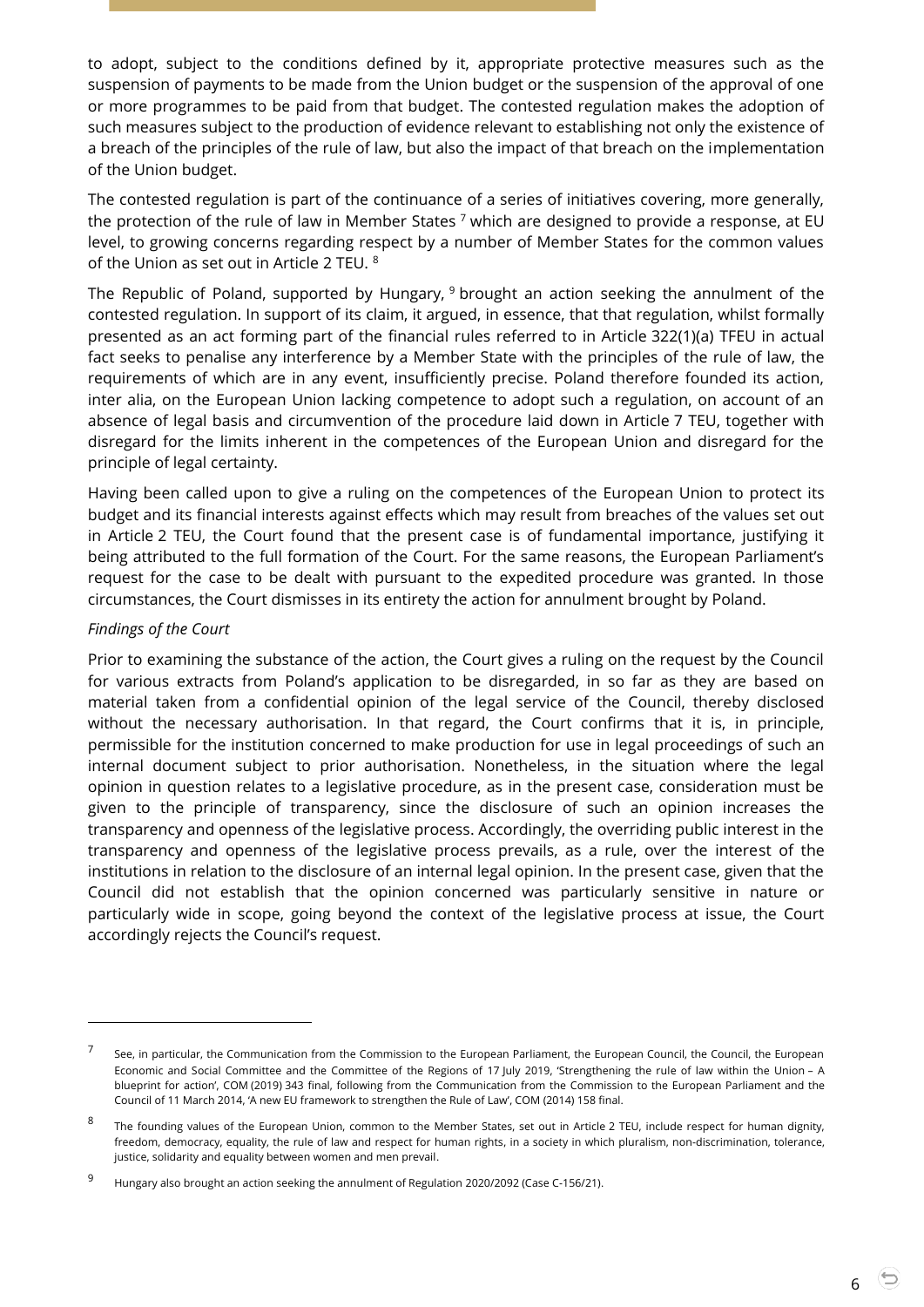As regards the substance of the matter, in the first place, the Court examines together the pleas alleging that the European Union lacked competence to adopt the contested regulation.

So far as concerns, first of all, the legal basis of the contested regulation, the Court finds that the procedure laid down by that regulation can be initiated only where there are reasonable grounds for considering not only that there have been breaches of the principles of the rule of law in a Member State, but, in particular, that those breaches affect, or seriously risk affecting, in a sufficiently direct way, the sound financial management of the Union or the protection of its financial interests. In addition, the measures which may be adopted under the contested regulation relate exclusively to the implementation of the Union budget and are all such as to limit the financing from that budget according to the impact on the budget of such an effect or serious risk. Accordingly, the regulation is intended to protect the Union budget from effects resulting, in a sufficiently direct way, from breaches of the principles of the rule of law and not to penalise those breaches as such.

In response to Poland's line of argument that the purpose of a financial rule cannot be to clarify the extent of the requirements inherent in the values referred to in Article 2 TEU, the Court points out that compliance by the Member States with the common values on which the European Union in founded – which have been identified and are shared by the Member States and which define the very identity of the European Union as a legal order common to those States – such as the rule of law and solidarity, justifies the mutual trust between those States. Since that compliance is a condition for the enjoyment of all the rights deriving from the application of the Treaties to the Member State concerned, the European Union must be able to defend those values, within the limits of its powers.

On that point, the Court specifies, first, that compliance with those values cannot be reduced to an obligation which a candidate State must meet in order to accede to the European Union and which it may disregard after its accession. Secondly, the Court states that the Union budget is one of the principal instruments for giving practical effect, in the European Union's policies and activities, to the fundamental principle of solidarity between Member States and that the implementation of that principle, through the Union budget, is based on the Member States' mutual trust in the responsible use of the common resources included in that budget.

The sound financial management of the Union budget and the financial interests of the Union may be seriously compromised by breaches of the principles of the rule of law committed in a Member State. Those breaches may result, inter alia, in there being no guarantee that expenditure covered by the Union budget satisfies all the financing conditions laid down by EU law and therefore meets the objectives pursued by the European Union when it finances such expenditure.

Accordingly, a 'horizontal conditionality mechanism', such as that established by the contested regulation, which makes receipt of financing from the Union budget subject to the respect by a Member State for the principles of the rule of law, is capable of falling within the power conferred by the Treaties on the European Union to establish 'financial rules' relating to the implementation of the Union budget. The Court clarifies that the provisions of the contested regulation which identify those principles, which set out situations which may be indicative of a breach of those principles, which clarify the situations or conduct which must be concerned by such breaches and which define the nature and scope of protective measures are constituent elements forming an integral part of such a mechanism which may, where necessary, be adopted.

Next, as regards the complaint alleging circumvention of the procedure laid down in Article 7 TEU, the Court rejects Poland's line of argument that only the procedure laid down in Article 7 TEU grants the institutions of the Union the power to examine, determine the existence of and, where appropriate, impose penalties for breaches of the values contained in Article 2 TEU in a Member State. Indeed, in addition to the procedure laid down in Article 7 TEU, numerous provisions of the Treaties, frequently implemented by various acts of secondary legislation, grant the EU institutions the power to examine, determine the existence of and, where appropriate, impose penalties for breaches of the values contained in Article 2 TEU committed in a Member State.

Furthermore, the Court finds that the purpose of the procedure laid down in Article 7 TEU is to allow the Council to penalise serious and persistent breaches of each of the common values on which the European Union is founded and which define its identity, in particular with a view to compelling the Member States concerned to put an end to those breaches. By contrast, the regulation is intended to protect the Union budget, and applies only in the event of a breach of the principles of the rule of law

7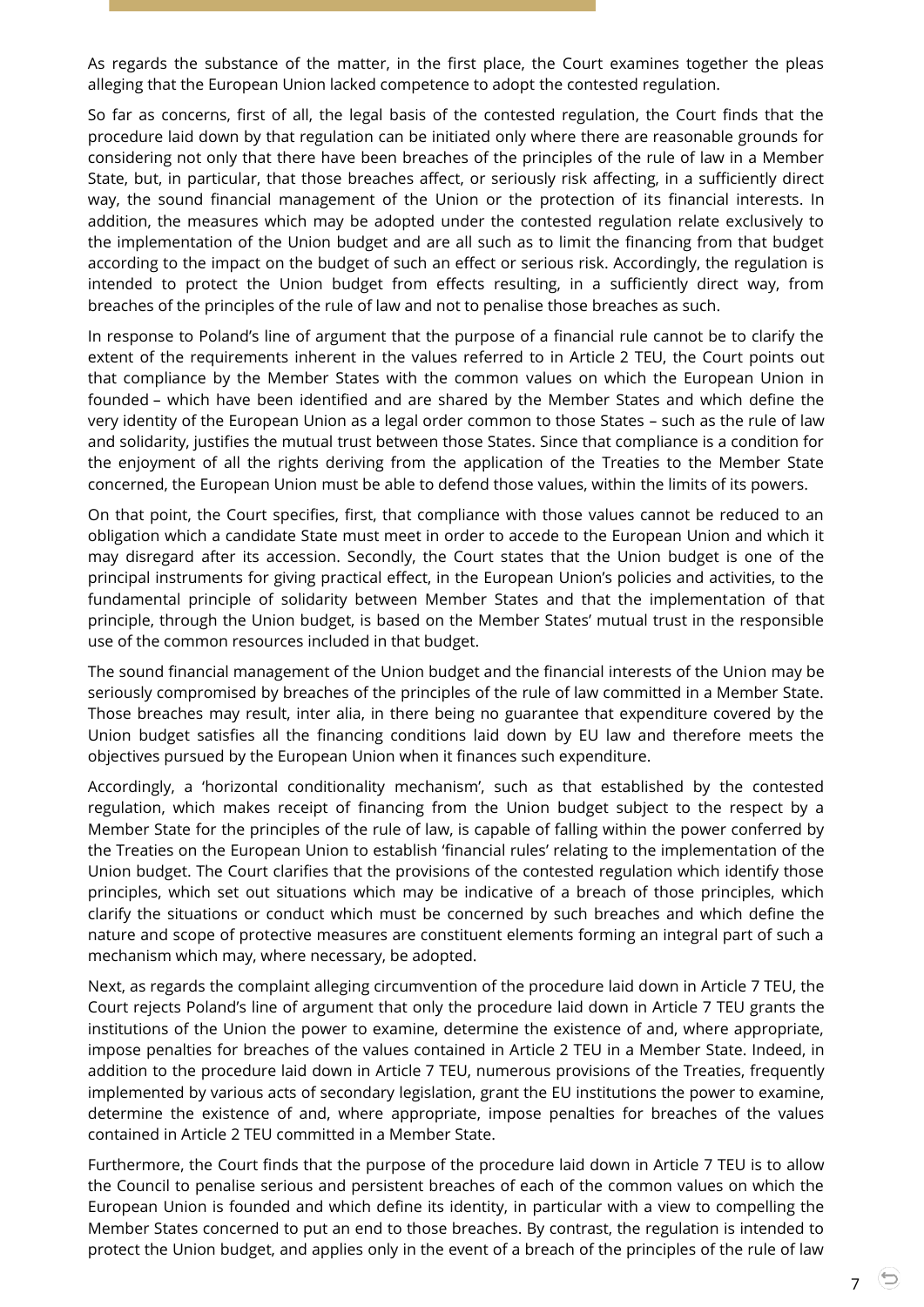in a Member State which affects or seriously risks affecting the proper implementation of that budget. In addition, the procedure laid down in Article 7 TEU and the procedure established by the contested regulation differ as regards their purpose, conditions for initiation, conditions for adoption and for lifting of the measures envisaged and the nature of those measures. Therefore, those two procedures pursue different aims and each has a clearly distinct subject matter. It follows, moreover, that the procedure established by the contested regulation cannot be regarded as seeking to circumvent the limitation on the general jurisdiction of the Court laid down in Article 269 TFEU, since its wording concerns only the review of the legality of an act adopted by the European Council or by the Council under Article 7 TEU.

In the second place, the Court examines the other substantive complaints put forward by Poland against the contested regulation.

In that context, the Court finds, first of all, that Poland's claims alleging breach of the principle of conferral and of the duty to respect the essential functions of the Member States are without foundation. The Court points out that the Member States' free exercise of the competences available to them in their reserved areas is conceivable only in compliance with EU law. For that reason, by requiring that the Member States thus comply with their obligations deriving from EU law, the European Union is not in any way claiming to exercise those competences itself nor is it, therefore, arrogating them.

Next, in the examination of the pleas alleging failure to respect the national identity of Member States, on the one hand, and breach of the principle of legal certainty, on the other, the Court rules that there is no substantive basis for Poland's line of argument regarding the lack of precision vitiating the contested regulation, both as regards the conditions for initiating the procedure and the choice and scope of the measures to be adopted. In that regard, the Court observes at the outset that the principles set out in the contested regulation, as constituent elements of the concept of the 'rule of law', <sup>10</sup> have been developed extensively in its case-law, that those principles have their source in common values which are also recognised and applied by the Member States in their own legal systems and that they stem from a concept of the 'rule of law' which the Member States share and to which they adhere, as a value common to their constitutional traditions. Consequently, the Court finds that the Member States are in a position to determine with sufficient precision the essential content and the requirements flowing from each of those principles.

As regards, specifically, the conditions for initiating the procedure and the choice and scope of the measures to be adopted, the Court clarifies that the contested regulation requires, for the adoption of the protective measures which it lays down, that a genuine link be established between a breach of a principle of the rule of law and an effect or serious risk of effect on the sound financial management of the Union or the financial interests of the Union and that such a breach must concern a situation or conduct that is attributable to an authority of a Member States and relevant to the proper implementation of the Union budget. In addition, the Court notes that the concept of 'serious risk' is clarified in the EU financial legislation and states that the protective measures which may be adopted must be strictly proportionate to the impact of the breach found on the Union budget. In particular, those measures may target actions and programmes other than those affected by such a breach only where that is strictly necessary to achieve the objective of protecting the Union budget as a whole. Lastly, the Court finds that the Commission must comply, subject to review by the EU judicature, with strict procedural requirements involving, inter alia, several consultations with the Member State concerned, and concludes that the contested regulation meets the requirements arising from respect for the national identity of Member States and the principle of legal certainty.

-

8

<sup>10</sup> According to Article 2(a) of the contested regulation, the concept of 'the rule of law' covers 'the principles of legality implying a transparent, accountable, democratic and pluralistic law-making process; legal certainty; prohibition of arbitrariness of the executive powers; effective judicial protection, including access to justice, by independent and impartial courts, also as regards fundamental rights; separation of powers; and non-discrimination and equality before the law'.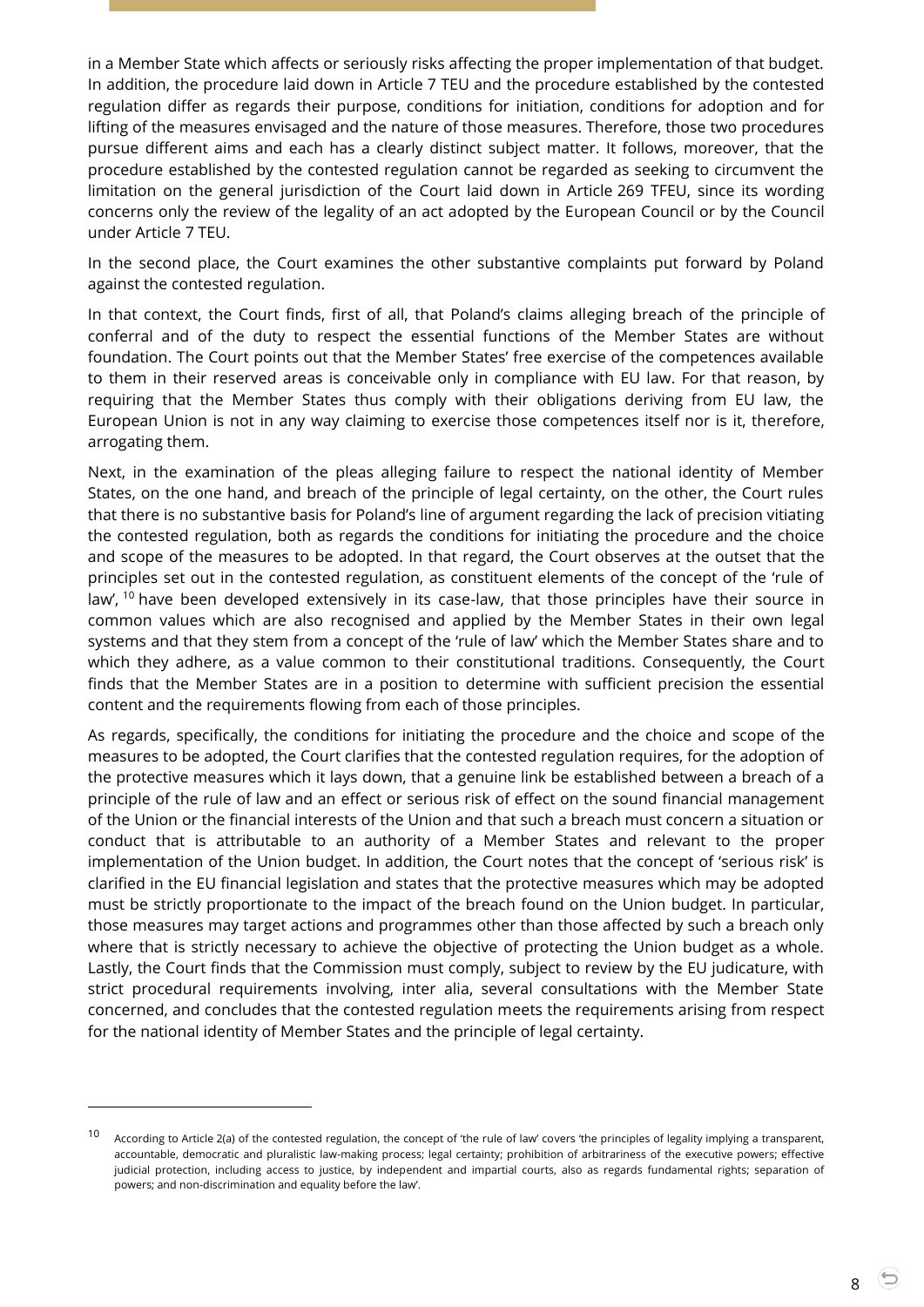Finally, in so far as Poland disputes the very need to adopt the contested regulation, in the light of the requirements of the principle of proportionality, the Court finds that Poland has not put forward any evidence capable of demonstrating that the EU legislature exceeded the broad discretion available to it in that regard. The Court rejects that final complaint and is, accordingly, entitled to dismiss the action in its entirety.

# <span id="page-8-1"></span><span id="page-8-0"></span>**II. EU LAW AND NATIONAL LAW**

## **Judgment of the Court (Grand Chamber) of 22 February 2022, RS (Effet des arrêts d'une cour constitutionnelle), C-430/21**

[Link to the complete text of the judgment](https://curia.europa.eu/juris/document/document.jsf?text=&docid=254384&pageIndex=0&doclang=EN&mode=lst&dir=&occ=first&part=1&cid=1815202)

Reference for a preliminary ruling – Rule of law – Independence of the judiciary – Second subparagraph of Article 19(1) TEU – Article 47 of the Charter of Fundamental Rights of the European Union – Primacy of EU law – Lack of jurisdiction of a national court to examine the conformity with EU law of national legislation found to be constitutional by the constitutional court of the Member State concerned – Disciplinary proceedings

The Court of Justice is called upon to rule on the principle of judicial independence, enshrined in the second subparagraph of Article 19(1) TEU, read in conjunction with the principle of the primacy of EU law in particular, in a context in which an ordinary court of a Member State has no jurisdiction, under national law, to examine the conformity with EU law of national legislation that has been held to be constitutional by the constitutional court of that Member State, and the national judges adjudicating are exposed to disciplinary proceedings and penalties if they decide to carry out such an examination.

In the present case, RS was convicted on foot of criminal proceedings in Romania. His wife then lodged a complaint concerning, inter alia, several judges in respect of offences allegedly committed during those criminal proceedings. Subsequently, RS brought an action before the Curtea de Apel Craiova (Court of Appeal, Craiova, Romania) seeking to challenge the excessive duration of the criminal proceedings instituted in response to that complaint.

In order to rule on that action, the Court of Appeal, Craiova, considers that it must assess the compatibility with EU law <sup>11</sup> of the national legislation establishing a specialised section of the Public Prosecutor's Office responsible for investigations of offences committed within the judicial system, such as that commenced in the present case. However, in the light of the judgment of the Curtea Constituțională (Constitutional Court, Romania), <sup>12</sup> delivered after the Court's judgment in *Asociaţia 'Forumul Judecătorilor din România' and Others*, <sup>13</sup> the Court of Appeal, Craiova, would not have jurisdiction, under national law, to carry out such an examination of compatibility. By its judgment,

<sup>11</sup> Specifically, the compatibility with the second subparagraph of Article 19(1) TEU and the annex to Commission Decision 2006/928/EC of 13 December 2006 establishing a mechanism for cooperation and verification of progress in Romania to address specific benchmarks in the areas of judicial reform and the fight against corruption (OJ 2006 L 354. p. 56).

<sup>12</sup> Judgment No 390/2021 of 8 June 2021.

<sup>13</sup> Judgment of 18 May 2021, *Asociaţia 'Forumul Judecătorilor Din România' and Others* (C-83/19, C-127/19, C-195/19, C-291/19, C-355/19 and C-397/19, EU:C:2021:393; 'judgment in *Asociația "Forumul Judecătorilor din România" and Others*'), in which the Court held, inter alia, that the legislation at issue is contrary to EU law where the creation of such a specialised section is not justified by objective and verifiable requirements relating to the sound administration of justice and is not accompanied by specific guarantees identified by the Court (see point 5 of the operative part of that judgment).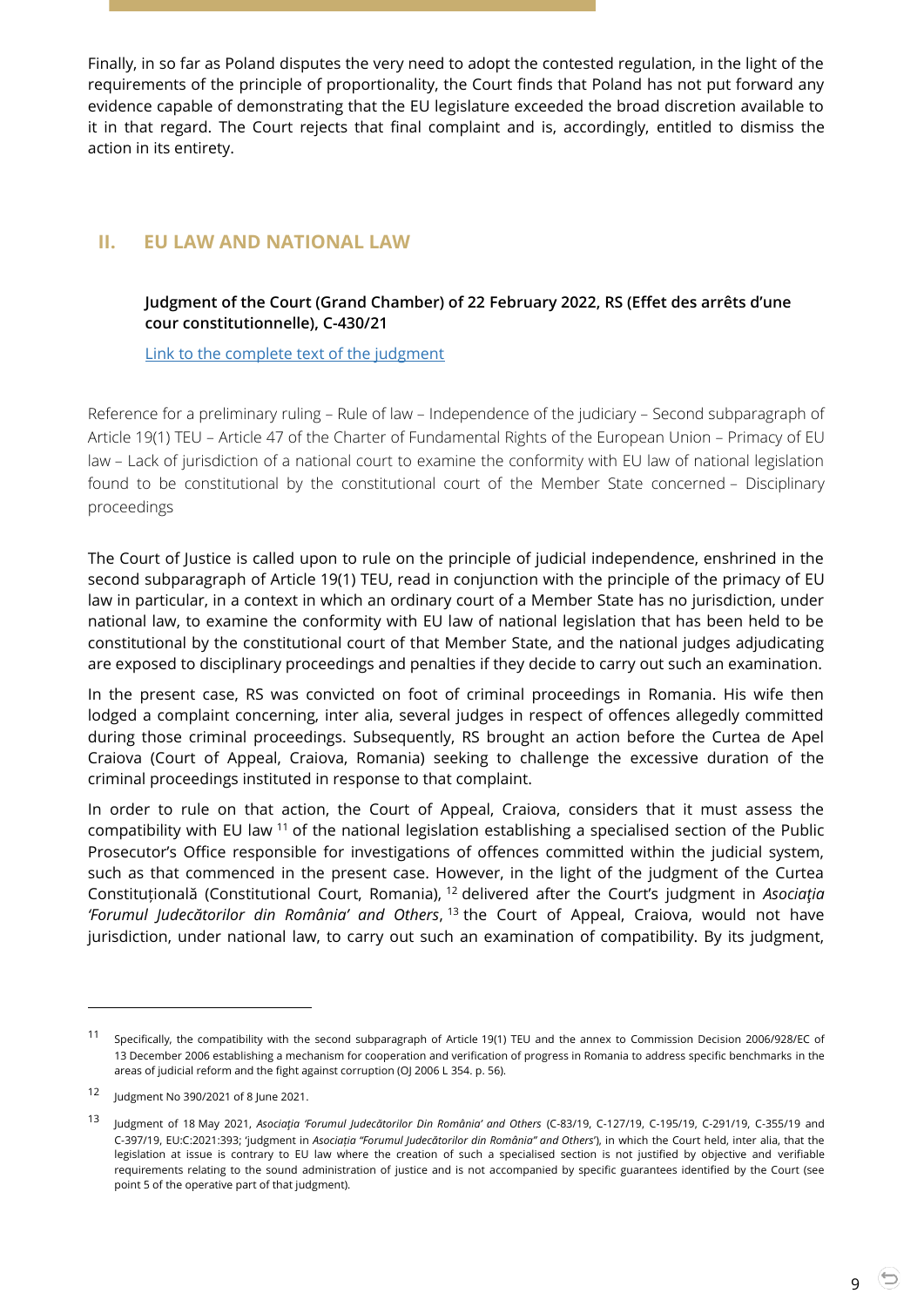the Romanian Constitutional Court rejected as unfounded the plea of unconstitutionality raised in respect of several provisions of the abovementioned legislation, while emphasising that, when that court declares national legislation consistent with the provision of the Constitution which requires compliance with the principle of the primacy of EU law, <sup>14</sup> an ordinary court has no jurisdiction to examine the conformity of that national legislation with EU law.

In that context, the Court of Appeal, Craiova, decided to refer the matter to the Court of Justice in order to clarify, in essence, whether EU law precludes a national judge of the ordinary courts from having no jurisdiction to examine whether legislation is consistent with EU law, in circumstances such as those of the present case, and disciplinary penalties from being imposed on that judge on the ground that he or she has decided to carry out such an examination.

The Court, sitting as the Grand Chamber, finds such national rules or practices to be contrary to EU law. <sup>15</sup>

#### *Findings of the Court*

First of all, the Court finds that the second subparagraph of Article 19(1) TEU does not preclude national rules or a national practice under which the ordinary courts of a Member State, under national constitutional law, are bound by a decision of the constitutional court of that Member State finding that national legislation is consistent with that Member State's constitution, provided that national law guarantees the independence of that constitutional court from, in particular, the legislature and the executive. However, the same cannot be said where the application of such national rules or a national practice entails excluding any jurisdiction of those ordinary courts to assess the compatibility with EU law of national legislation which such a constitutional court has found to be consistent with a national constitutional provision providing for the primacy of EU law.

Next, the Court points out that compliance with the obligation of national courts to apply in full any provision of EU law having direct effect is necessary, in particular, in order to ensure respect for the equality of Member States before the Treaties – which precludes the possibility of relying on, as against the EU legal order, a unilateral measure, whatever its nature – and constitutes an expression of the principle of sincere cooperation set out in Article 4(3) TEU, which requires any provision of national law which may be to the contrary to be disapplied, whether the latter is prior to or subsequent to the EU legal rule having direct effect.

In that context, the Court recalls that it has already held, first, that the legislation at issue falls within the scope of Decision 2006/928<sup>16</sup> and that it must, therefore, comply with the requirements arising from EU law, in particular from Article 2 and Article 19(1) TEU. <sup>17</sup>

Secondly, both the second subparagraph of Article 19(1) TEU and the specific benchmarks in the areas of judicial reform and the fight against corruption set out in the annex to Decision 2006/928 are formulated in clear and precise terms and are not subject to any conditions, and they therefore have direct effect. <sup>18</sup> It follows that if it is not possible to interpret the national provisions in a manner consistent with the second subparagraph of Article 19(1) TEU or those benchmarks, the ordinary Romanian courts must disapply those national provisions of their own motion.

<sup>&</sup>lt;sup>14</sup> In its judgment No 390/2021, the Romanian Constitutional Court held that the legislation at issue complied with Article 148 of the Constituția României (Romanian Constitution).

<sup>&</sup>lt;sup>15</sup> In the light of the second subparagraph of Article 19(1) TEU, read in conjunction with Article 2 and Article 4(2) and (3) TEU, with Article 267 TFEU and with the principle of the primacy of EU law.

<sup>16</sup> See footnote 1 for the full reference to Decision 2006/928.

<sup>17</sup> Judgment in *Asociația 'Forumul Judecătorilor din România' and Others*, paragraphs 183 and 184.

<sup>18</sup> Judgment in *Asociaţia 'Forumul Judecătorilor din România' and Others*, paragraphs 249 and 250, and judgment of 21 December 2021, *Euro Box Promotion and Others*, C-357/19, C-379/19, C-547/19, C-811/19 and C-840/19, EU:C:2021:1034, paragraph 253 ('judgment in *Euro Box Promotion and Others*').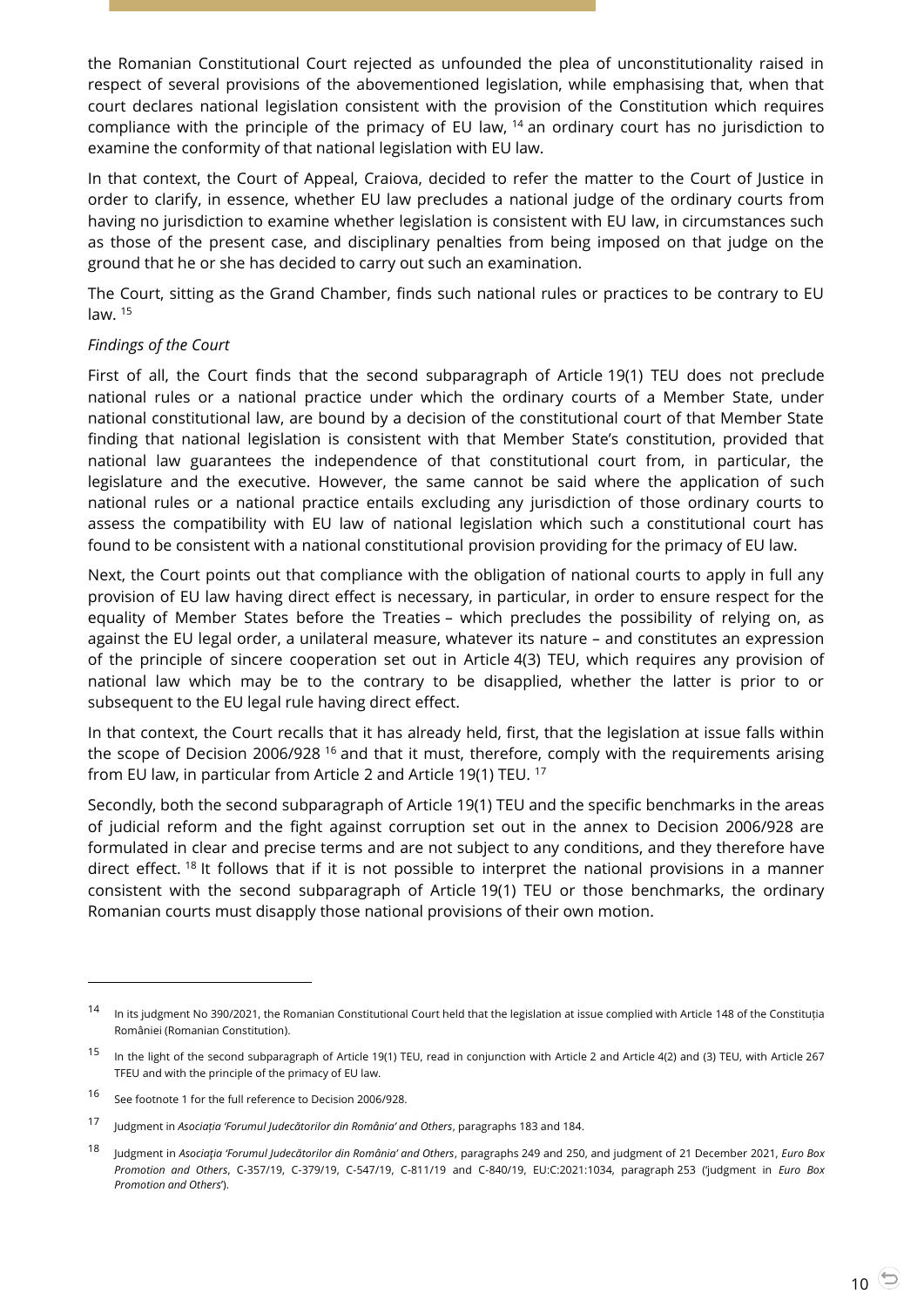In that regard, the Court points out that the ordinary Romanian courts have as a rule jurisdiction to assess the compatibility of Romanian legislative provisions with those provisions of EU law, without having to make a request to that end to the Romanian Constitutional Court. However, they are deprived of that jurisdiction where the Romanian Constitutional Court has held that those national legislative provisions are consistent with a national constitutional provision providing for the primacy of EU law, in that those ordinary courts are required to comply with that judgment of that constitutional court. However, such a national rule or practice would preclude the full effectiveness of the rules of EU law at issue, in so far as it would prevent the ordinary court called upon to ensure the application of EU law from itself assessing whether those national legislative provisions are compatible with EU law.

In addition, the application of such a national rule or practice would undermine the effectiveness of the cooperation between the Court of Justice and the national courts established by the preliminaryruling mechanism, by deterring the ordinary court called upon to rule on the dispute from submitting a request for a preliminary ruling to the Court of Justice, in order to comply with the decisions of the constitutional court of the Member State concerned.

The Court emphasises that those findings are all the more relevant in a situation in which a judgment of the constitutional court of the Member State concerned refuses to give effect to a preliminary ruling given by the Court, on the basis, inter alia, of the constitutional identity of that Member State and of the contention that the Court has exceeded its jurisdiction. The Court points out that it may, under Article 4(2) TEU, be called upon to determine that an obligation of EU law does not undermine the national identity of a Member State. By contrast, that provision has neither the object nor the effect of authorising a constitutional court of a Member State, in disregard of its obligations under EU law, to disapply a rule of EU law, on the ground that that rule undermines the national identity of the Member State concerned as defined by the national constitutional court. Thus, if the constitutional court of a Member State considers that a provision of secondary EU law, as interpreted by the Court, infringes the obligation to respect the national identity of that Member State, it must make a reference to the Court for a preliminary ruling, in order to assess the validity of that provision in the light of Article 4(2) TEU, the Court alone having jurisdiction to declare an EU act invalid.

In addition, the Court emphasises that since the Court alone has exclusive jurisdiction to provide the definitive interpretation of EU law, the constitutional court of a Member State cannot, on the basis of its own interpretation of provisions of EU law, validly hold that the Court has delivered a judgment exceeding its jurisdiction and, therefore, refuse to give effect to a preliminary ruling from the Court.

Furthermore, on the basis of its earlier case-law, <sup>19</sup> the Court makes clear that Article 2 and the second subparagraph of Article 19(1) TEU preclude national rules or a national practice under which a national judge may incur disciplinary liability for any failure to comply with the decisions of the national constitutional court and, in particular, for having refrained from applying a decision by which that court refused to give effect to a preliminary ruling delivered by the Court.

<sup>19</sup> Judgment in *Euro Box Promotion and Others*.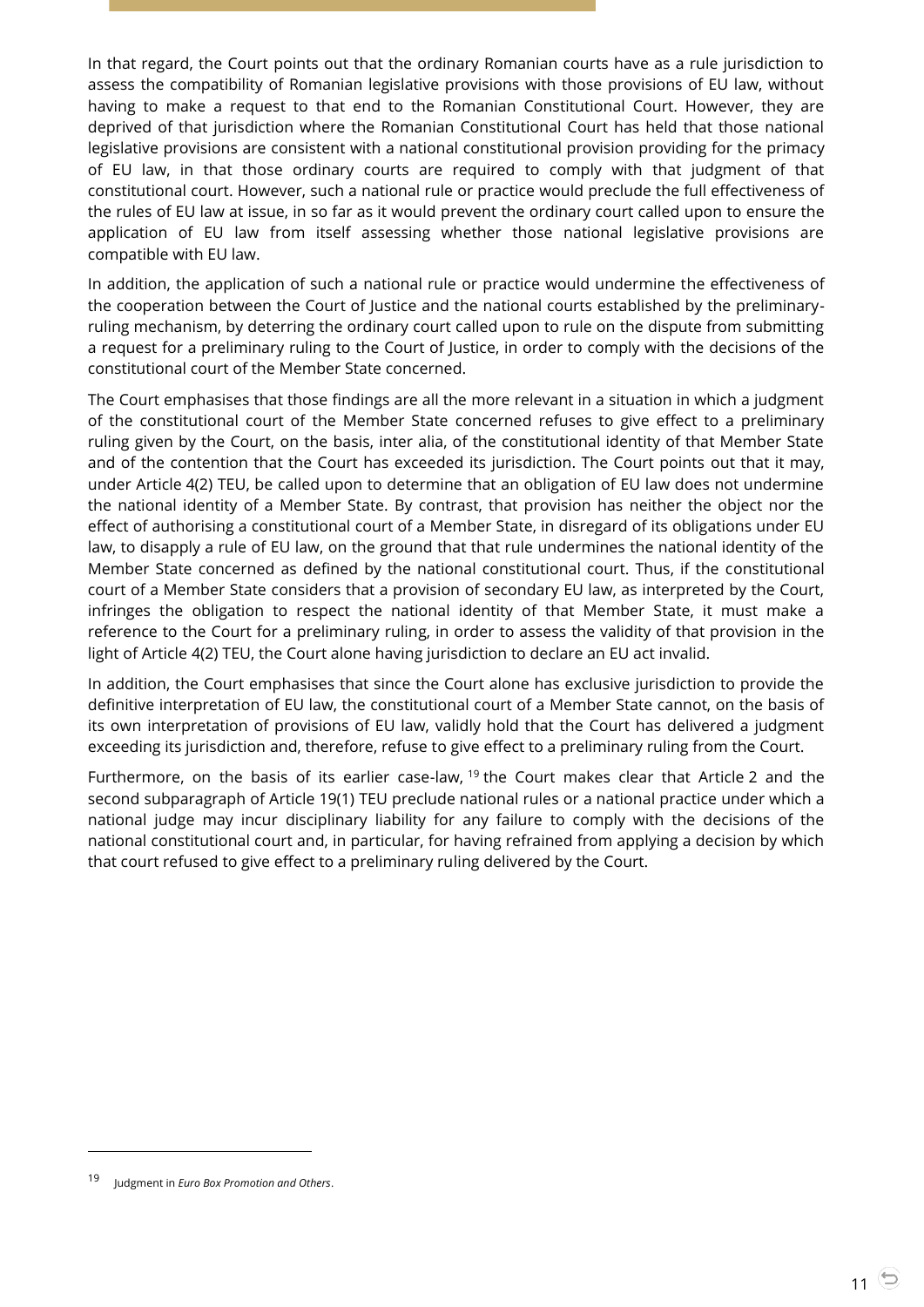# <span id="page-11-1"></span><span id="page-11-0"></span>**III. BORDER CONTROLS, ASYLUM AND IMMIGRATION: ASYLUM POLICY**

# **Judgment of the Court (Grand Chamber) of 22 February 2022, Commissaire général aux réfugiés et aux apatrides (Family unit – Protection already granted) , C-483/20**

[Link to the complete text of the judgment](https://curia.europa.eu/juris/document/document.jsf?text=&docid=254383&pageIndex=0&doclang=EN&mode=lst&dir=&occ=first&part=1&cid=1815466)

Reference for a preliminary ruling – Common policy on asylum – Common procedures for granting and withdrawing international protection – Directive 2013/32/EU – Article 33(2)(a) – Inadmissibility of an application for international protection lodged in a Member State by a third-country national who has obtained refugee status in another Member State, where the minor child of that third-country national, who is a beneficiary of subsidiary protection status, resides in the first Member State – Charter of Fundamental Rights of the European Union – Article 7 – Right to respect for family life – Article 24 – Best interests of the child – No infringement of Articles 7 and 24 of the Charter of Fundamental Rights due to the inadmissibility of the application for international protection – Directive 2011/95/EU – Article 23(2) – Obligation on the Member States to ensure the family unity of beneficiaries of international protection is maintained

After being granted refugee status in Austria in 2015, the appellant moved to Belgium at the beginning of 2016 to join his two daughters – one of whom was a minor – where the latter were granted subsidiary protection in December of that year. In 2018, the appellant submitted an application for international protection in Belgium, without having a right of residence there.

That application was declared inadmissible under the Belgian law transposing the Procedures Directive, <sup>20</sup> on the ground that the appellant had already been granted international protection by another Member State. <sup>21</sup> The appellant challenged the decision refusing his application before the Belgian courts, claiming that respect for family life and the need to take into account the best interests of the child, enshrined in Article 7 and Article 24(2) of the Charter of Fundamental Rights of the European Union ('the Charter') respectively prevent Belgium from exercising its option to declare the application for international protection inadmissible.

In that context, the Conseil d'État (Council of State, Belgium) decided to refer questions to the Court of Justice asking whether there were any exceptions to that option.

The Court, sitting as a Grand Chamber, found that the Procedures Directive,  $22$  read in the light of Article 7 and Article 24(2) of the Charter, does not preclude a Member State from exercising that option on the ground that the applicant has already been granted refugee status by another Member State, where that applicant is the father of a child who is an unaccompanied minor who has been

<sup>&</sup>lt;sup>20</sup> Directive 2013/32/EU of the European Parliament and of the Council of 26 June 2013 on common procedures for granting and withdrawing international protection (OJ 2013 L 180, p. 60; 'the Procedures Directive').

<sup>21</sup> Under Article 33(2)(a) of the Procedures Directive, Member States may consider an application for international protection as inadmissible if, inter alia, another Member State has granted international protection.

<sup>22</sup> Article 33(2)(a) of the Procedures Directive.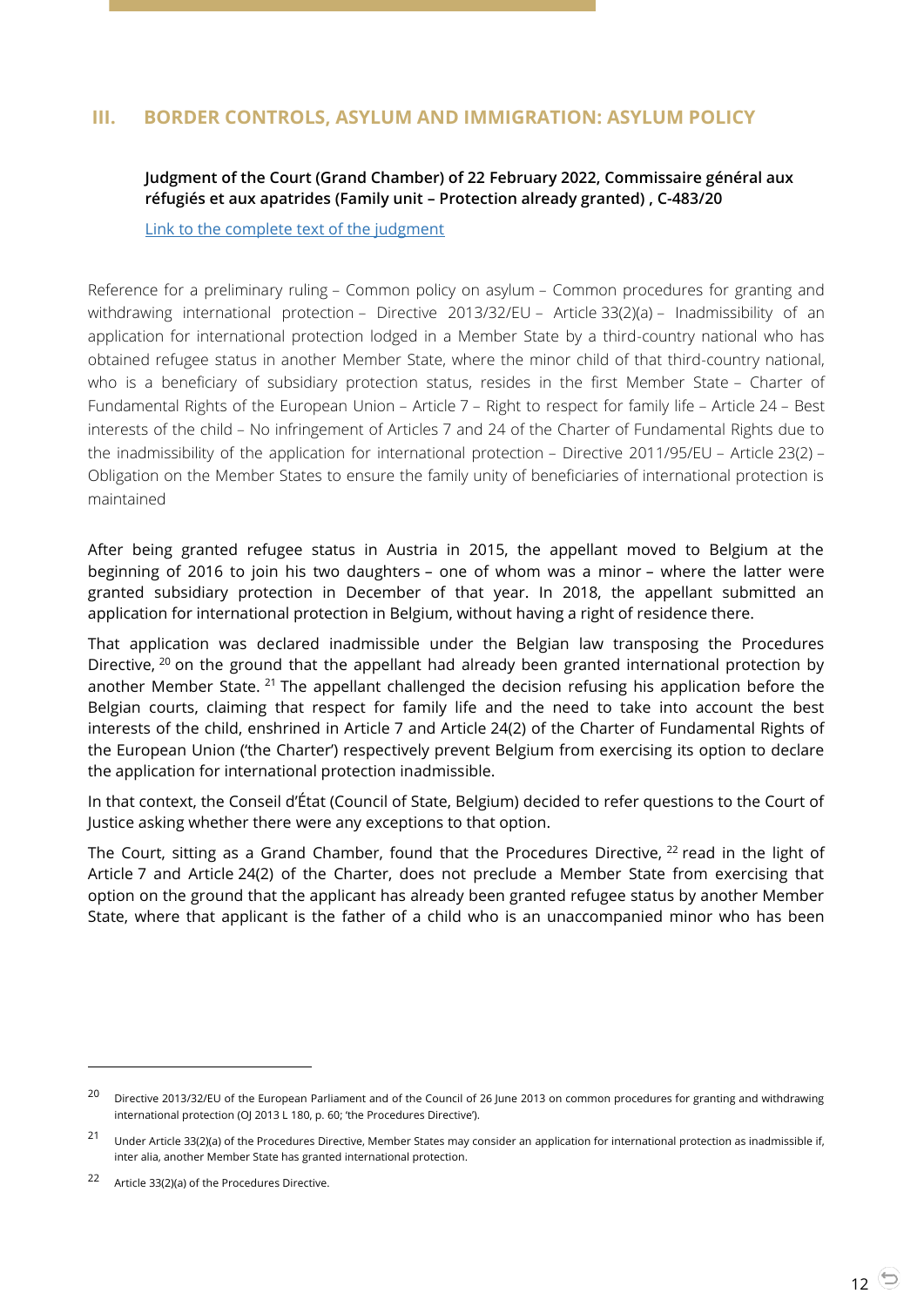granted subsidiary protection in the first Member State, without prejudice, nevertheless, to the application of Article 23(2) of the Qualification Directive,  $^{23}$  which concerns maintaining family unity.

#### *Findings of the Court*

In that regard, the Court notes that Member States are not obliged to verify whether the applicant fulfils the conditions to be satisfied in order to claim international protection under the Qualification Directive where such protection is already provided in another Member State. In such circumstances, they must refrain from exercising the option provided for in the Procedures Directive <sup>24</sup> to declare an application for international protection inadmissible only if, due to deficiencies, which may be systematic or generalised, or which may affect certain groups of people in that other Member State, the living conditions that that applicant could be expected to encounter there as the beneficiary of international protection would expose him or her to a substantial risk of suffering inhuman or degrading treatment, within the meaning of Article 4 of the Charter.

In the light of the importance of the principle of mutual trust for the Common European Asylum System, infringement of a provision of EU law conferring a substantive right on beneficiaries of international protection which does not result in an infringement of Article 4 of the Charter does not prevent the Member States from exercising that option. Unlike the right to protection against any inhuman or degrading treatment, the rights guaranteed by Article 7 and Article 24 of the Charter are not absolute in nature and may therefore be subject to restrictions under the conditions set out in the Charter. <sup>25</sup>

Moreover, the Court specifies that the Qualification Directive <sup>26</sup> requires Member States to ensure that family unity is maintained, by establishing a certain number of benefits in favour of family members of a beneficiary of international protection. The grant of those benefits,  $27$  which include, inter alia, a right of residence, nevertheless requires three conditions to be satisfied, namely, first, that the person is a family member within the meaning of that directive,  $28$  second, that that family member does not individually qualify for international protection and, third, that it is compatible with the personal legal status of the family member concerned.

First, the fact that a parent and his or her minor child have had different migration paths before reuniting in the Member State in which the child has international protection does not prevent the parent from being regarded as a member of the family of that beneficiary, provided that that parent was present in the territory of that Member State before a decision was taken on the application for international protection of his or her child.

Second, a third-country national whose application for international protection is inadmissible and has been refused in the Member State in which his or her minor child benefits from international protection owing to that national's refugee status in another Member State does not individually qualify for international protection in the first Member State.

Third, as concerns the compatibility of a grant of benefits as provided for in the Qualification Directive with the legal status of the national concerned, it is appropriate to verify whether he or she already has a right, in the Member State which granted international protection to a member of his or her

<sup>23</sup> Directive 2011/95/EU of the European Parliament and of the Council of 13 December 2011 on standards for the qualification of third-country nationals or stateless persons as beneficiaries of international protection, for a uniform status for refugees or for persons eligible for subsidiary protection, and for the content of the protection granted (OJ 2011 L 337, p. 9; 'the Qualification Directive').

<sup>24</sup> Article 33(2)(a) of the Procedures Directive.

<sup>25</sup> Article 52(1) of the Charter.

<sup>26</sup> Article 23(2) of the Qualification Directive.

<sup>&</sup>lt;sup>27</sup> Those benefits are provided for in Articles 24 to 35 of the Qualification Directive.

<sup>28</sup> Article 2(j) of the Qualification Directive.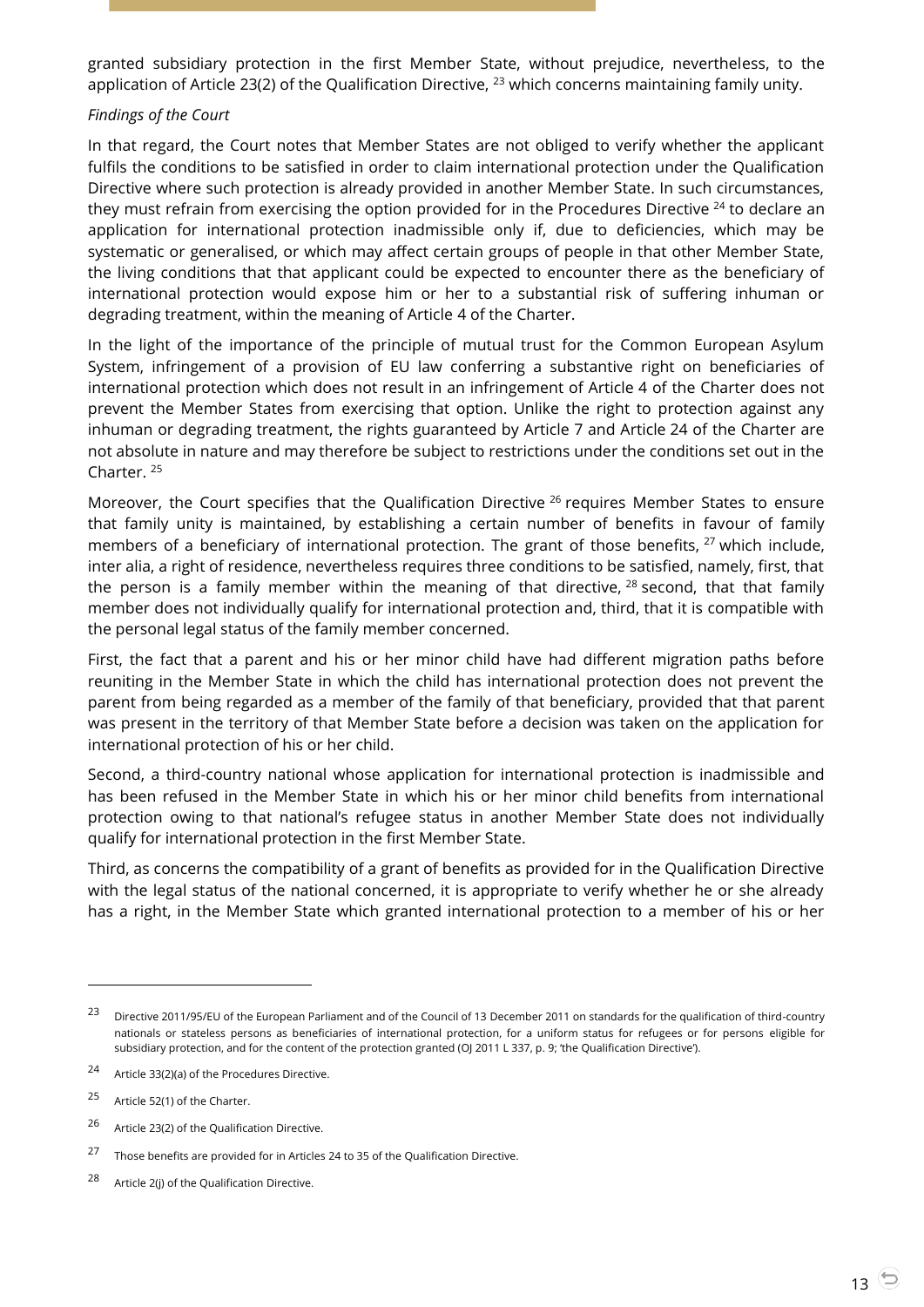family, to better treatment than that resulting from those benefits. Subject to verification by the referring court, that does not appear to be the case in the present instance since the grant of refugee status in a Member State does not result in the person benefiting from that international protection receiving better treatment, in another Member State, than the treatment resulting from such benefits in that other Member State.

# <span id="page-13-1"></span><span id="page-13-0"></span>**IV. JUDICIAL COOPERATION IN CRIMINAL MATTERS: EUROPEAN ARREST WARRANT**

# **Judgment of the Court (Grand Chamber) of 22 February 2022, Openbaar Ministerie (Tribunal établi par la loi dans l'État membre d'émission), C-562/21 PPU and C-563/21 PPU**

[Link to the complete text of the judgment](https://curia.europa.eu/juris/document/document.jsf?text=&docid=254385&pageIndex=0&doclang=EN&mode=lst&dir=&occ=first&part=1&cid=1813015)

Reference for a preliminary ruling – Urgent preliminary ruling procedure – Judicial cooperation in criminal matters – European arrest warrant – Framework Decision 2002/584/JHA – Article 1(3) – Surrender procedures between Member States – Conditions for execution – Charter of Fundamental Rights of the European Union – Second paragraph of Article 47 – Fundamental right to a fair trial before an independent and impartial tribunal previously established by law – Systemic or generalised deficiencies – Two-step examination – Criteria for application – Obligation of the executing judicial authority to determine, specifically and precisely, whether there are substantial grounds for believing that the person in respect of whom a European arrest warrant has been issued, if surrendered, runs a real risk of breach of his or her fundamental right to a fair trial before an independent and impartial tribunal previously established by law

Two European arrest warrants ('EAWs') <sup>29</sup> were issued in April 2021 by Polish courts against two Polish nationals for the purposes, respectively, of executing a custodial sentence and of conducting a criminal prosecution. Since the persons concerned are in the Netherlands and did not consent to their surrender, the Rechtbank Amsterdam (District Court, Amsterdam, Netherlands) received requests to execute those EAWs.

That court has doubts concerning its obligation to uphold those requests. In that respect, it notes that since 2017 there have been in Poland systemic or generalised deficiencies affecting the fundamental right to a fair trial, <sup>30</sup> and in particular the right to a tribunal previously established by law, resulting, inter alia, from the fact that Polish judges are appointed on application of the Krajowa Rada Sądownictwa (the Polish National Council of the Judiciary; 'the KRS'). According to the resolution adopted in 2020 by the Sąd Najwyższy (Supreme Court, Poland), the KRS, since the entry into force of a law on judicial reform on 17 January 2018, is no longer an independent body.  $31$  In so far as the judges appointed on application of the KRS may have participated in the criminal proceedings that led to the conviction of one of the persons concerned or may be called upon to hear the criminal case of

-

<sup>&</sup>lt;sup>29</sup> Within the meaning of Council Framework Decision 2002/584/JHA of 13 June 2002 on the European arrest warrant and the surrender procedures between Member States (OJ 2002 L 190, p. 1), as amended by Council Framework Decision 2009/299/JHA of 26 February 2009 (OJ 2009 L 81, p. 24).

<sup>&</sup>lt;sup>30</sup> Guaranteed in the second paragraph of Article 47 of the Charter of Fundamental Rights of the European Union.

<sup>31</sup> The referring court refers also to the judgment of 15 July 2021, *Commission* <sup>v</sup>*Poland (Disciplinary regime for judges)* (C-791/19, EU:C:2021:596, paragraphs 108 and 110).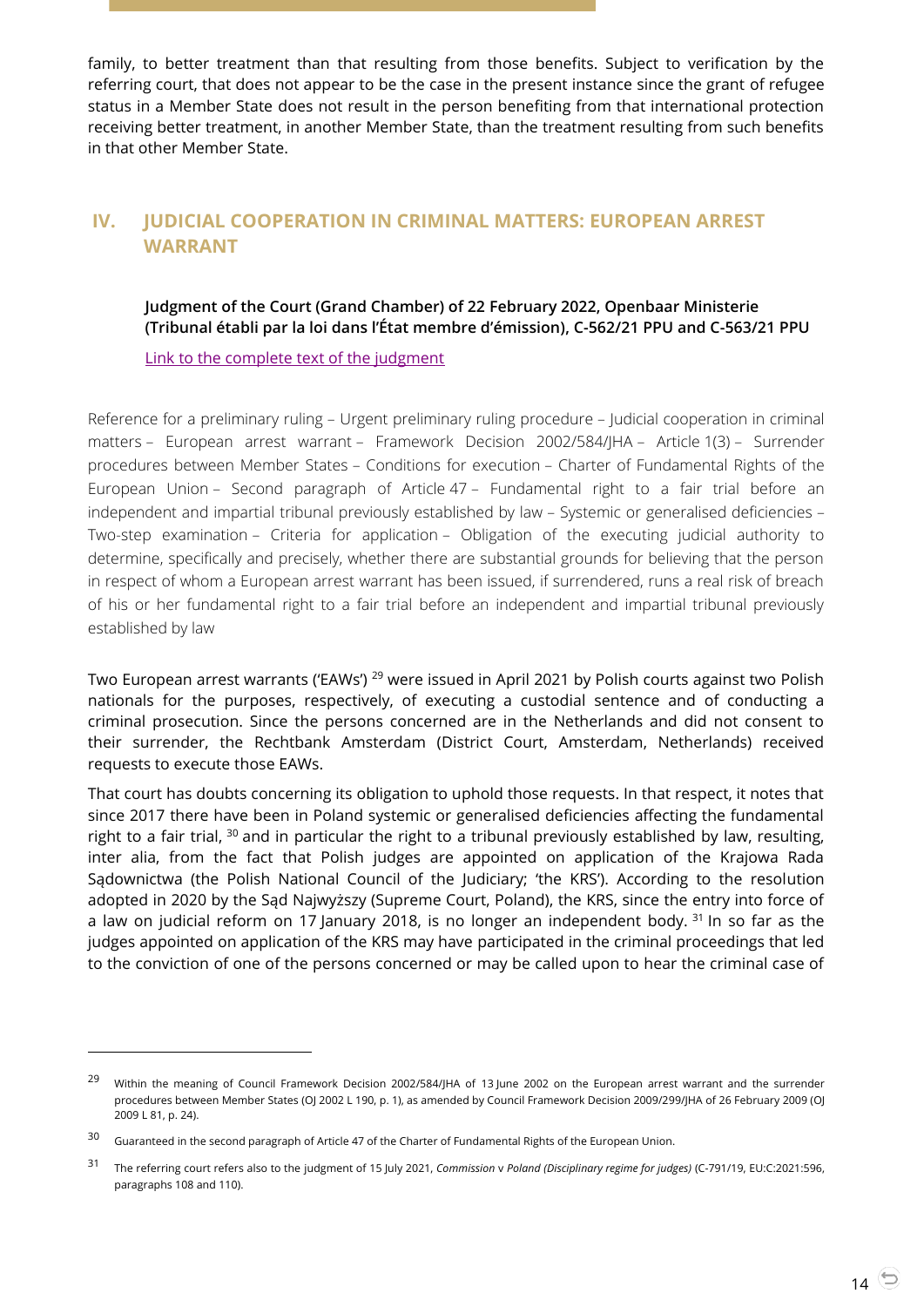the other person concerned, the referring court considers that there is a real risk that those persons, if surrendered, would suffer a breach of their right to a tribunal previously established by law.

In those circumstances, that court asks the Court of Justice whether the two-step examination, 32 enshrined by the Court in the context of a surrender on the basis of the EAWs, under the guarantees of independence and impartiality inherent in the fundamental right to a fair trial, is applicable where the guarantee, also inherent in that fundamental right, of a tribunal previously established by law is at issue.

The Court, sitting as the Grand Chamber and ruling under the urgent preliminary ruling procedure, answers in the affirmative and specifies the detailed rules for applying that examination.

#### *Findings of the Court*

 $\overline{a}$ 

The Court holds that, where the executing judicial authority called upon to decide on the surrender of a person in respect of whom an EAW has been issued has evidence of systemic or generalised deficiencies concerning the independence of the judiciary in the issuing Member State, in particular as regards the procedure for the appointment of the members of the judiciary, it may refuse that surrender, under Framework Decision 2002/584, <sup>33</sup> only if it finds that, in the particular circumstances of the case, there are substantial grounds for believing that there has been a breach – or, in the event of surrender, there is a real risk of breach – of the fundamental right of the person concerned to a fair trial before an independent and impartial tribunal previously established by law.

In that regard, the Court states that the right to be judged by a tribunal 'established by law' encompasses, by its very nature, the judicial appointment procedure. Thus, as a first step in the examination seeking to assess whether there is a real risk of breach of the fundamental right to a fair trial, connected in particular with a failure to comply with the requirement for a tribunal previously established by law, the executing judicial authority must carry out an overall assessment, on the basis of any factor that is objective, reliable, specific and properly updated concerning the operation of the judicial system in the issuing Member State and, in particular the general context of judicial appointment in that Member State. The information contained in a reasoned proposal addressed by the European Commission to the Council on the basis of Article 7(1) TEU, the abovementioned resolution of the Sąd Najwyższy (Supreme Court) and the relevant case-law of the Court <sup>34</sup> and of the European Court of Human Rights  $35$  are such factors. By contrast, the fact that a body, such as the KRS, which is involved in the judicial appointment procedure, is made up, for the most part, of members representing or chosen by the legislature or the executive, is not sufficient to justify a refusal to surrender.

As a second step in that examination, it is for the person in respect of whom an EAW has been issued to adduce specific evidence to suggest that systemic or generalised deficiencies in the judicial system had a tangible influence on the handling of his or her criminal case or are liable, in the event of

 $32$  As a first step in that examination, the executing judicial authority must assess whether there is a real risk of breach of the fundamental rights in the light of the general situation of the issuing Member State; as a second step, that authority must determine, specifically and precisely, whether there is a real risk that the requested person's fundamental right will be undermined, having regard to the circumstances of the case. See judgments of 25 July 2018, *Minister for Justice and Equality (Deficiencies in the system of justice)* (C-216/18 PPU, EU:C:2018:586), and of 17 December 2020, *Openbaar Ministerie (Independence of the issuing judicial authority)* (C-354/20 PPU and C-412/20 PPU, EU:C:2020:1033).

<sup>&</sup>lt;sup>33</sup> See, to that effect, Article 1(2) and (3) of Framework Decision 2002/584, under which, first, the Member States are to execute any EAW on the basis of the principle of mutual recognition and in accordance with the provisions of that framework decision and, second, the framework decision is not to have the effect of modifying the obligation to respect fundamental rights and fundamental legal principles as enshrined in Article 6 TEU.

<sup>34</sup> Judgments of 19 November 2019, *A.K. and Others (Independence of the Disciplinary Chamber of the Supreme Court)* (C-585/18, C-624/18 and C-625/18, EU:C:2019:982); of 2 March 2021, *A.B. and Others (Appointment of judges to the Supreme Court – Actions)* (C-824/18, EU:C:2021:153); of 15 July 2021, *Commission* v *Poland (Disciplinary regime for judges)* (C-791/19, EU:C:2021:596); and of 6 October 2021, *W.Ż. (Chamber of Extraordinary Control and Public Affairs of the Supreme Court – Appointment)* (C-487/19, EU:C:2021:798).

<sup>35</sup> ECtHR, 22 July 2021, *Reczkowicz v. Poland*, CE:ECHR:2021:0722JUD004344719.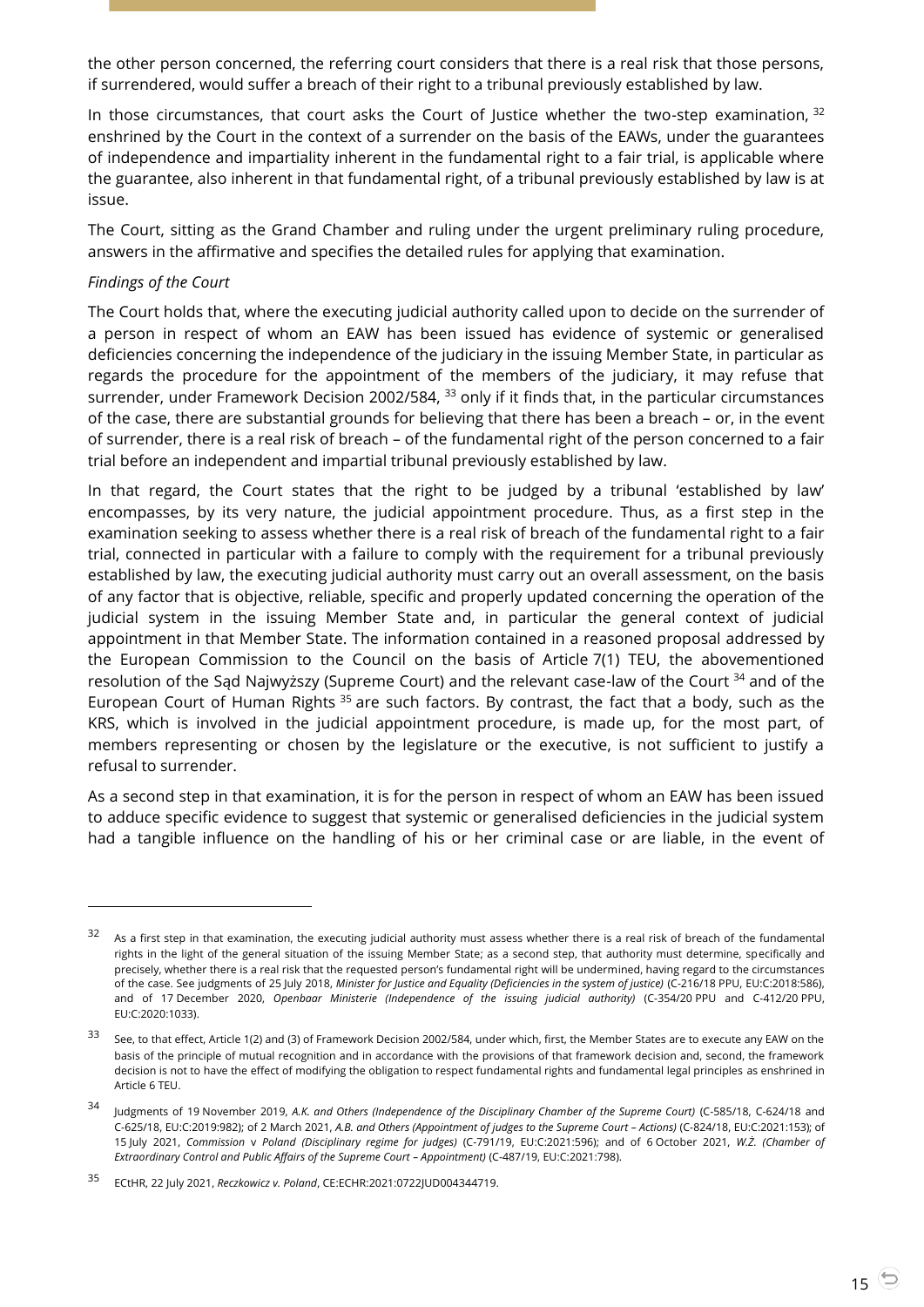surrender, to have such an influence. Such evidence can be supplemented, as appropriate, by information provided by the issuing judicial authority.

In that respect, as regards, first, an EAW issued for the purposes of executing a custodial sentence or detention order, the executing judicial authority must take account of the information relating to the composition of the panel of judges who heard the criminal case or any other circumstance relevant to the assessment of the independence and impartiality of that panel. It is not sufficient, in order to refuse surrender, that one or more judges who participated in those proceedings were appointed on application of a body such as the KRS. The person concerned must, in addition, provide information relating to, inter alia, the procedure for the appointment of the judges concerned and their possible secondment, which would lead to a finding that the composition of that panel of judges was such as to affect that person's fundamental right to a fair trial. Furthermore, account must be taken of the fact that it may be possible, for the person concerned, to request the recusal of the members of the panel of judges for breach of his or her fundamental right to a fair trial, the fact that that person may exercise that option as well as the outcome of the request for recusal.

Second, where an EAW has been issued for the purposes of conducting a criminal prosecution, the executing judicial authority must take account of the information relating to the personal situation of the person concerned, the nature of the offence for which that person is prosecuted, the factual context surrounding that EAW or any other circumstance relevant to the assessment of the independence and impartiality of the panel of judges likely to be called upon to hear the proceedings in respect of that person. Such information may also relate to statements made by public authorities which could have an influence on the specific case. By contrast, the fact that the identity of the judges who will be called upon eventually to hear the case of the person concerned is not known at the time of the decision on surrender or, when their identity is known, that those judges were appointed on application of a body such as the KRS is not sufficient to refuse that surrender.

# <span id="page-15-2"></span><span id="page-15-1"></span><span id="page-15-0"></span>**V. COMPETITION**

# **1. PROCEDURES IMPLEMENTING COMPETITION RULES**

# **Judgment of the General Court (Eighth Chamber, Extended Composition) of 2 February 2022, Polskie Górnictwo Naftowe i Gazownictwo v Commission (Engagements de Gazprom), T-616/18**

Competition – Abuse of a dominant position – Gas markets of central and eastern Europe – Decision to make binding the individual commitments proposed by an undertaking – Article 9 of Regulation (EC) No 1/2003 – Whether the commitments are adequate in the light of the competition concerns initially identified in the statement of objections – Commission decision not to require commitments in relation to some of the initial concerns – Principle of sound administration – Transparency – Obligation to state reasons – Energy-policy objectives of the European Union – Principle of energy solidarity – Misuse of powers

Between 2011 and 2015, the European Commission took several measures in order to investigate the functioning of the gas markets in central and eastern Europe. In that context, it launched an investigation into Gazprom PJSC and Gazprom export LLC (together, 'Gazprom') in relation to the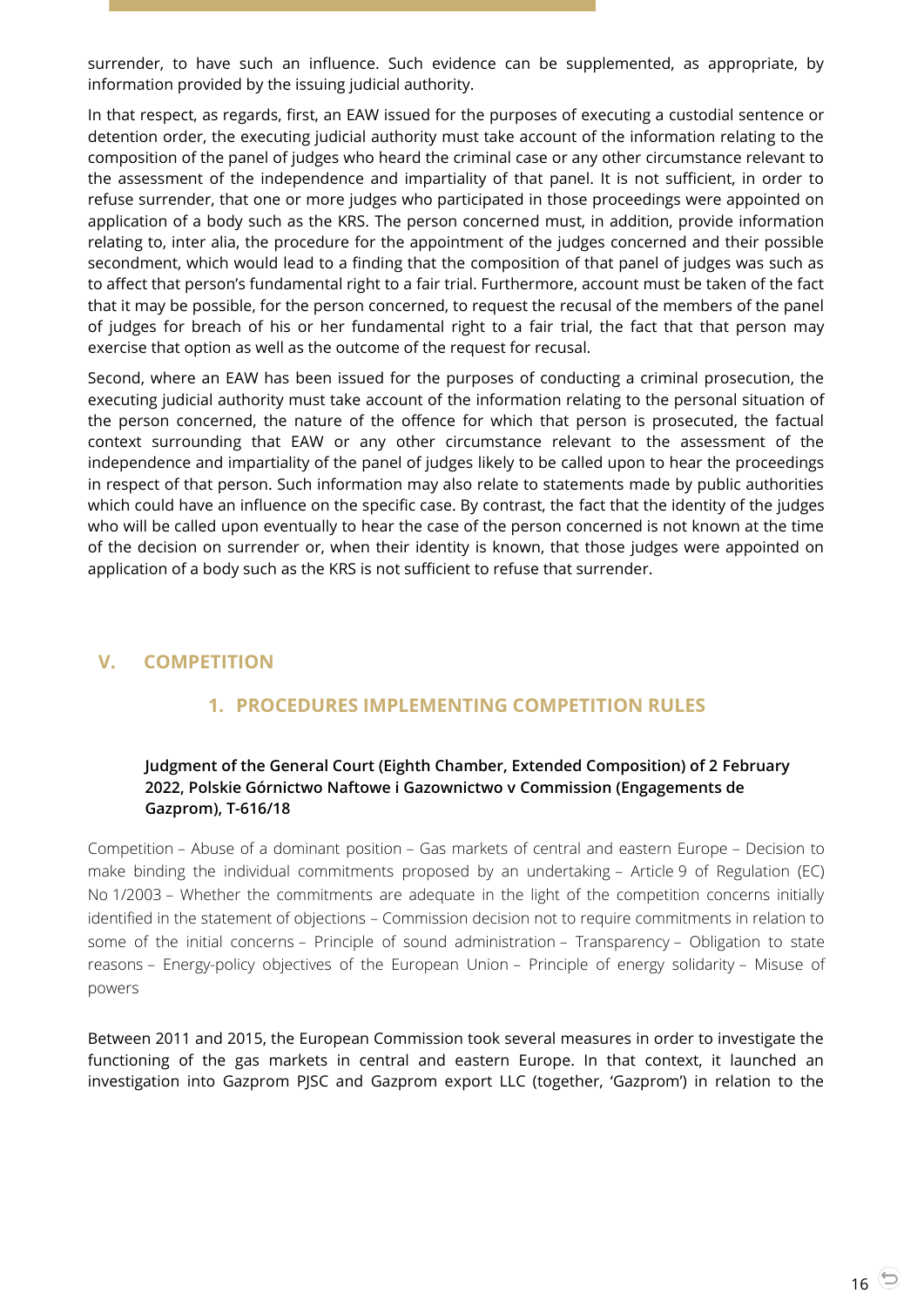supply of gas in eight Member States, namely Bulgaria, the Czech Republic, Estonia, Latvia, Lithuania, Hungary, Poland and Slovakia ('the countries concerned').

On 22 April 2015, the Commission sent a statement of objections <sup>36</sup> to Gazprom, claiming that it was abusing its dominant position on the national markets for the upstream wholesale supply of gas in the countries concerned for the purpose of preventing the free flow of gas there in breach of Article 102 TFEU, which prohibits such abuse.

In the statement of objections, the Commission, more specifically, considered that Gazprom's strategy involved three sets of potentially anticompetitive practices:

- first, Gazprom had imposed territorial restrictions in its gas supply contracts with wholesalers and certain industrial clients in the countries concerned ('the objections concerning territorial restrictions');
- second, those territorial restrictions had made it possible for Gazprom to pursue an unfair pricing policy whereby it charged excessive prices in five of the countries concerned, namely Bulgaria, Estonia, Latvia, Lithuania and Poland ('the objections concerning pricing practices');
- − third, Gazprom had made its supplies of gas in Bulgaria and Poland conditional on its obtaining certain commitments from wholesalers in relation to gas transport infrastructure. Those commitments, in particular, concerned acceptance by the applicant, the Polish wholesaler Polskie Górnictwo Naftowe i Gazownictwo S.A., of Gazprom having increased control over the management of investments regarding the Polish section of the Yamal pipeline, one of the main gas transit pipelines in Poland ('the Yamal objections').

In order to resolve those competition issues, Gazprom submitted formal proposed commitments to the Commission and, after receiving observations from interested parties, submitted revised proposed commitments ('the final commitments').

In parallel with those proceedings, the applicant lodged a complaint on 9 March 2017, alleging abusive practices by Gazprom, which overlapped to a great extent with the concerns already expressed in the statement of objections. However, the Commission rejected that complaint. <sup>37</sup>

By decision of 24 May 2018 ('the contested decision'),  $38$  the Commission approved and made binding the final commitments proposed by Gazprom and closed the administrative proceedings, in accordance with Article 9 of Regulation No 1/2003. <sup>39</sup>

The applicant brought an action for annulment of that decision before the General Court, arguing that the Commission, in particular, had in a number of respects infringed Article 9 of Regulation No 1/2003 and the principle of proportionality, inasmuch as the commitments were incomplete and insufficient, and also that it had infringed several provisions of the FEU Treaty, in particular inasmuch as the decision was contrary to Article 194 TFEU and the energy-policy objectives of the European Union. 40

That action has been dismissed by the Eighth Chamber (Extended Composition) of the General Court.

-

<sup>&</sup>lt;sup>36</sup> In accordance with Article 10 of Commission Regulation (EC) No 773/2004 of 7 April 2004 relating to the conduct of proceedings by the Commission pursuant to Articles [101] and [102 TFEU] (OJ 2004 L 123, p. 18).

<sup>37</sup> Commission Decision C(2019) 3003 final of 17 April 2019 rejecting the complaint (Case AT.40497 – Polish gas prices). The action for annulment of that decision has been upheld by the General Court in its judgment of 2 February 2022, *Polskie Górnictwo Naftowe i Gazownictwo* v *Commission (Rejection of a complaint)*, T-399/19.

<sup>38</sup> Decision C(2018) 3106 final of the European Commission of 24 May 2018 relating to a proceeding under Article 102 of the Treaty on the Functioning of the European Union and Article 54 of the EEA Agreement (Case AT.39816 – Upstream Gas Supplies in Central and Eastern Europe) (OJ 2018 C 258, p. 6).

<sup>39</sup> Council Regulation (EC) No 1/2003 of 16 December 2002 on the implementation of the rules on competition laid down in Articles [101] and [102 TFEU] (OJ 2003 L 1, p. 1).

<sup>&</sup>lt;sup>40</sup> The Republic of Poland and the Republic of Lithuania, inter alia, intervened in these proceedings in support of the form of order sought by the applicant.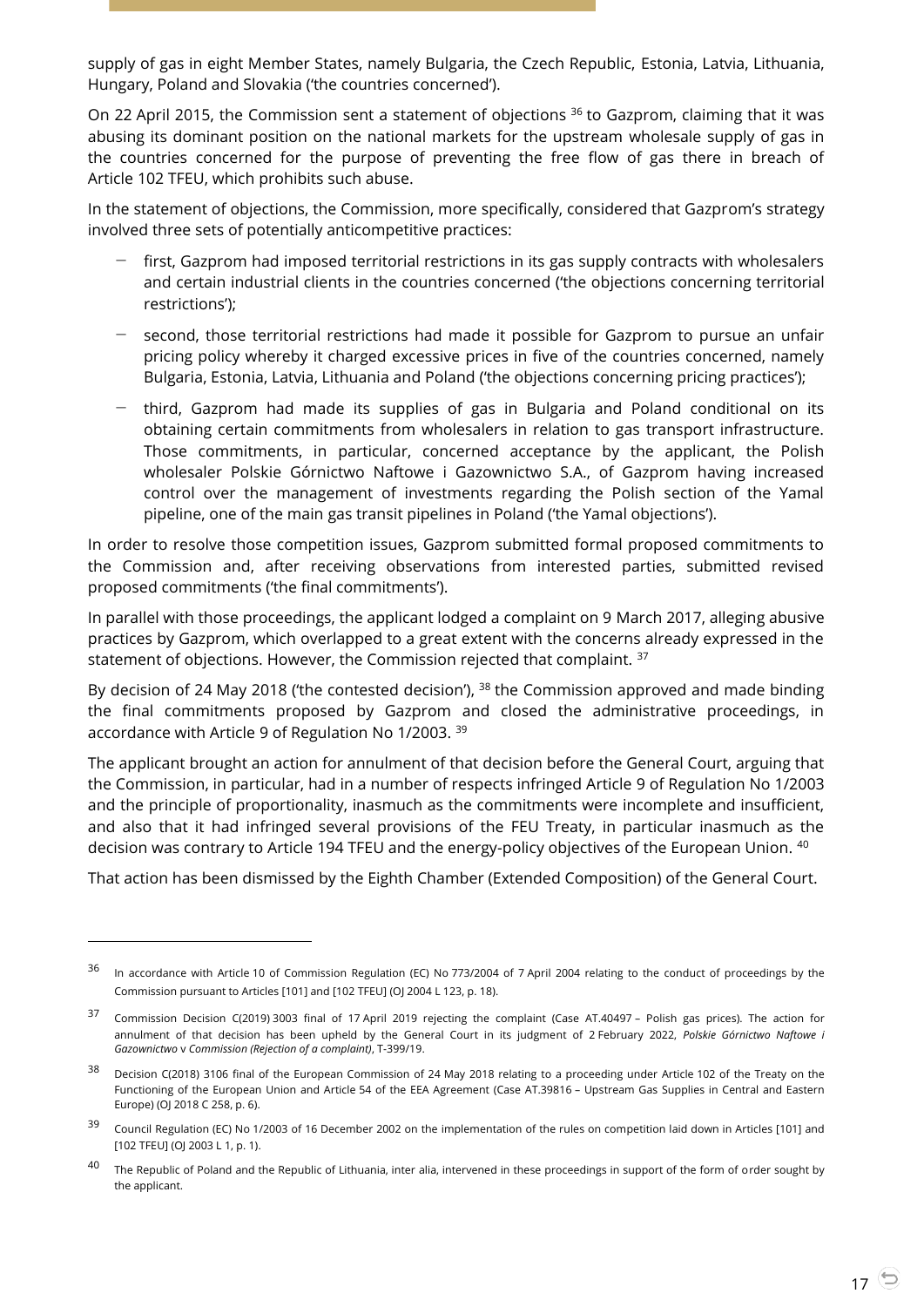#### *Findings of the General Court*

 $\overline{a}$ 

The General Court finds that the contested decision is not vitiated by any of the procedural or substantive errors raised by the applicant in its six pleas in law.

In particular, first, the General Court rejects the plea alleging that the Commission accepted the final commitments even though they do not address the Yamal objections.

In that respect, the General Court notes that obligations related to observing the principle of proportionality, in the context of the commitments procedure provided for by Article 9 of Regulation No 1/2003, cannot mean that all the competition concerns set out in a preliminary assessment, including when, as in the present case, that assessment takes the form of a statement of objections, must necessarily be addressed in the commitments proposed by the undertakings concerned. Nevertheless, the Commission was required to justify the absence of commitments addressing the Yamal objections in the present case.

Thus, in accordance with its obligation in that regard, the Commission provided reasons why it had not required such commitments. In that respect, the Commission referred, in particular, to a decision of the Urząd Regulacji Energetyki (the Polish Energy Regulatory Office) adopted in May 2015, which, within the framework of the EU legislation relating to the gas sector,  $41$  certified the operator of the Polish section of the Yamal pipeline, Gaz-System S.A., as an independent system operator ('the certification decision'). Consequently, even if Gazprom had attempted to increase its control over the management of investments regarding the Polish section of the Yamal pipeline, the fact remains that, at the stage of approving the final commitments and in accordance with the certification decision, it was Gaz-System that exercised decisive control over those investments and that, in addition, certain large-scale investments relating to that section had been implemented.

Accordingly, the certification decision was capable of dispelling the concerns on which the Yamal objections were based. Therefore, having regard to the discretion enjoyed by the Commission in the context of accepting commitments under Article 9 of Regulation No 1/2003, that institution was entitled to accept the final commitments, even though they do not include any measure addressing the Yamal objections.

Nor did the Commission, in accepting the final commitments, despite the absence of commitments relating to the Yamal objections, infringe the principle of sincere cooperation. In that regard, the General Court rejects the claim that the Commission has prevented the national competition authorities and the national courts from taking action against the practices covered by those objections. While those bodies may not take decisions that would run counter to the contested decision, the Commission did not find that no infringement of EU competition law had taken place. Consequently, that decision is without prejudice to the power of the national competition authorities and the national courts to take steps as regards Gazprom's conduct in relation to the Yamal objections and their power to apply Articles 101 and 102 TFEU.

Second, the General Court rejects the plea calling into question the fact that the Commission accepted the final commitments although those commitments did not adequately address the objections concerning pricing practices. In that regard, Gazprom undertook to introduce, in gas supply contracts of at least three years' duration entered into with its clients in the five countries concerned, a new procedure for revising the price formulas that determine contractual rates. That new procedure stipulates in particular that those formulas are to be in line with the pricing guidelines included in those commitments and provides for the possibility to refer possible disputes on that issue to an arbitration tribunal established within the European Union. According to the General Court, the Commission did not commit a manifest error of assessment in that regard, including in so far as it

<sup>41</sup> Directive 2009/73/EC of the European Parliament and of the Council of 13 July 2009 concerning common rules for the internal market in natural gas and repealing Directive 2003/55/EC (OJ 2009 L 211, p. 94).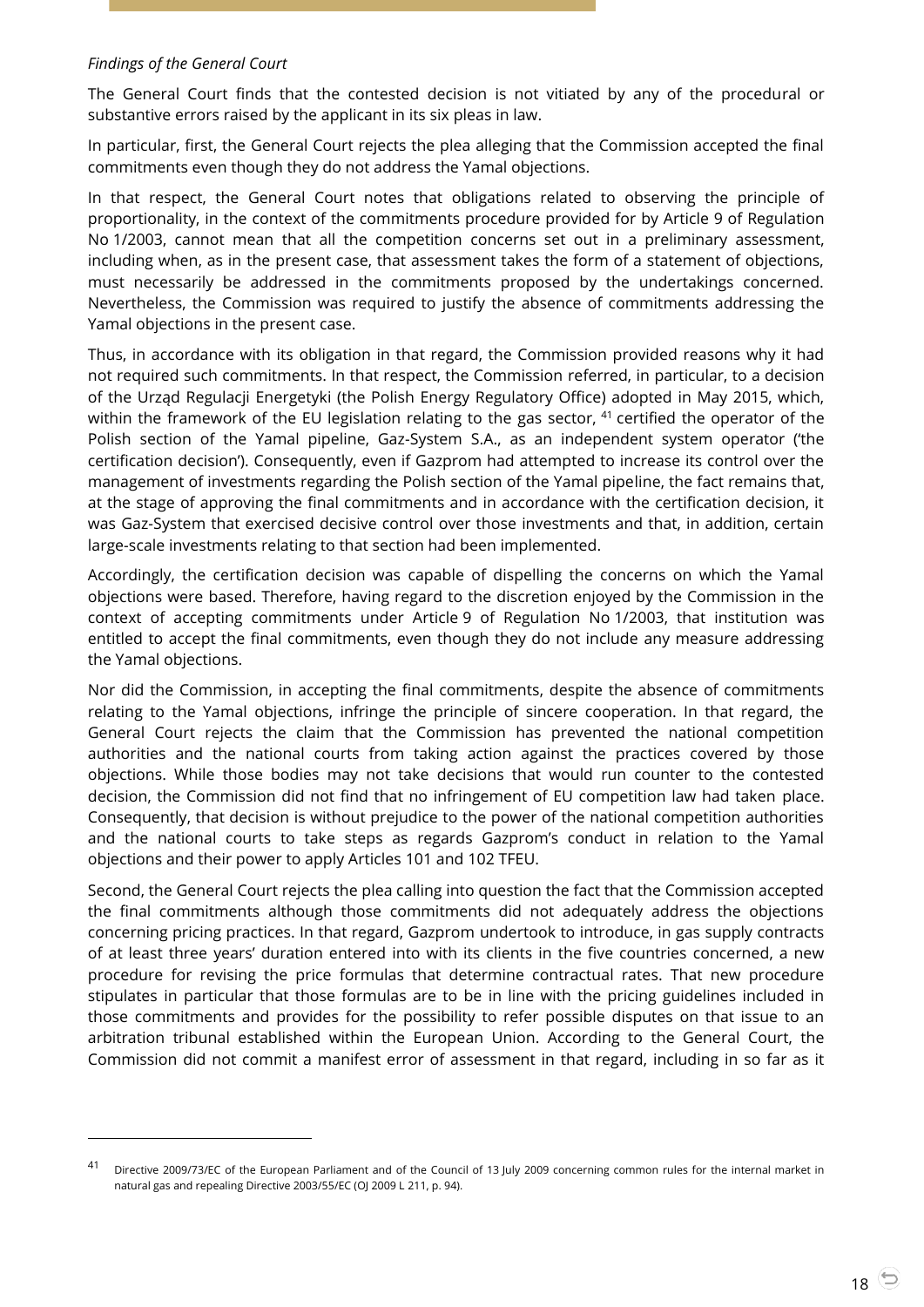accepted a commitment that provided for that new revision procedure rather than imposing an immediate change to the pricing formulas in the contracts concerned.

Nor did the Commission err in law in finding in the contested decision that an arbitration tribunal established within the European Union would be obliged to respect and apply EU competition law. In its judgment in Eco Swiss, <sup>42</sup> the Court of Justice confirmed that Articles 101 and 102 TFEU are public policy provisions which must be applied by national courts of their own motion, those courts being required to grant an application for annulment of an arbitration award if they consider that that award is contrary to those articles. In the light of those considerations and since Regulation No 1/2003 concerns the implementation of Articles 101 and 102 TFEU, the General Court rules that national courts may also grant an application for annulment of an arbitration award if they consider that that award is contrary to a commitments decision adopted under Article 9 of Regulation No 1/2003.

Third, the General Court rejects the plea calling into question the fact that the Commission accepted the final commitments although those commitments did not adequately address the objections concerning territorial restrictions. According to the General Court, the Commission did not commit a manifest error of assessment in that regard, including in so far as concerns the commitment to establish a mechanism to change gas delivery points.

Fourth, the General Court rejects the plea that the Commission disregarded the energy-policy objectives of the European Union, as set out in Article 194(1) TFEU.

In that connection, the General Court notes that as regards the commitments procedure, the Commission may, in its preliminary assessment, take account of objectives pursued by other provisions of the Treaty, in particular in order to find, on a preliminary basis, that there has been no infringement of the competition rules. However, with regard to the examination of proposed commitments, the Commission is to confine itself to determining, first, whether those commitments address the concerns it has expressed to the undertaking in question and, second, whether that undertaking has proposed less onerous commitments that equally adequately address those concerns, even if the procedure may not lead to a result which is contrary to the specific provisions of the Treaties.

In addition and in any event, the applicant has failed to demonstrate that the final commitments would, as such, be contrary to the energy-policy objectives or the principle of energy solidarity.

Fifth, as regards purported breaches of procedure connected with the handling of the Yamal objections, the Commission, according to the General Court, committed no such breach during its consultation with the Advisory Committee on Restrictive Practices and Dominant Positions provided for by Article 14 of Regulation No 1/2003. While consultation with the Advisory Committee is an essential procedural requirement, there can be no question in the present case of conduct on the part of the Commission that prevented that committee from delivering its opinion in full awareness of the facts nor, therefore, of an infringement affecting the legality of the contested decision. In that respect, the General Court also rejects the applicant's argument that the Commission misled the interested parties during the market consultation.

Sixth, the General Court rejects the applicant's arguments alleging infringement of various procedural rights in the handling of its complaint of 9 March 2017 reporting various purportedly abusive practices by Gazprom which overlapped to a large extent with the concerns set out in the statement of objections.

As regards the Commission's decision not to deal with that complaint as part of the administrative proceedings that were closed by the contested decision, the General Court finds that the opening in the present case of separate proceedings to handle the complaint was not in itself improper, taking account of the legitimate grounds put forward by the Commission, which concerned procedural

<sup>42</sup> Judgment of 1 June 1999, *Eco Swiss* (C-126/97, EU:C:1999:269).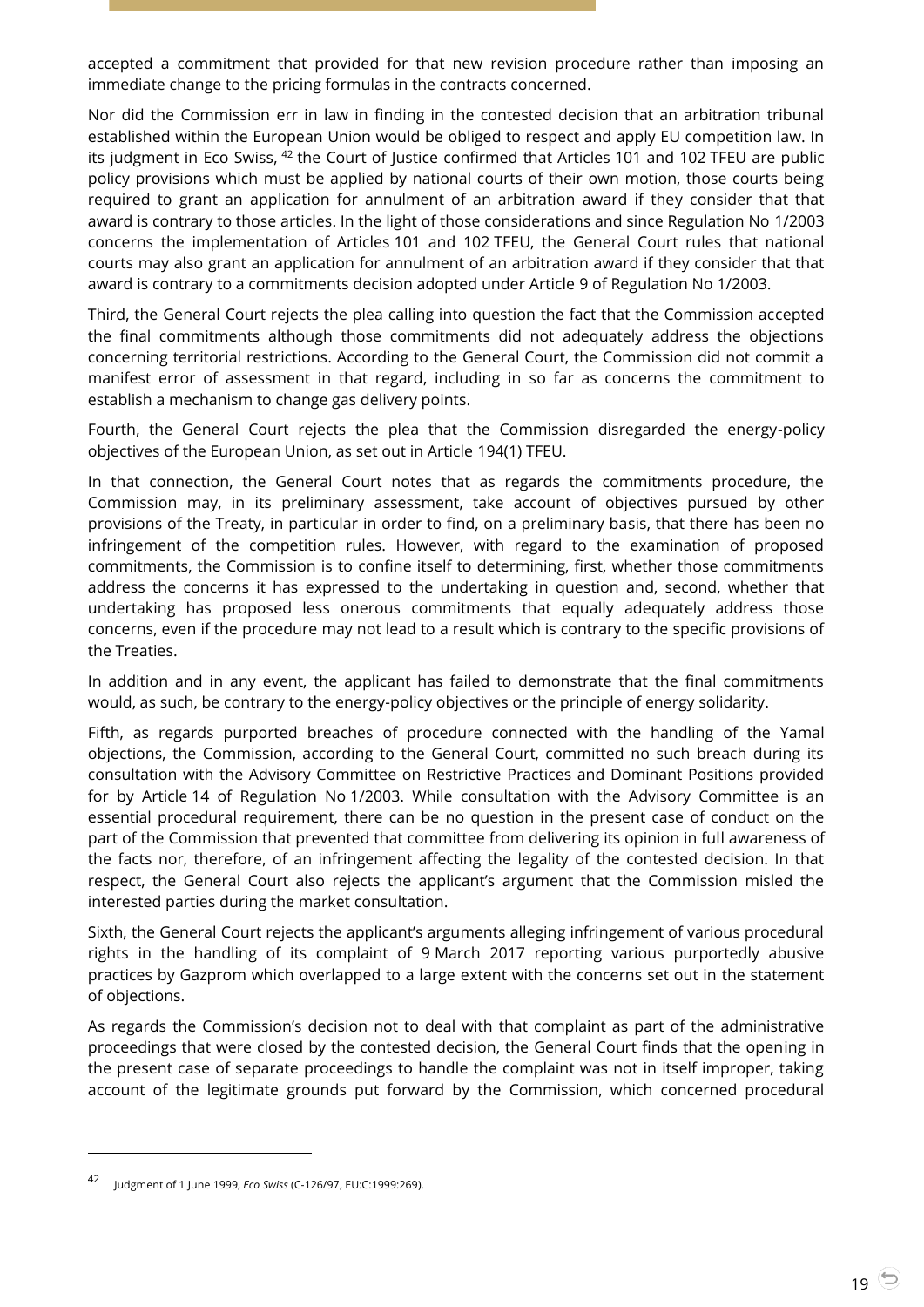economy and its wish not to delay the investigation of a case that was at an advanced stage by widening its scope.

Nevertheless, the General Court states that the opening of separate proceedings to deal with the complaint cannot deprive the applicant of the enjoyment of its right as a complainant to receive a copy of the non-confidential version of the statement of objections and to make known its views in writing in the context of the commitments procedure. In that respect, while the Commission, in conducting the two procedures in parallel, displayed some ambiguity with regard to the applicant's participation in the commitments procedure and also with regard to its right to receive a copy of the statement of objections and to submit observations relating to that document in the context of that procedure, those circumstances stopped short of affecting the effective exercise of its rights in the procedure in question, which was brought to an end by the contested decision.

## <span id="page-19-0"></span>**Judgment of the General Court (Eighth Chamber, Extended Composition) of 2 February 2022, Polskie Górnictwo Naftowe i Gazownictwo v Commission (Rejet de plainte), T-399/19**

Competition – Abuse of a dominant position – Gas markets of central and eastern Europe – Decision rejecting a complaint – No EU interest – State action defence – Obligation to conduct a diligent examination – Procedural rights under Regulation (EC) No 773/2004

Between 2011 and 2015, the European Commission took several measures in order to investigate the functioning of the gas markets in central and eastern Europe. In that context, it launched an investigation into Gazprom PJSC and Gazprom export LLC (together, 'Gazprom') in relation to the supply of gas in eight Member States, namely Bulgaria, the Czech Republic, Estonia, Latvia, Lithuania, Hungary, Poland and Slovakia ('the countries concerned').

On 22 April 2015, the Commission sent a statement of objections <sup>43</sup> to Gazprom, claiming that it was abusing its dominant position on the national markets for the upstream wholesale supply of gas in the countries concerned for the purpose of preventing the free flow of gas there in breach of Article 102 TFEU, which prohibits such abuse.

In the statement of objections, the Commission considered, among other things, that Gazprom had made its supplies of gas in Poland conditional on its obtaining certain commitments relating to gas transport infrastructure. Those commitments concerned acceptance by the applicant, the Polish wholesaler Polskie Górnictwo Naftowe i Gazownictwo S.A., of Gazprom having increased control over the management of investments regarding the Polish section of the Yamal pipeline, one of the main gas transit pipelines in Poland ('the Yamal objections').

By decision of 24 May 2018, <sup>44</sup> the Commission approved and made binding the commitments proposed by Gazprom in response to the former's competition concerns and closed the administrative proceedings in that case.

In parallel with those proceedings, the applicant lodged a complaint on 9 March 2017, alleging abusive practices by Gazprom, which overlapped to a great extent with the concerns expressed by the Commission in the statement of objections. The complaint included claims that Gazprom, amid a supply shortfall that the applicant faced in 2009 and 2010, had made the conclusion of a contract for

-

<sup>43</sup> In accordance with Article 10 of Commission Regulation (EC) No 773/2004 of 7 April 2004 relating to the conduct of proceedings by the Commission pursuant to Articles [101] and [102 TFEU] (OJ 2004 L 123, p. 18).

<sup>44</sup> Decision C(2018) 3106 final of the European Commission of 24 May 2018 relating to a proceeding under Article 102 of the Treaty on the Functioning of the European Union and Article 54 of the EEA Agreement (Case AT.39816 – Upstream Gas Supplies in Central and Eastern Europe) (OJ 2018 C 258, p. 6). The applicant brought an action for annulment against that decision, which has, however, been dismissed by the General Court in its judgment of 2 February 2022, *Polskie Górnictwo Naftowe i Gazownictwo* v *Commission (Commitments by Gazprom)*, T-616/18.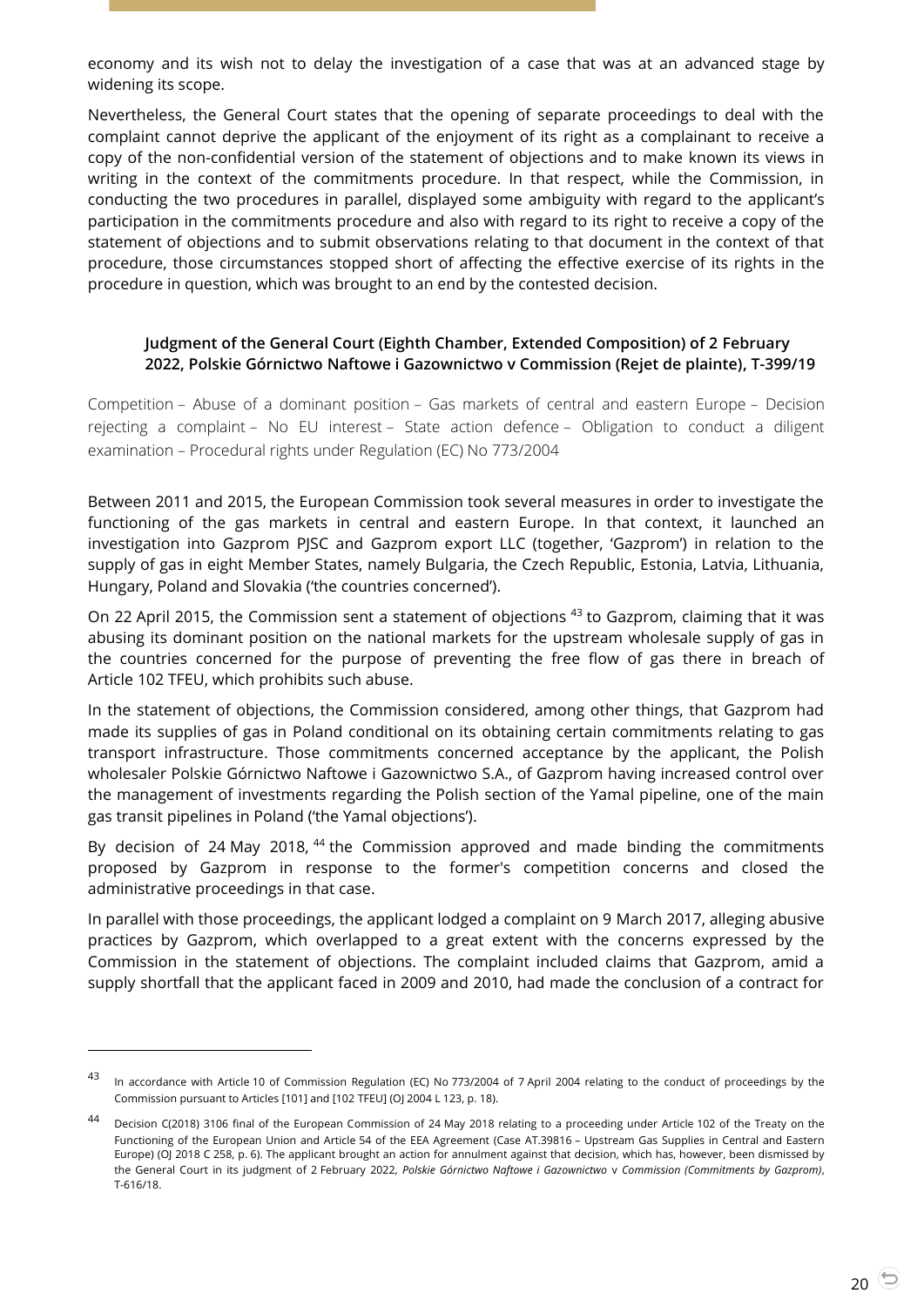the supply of additional volumes of gas subject to conditions that were intended, in particular, to increase Gazprom's influence over the operation of the Polish section of the Yamal pipeline ('the claims concerning infrastructure-related conditions'). Those claims, in part, denounced practices that were similar to those concerned by the Yamal objections.

On 23 January 2018, the Commission informed the applicant in writing that it intended to reject the complaint and requested that the applicant make its views known within four weeks ('the letter concerning the intended rejection of the complaint'). By decision of 17 April 2019 ('the contested decision'), <sup>45</sup> the Commission rejected the applicant's complaint.

In its examination of the claims, the Commission drew a distinction between the claims in the complaint that corresponded to the competition concerns covered by Gazprom's commitments and the other claims put forward in the complaint and, with regard to that second category, rejected in particular the claims concerning infrastructure-related conditions.

The applicant brought an action for annulment against the contested decision, which has been upheld by the Eighth Chamber (Extended Composition) of the General Court.

#### *Findings of the General Court*

 $\overline{a}$ 

In the first place, the General Court examines the applicant's complaints that the Commission infringed its right to be heard and to be informed in the administrative proceedings that were opened as a result of its complaint.

In that regard, the General Court observes first of all that under Article 7(1) of Regulation No 773/2004, where the Commission considers that on the basis of the information in its possession there are insufficient grounds for acting on a complaint, it is to inform the complainant of its reasons and set a time limit within which the complainant may make known its views in writing.

In the letter concerning the intended rejection of the complaint that was sent to the applicant pursuant to that provision, the Commission, in particular, had considered that there were insufficient grounds to carry out a further investigation into the claims concerning infrastructure-related conditions owing to the limited likelihood of establishing an infringement of Article 102 TFEU as against Gazprom. That preliminary conclusion was based on two grounds, namely the decision of the Urząd Regulacji Energetyki (the Polish Energy Regulatory Office) to certify the operator of the Polish section of the Yamal pipeline, Gaz-System S.A., as an independent system operator ('the certification decision') and the 'intergovernmental context' of relations between the Republic of Poland and the Russian Federation in relation to gas.

However, although the Commission, in the contested decision, referred again to the certification decision as a ground supporting its finding that there was a limited likelihood of establishing an infringement in relation to the claims concerning infrastructure-related conditions, it also included a reference to the defence known as State action as a second ground.

Thus, the General Court observes that the State action defence, which must be applied restrictively, makes it possible to exclude anti-competitive behaviour from the scope of Articles 101 and 102 TFEU when that behaviour is imposed on the undertakings concerned by national legislation, by a legal framework created by that legislation, or by the exercise of irresistible pressures by the national authorities.

However, the General Court finds that that defence does not appear in the relevant considerations of the letter concerning the intended rejection of the complaint that preceded the contested decision. Taking account of the particular nature of the State action defence, in that it leads to exemption from liability, and the fact that the case-law has not recognised its application where State action is exercised by a non-Member State, the Commission should have specifically warned the applicant in

<sup>45</sup> Commission Decision C(2019) 3003 final of 17 April 2019 rejecting the complaint (Case AT.40497 – Polish gas prices).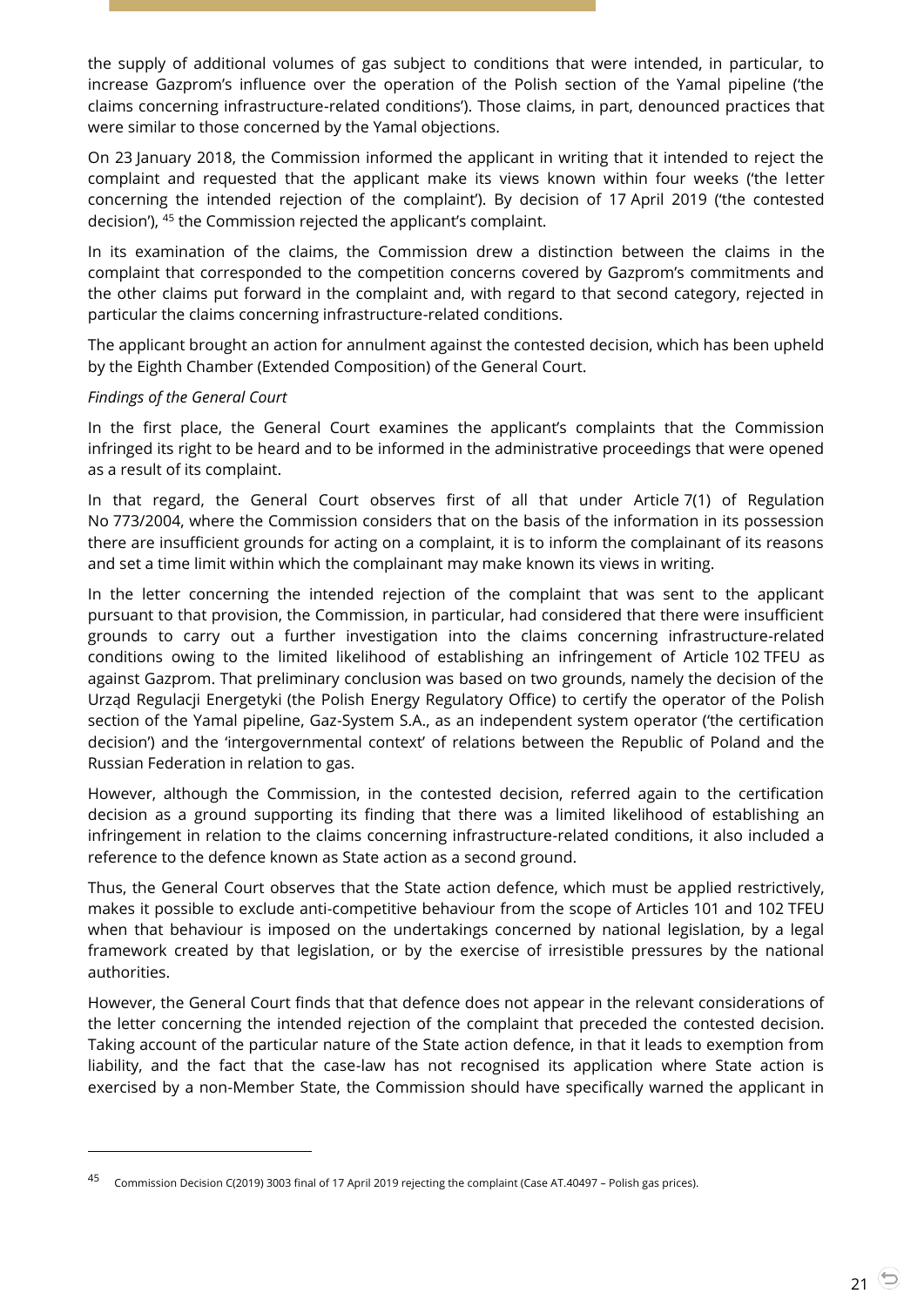the letter concerning the intended rejection of the complaint that its preliminary assessment was based on a possible application of that defence in order to allow the applicant to be heard in that regard. According to the General Court, the Commission could not expect the applicant to infer that implicit ground from the information given in that letter.

Consequently, by failing to provide that information in the letter concerning the intended rejection of the complaint, the Commission failed to fulfil its obligation to inform the applicant under Article 7(1) of Regulation No 773/2004. Furthermore, in the light of the information in the file, the General Court finds that in the absence of that infringement of Regulation No 773/2004, the contested decision might have been substantively different as far as concerns the ground connected with the State action defence, with the result that that infringement is capable of entailing the annulment of that decision.

However, that annulment is justified only on condition that the other ground put forward in the contested decision, connected with the certification decision, does not support the Commission's finding that there was a limited likelihood of establishing an infringement as against Gazprom in relation to the claims concerning infrastructure-related conditions.

In that regard and in the second place, the General Court finds that the Commission could not give decisive importance to the certification decision without having regard to the fact that the operative part of that decision required that the operation of compression and metering stations located on the Polish section of the Yamal pipeline, carried out by a joint venture owned by the applicant and Gazprom, be transferred to Gaz-System and without having regard to the circumstances surrounding that transfer not taking place.

In addition, the General Court notes that, in relying on the findings and assessments in the certification decision relating to investments regarding the Polish section of the Yamal pipeline, the Commission reduced the claims set out in the complaint solely to the scope of the Yamal objections set out in the statement of objections, whereas the practices in question were different in nature and went beyond the lone issue of investments.

Consequently, the General Court finds that the Commission committed a manifest error of assessment in referring to the certification decision in support of its finding that there was a limited likelihood of establishing an infringement by Gazprom of Article 102 TFEU in relation to the claims concerning infrastructure-related conditions.

As a consequence of that manifest error of assessment and the prior finding of an infringement of Article 7(1) of Regulation No 773/2004, inasmuch as the Commission failed to fulfil its obligation to provide the applicant with information about the ground based on the State action defence, the General Court annuls the contested decision.

# <span id="page-21-0"></span>**Judgment of the General Court (Tenth Chamber, Extended Composition) of 9 February 2022, Sped-Pro v Commission, T-791/19**

Competition – Abuse of dominant position – Market for rail freight transport services – Decision rejecting a complaint – Article 7 of Regulation (EC) No 773/2004 – Reasonable time – EU interest in pursuing the examination of a complaint – Determination of the authority that is best placed to examine a complaint – Criteria – Manifest error of assessment – Systemic or generalised deficiencies as regards respect for the rule of law – Risk of a breach of a complainant's rights where a complaint is rejected – Obligation to state reasons

In the context of the exercise of activities in the forwarding services sector, the company established under Polish law Sped-Pro S.A. ('the applicant') used rail freight transport services supplied by PKP Cargo S.A., a company controlled by the Polish State.

On 4 November 2016, the applicant lodged a complaint against PKP Cargo with the European Commission. In that complaint, it submitted that PKP Cargo had abused its dominant position on the market for rail freight transport services in Poland on account of its alleged refusal to conclude with the applicant a multi-annual cooperation agreement on market conditions.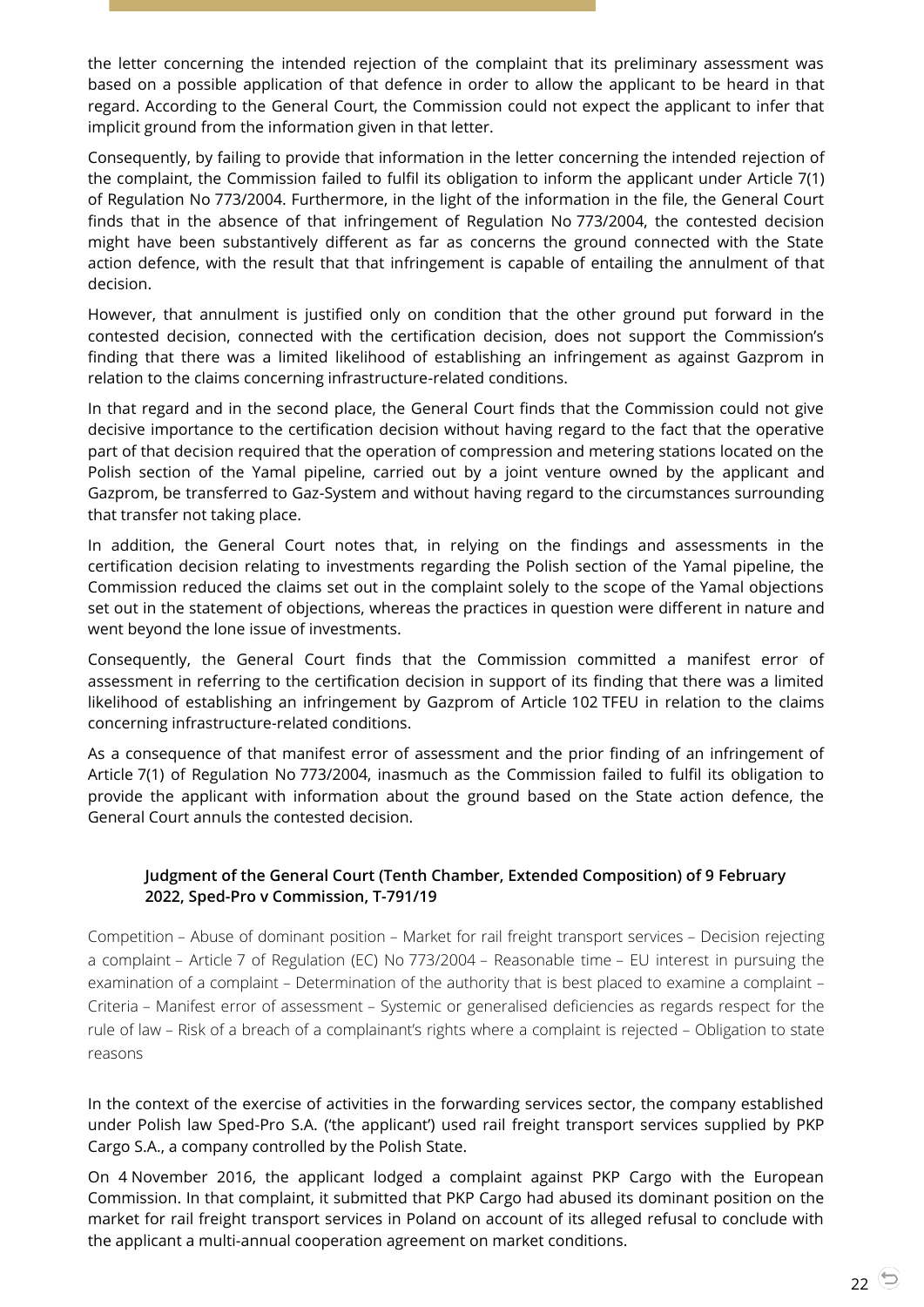On 12 August 2019, the Commission rejected the complaint by Decision C(2019) 6099 final ('the contested decision'), <sup>46</sup> on the ground, in essence, that the Polish competition authority was best placed to examine it.

It is in those circumstances that the applicant brought an action before the Court seeking annulment of the contested decision. In support of its action, it raised three pleas in law, alleging, respectively, infringement of its right to have its case handled within a reasonable time and failure to state reasons in the contested decision, breach of the principle of the rule of law in Poland, and manifest errors in assessing the EU interest in pursuing the examination of the complaint.

By its judgment of 9 February 2022, the Court upholds the action and annuls the contested decision in its entirety. On this occasion, it examines for the first time the impact of systemic or generalised deficiencies in the rule of law in a Member State on determining the competition authority that is best placed to examine a complaint. It also provides important clarifications as regards the circumstances in which failure to comply with the reasonable time requirement is liable to lead to the annulment of a decision rejecting a complaint in the field of competition law.

#### *Findings of the Court*

 $\overline{a}$ 

In the first place, as regards the reasonable time principle, the Court recalls, first, that observance of the reasonable time requirement in the conduct of administrative procedures relating to competition policy constitutes a general principle of EU law. Article 41(1) of the Charter of Fundamental Rights of the European Union ('the Charter') also reaffirms the reasonable time principle in respect of administrative procedures. Thus, the Court points out that the Commission is under an obligation to decide on complaints in the field of competition law within a reasonable time. However, the Court states, secondly, that breach of the reasonable time principle is liable to lead to the annulment of a decision rejecting a complaint only where the applicant shows that the failure to comply with the reasonable time requirement has had an impact on his or her ability to defend his or her position in that procedure, which would in particular be the case if that failure had prevented him or her from gathering or submitting before the Commission factual or legal material concerning the anticompetitive practices complained of or the EU interest in investigating the case.

In the light of those principles, the Court finds that, in the present case, it is not necessary to rule on the European Commission's compliance with the reasonable time principle, since the applicant has not adduced any evidence capable of showing that the alleged failure to comply with that requirement had an impact on its ability to defend its position in that procedure. Consequently, the Court rules that the complaint alleging breach of the reasonable time principle is unfounded.

In the second place, as regards the assessment of the EU interest in pursuing the examination of the complaint, the Court points out that, in the present case, the Commission did not commit any manifest error of assessment by finding that the practices complained of concerned primarily the market for rail freight transport services in Poland, that the Polish competition authority had acquired detailed knowledge of the sector and that, on the basis of those factors, that authority was best placed to examine the complaint. Furthermore, the Court states that the applicant is wrong to assert that, in the present case, the Commission should have also taken account of other factors for the purposes of assessing the EU interest in investigating the case. Consequently, the plea in law alleging manifest errors in assessing the EU interest in pursuing the examination of the complaint is also rejected as unfounded.

In the third place, as regards the question of compliance with the principle of the rule of law in Poland, the Court examines the applicant's argument that the Commission was best placed to examine the complaint, having regard to the systemic or generalised deficiencies in the rule of law in

<sup>46</sup> Commission Decision C(2019) 6099 final of 12 August 2019 (Case AT.40459 – Rail freight forwarding in Poland – PKP Cargo).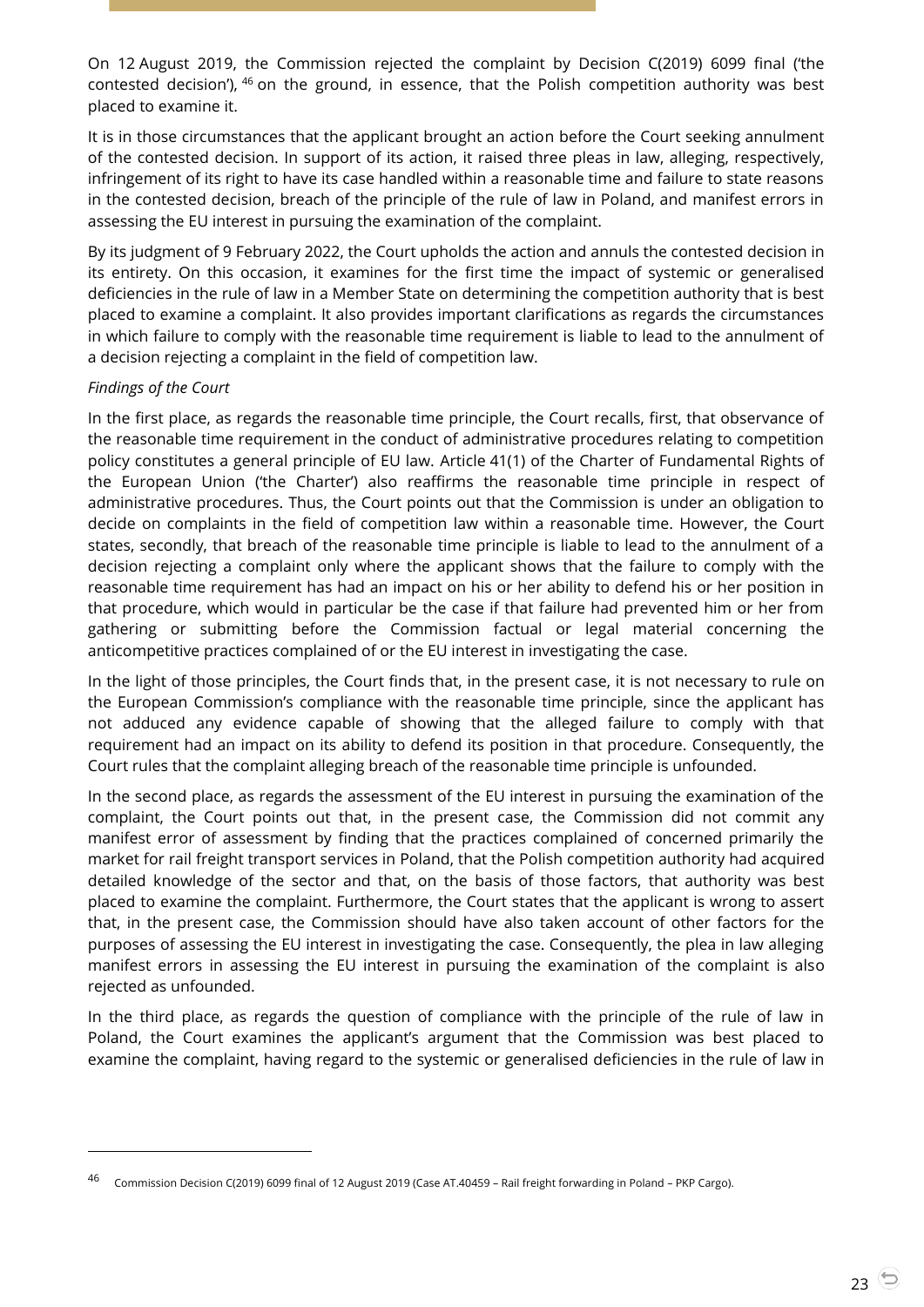Poland and, in particular, the lack of independence of the Polish competition authority and the national courts with jurisdiction in the field.

In the contested decision, the Commission verified whether such deficiencies prevented it from rejecting the complaint on the ground that the Polish competition authority was best placed to examine it. To that end, it applied, by analogy, the two-stage analysis required in the context of execution of European arrest warrants in order to safeguard the fundamental right to a fair trial, in accordance with the judgment in *Minister for Justice and Equality (Deficiencies in the system of justice)*; 47 that analysis consists in assessing, as a first step, whether there is a real risk of a breach of that right connected with a lack of independence of the courts of the Member State in question, on account of systemic or generalised deficiencies in that State, and, as a second step, whether the person concerned actually runs a real risk, having regard to the particular circumstances of the case.

In that regard, in the first place, the Court points out that compliance with the requirements of the rule of law is a relevant factor which the Commission must take into account, for the purposes of determining the competition authority that is best placed to examine a complaint and that, to that end, the Commission was entitled to apply by analogy the analysis in question. While there are differences between the circumstances which gave rise to the abovementioned judgment and those which have given rise to the present case, several considerations of principle justify the application by analogy of the guidance provided in that judgment for the purposes of determining the competition authority that is best placed to examine a complaint concerning an infringement of Articles 101 and 102 TFEU. In that regard, the Court states, first of all, that, like in the case of the area of freedom, security and justice, cooperation, for the purposes of applying Articles 101 and 102 TFEU, between the Commission, the competition authorities of the Member States and the national courts is based on the principles of mutual recognition, mutual trust and sincere cooperation. Next, the Court finds that the case-law requires the Commission, before rejecting a complaint for lack of an EU interest, to ensure that the national authorities are in a position adequately to safeguard the complainant's rights. Lastly, the Court points out that the fundamental right to a fair trial before an independent tribunal enshrined in the second paragraph of Article 47 of the Charter is also, as in the abovementioned judgment, of particular importance for the effective application of Articles 101 and 102 TFEU, the national courts being called upon, first, to review the legality of the decisions of the national competition authorities, and secondly, directly to apply those provisions.

In the second place, the Court points out that the Commission's examination of the second step of the abovementioned analysis was not consistent with EU law. In the present case, the applicant had submitted, during the administrative procedure, a body of specific evidence which, according to the applicant, taken together, is capable of showing that there were substantial grounds to believe that it ran a real risk of a breach of its rights should its case have to be examined by the national authorities. That evidence concerned allegations with regard to, in particular, the control exercised by the State over PKP Cargo, the dependence of the president of the Polish competition authority vis-à-vis the executive, the circumstance that PKP Cargo's parent company is one of the members of an association whose aim is to defend and promote the reform of the Polish judicial system, the leniency of the Polish competition authority towards PKP Cargo, the actions brought by the Public Prosecutor General against decisions of that authority concerning PKP Cargo, and the inability of the Polish national courts with jurisdiction in the field of competition law to remedy the deficiencies of the Polish competition authority on account of their own lack of independence. In the contested decision, the Commission failed to examine that evidence and confined itself, in essence, to asserting that it was unsubstantiated. Finding that the Commission failed to examine specifically and precisely the various pieces of evidence adduced by the applicant during the administrative procedure, the Court rules that the Commission failed to comply with its obligations deriving from the abovementioned judgment and with its obligation to state reasons.

<sup>47</sup> Judgment of 25 July 2018, *Minister for Justice and Equality (Deficiencies in the system of justice)*, (C-216/18 PPU, EU:C:2018:586).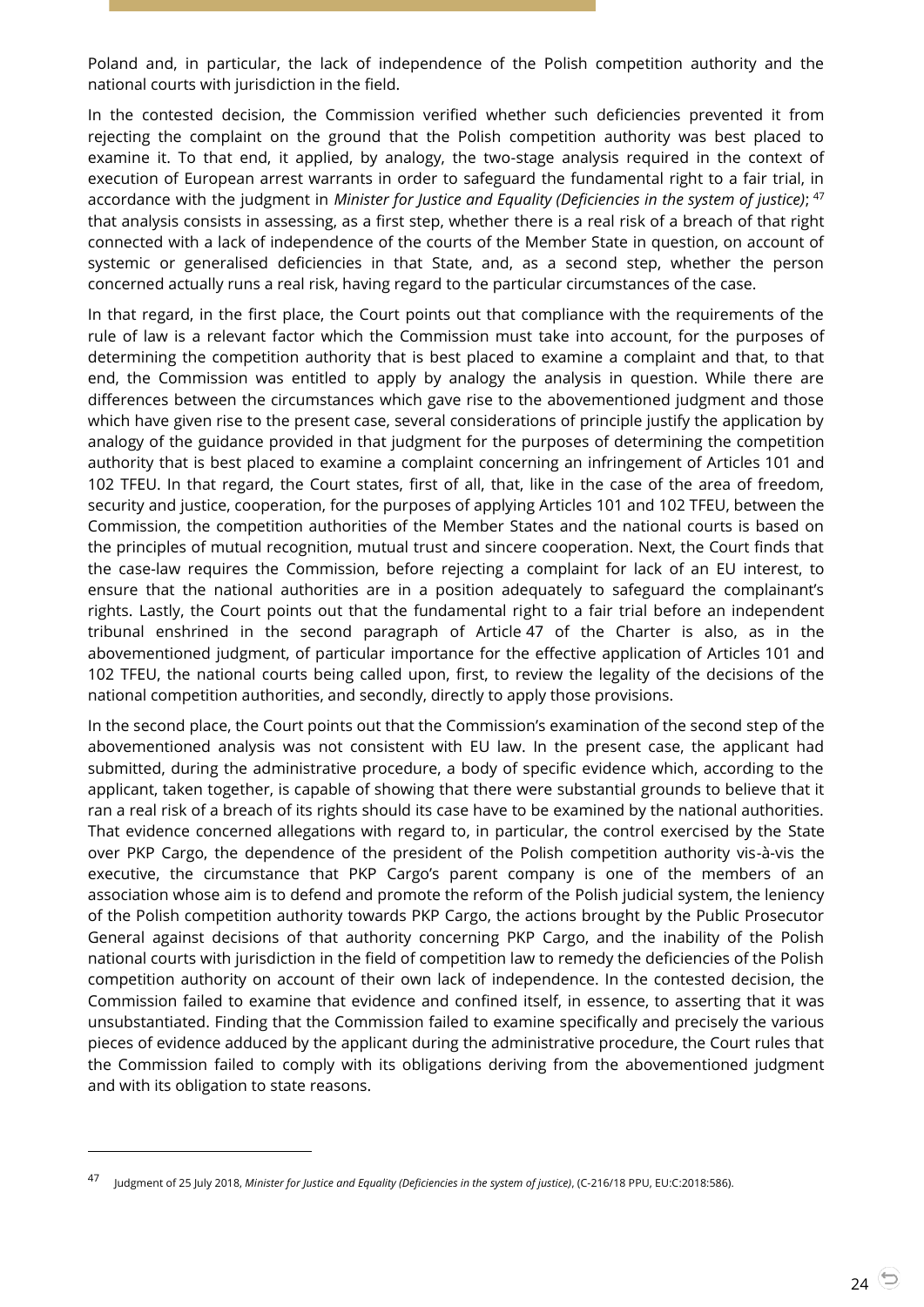# **2. AGREEMENTS, DECISIONS AND CONCERTED PRACTICES (ARTICLE 101 TFEU)**

## <span id="page-24-1"></span><span id="page-24-0"></span>**Judgment of the General Court (Tenth Chamber, Extended Composition) of 2 February 2022, Scania and Others v Commission, T-799/17**

[Link to the complete text of the judgment](https://curia.europa.eu/juris/document/document.jsf?text=&docid=253221&pageIndex=0&doclang=EN&mode=lst&dir=&occ=first&part=1&cid=1813218)

Competition – Agreements, decisions and concerted practices – Truck manufacturers' market – Decision finding an infringement of Article 101 TFEU and of Article 53 of the EEA Agreement – Agreements and concerted practices in relation to the prices of trucks, the timing for the introduction of emission technologies and the passing on to customers of the costs relating to those technologies – 'Hybrid' procedure staggered over time – Presumption of innocence – Principle of impartiality – Charter of Fundamental Rights – Single and continuous infringement – Restriction of competition by object – Geographic scope of the infringement – Fine – Proportionality – Equal treatment – Unlimited jurisdiction

By decision of 27 September 2017 ('the contested decision"), <sup>48</sup> the European Commission found that the companies Scania AB, Scania CV AB and Scania Deutschland GmbH, three entities of the Scania group, which produce and sell heavy trucks used for long-haulage transport (together, 'Scania'), had infringed EU rules prohibiting cartels, <sup>49</sup> by participating, from January 1997 to January 2011, with their competitors, in collusive arrangements aimed at restricting competition on the market for medium and heavy trucks in the EEA. The Commission imposed a fine of EUR 880 523 000 on Scania.

The contested decision was adopted following a 'hybrid' procedure combining the settlement procedure <sup>50</sup> and the standard administrative procedure in cartel matters.

In the present case, each undertaking to which a statement of objections was addressed, including Scania, confirmed to the Commission its willingness to participate in settlement discussions. However, following discussions with the Commission, Scania decided to withdraw from that procedure. The Commission thus adopted a settlement decision in respect of the undertakings which had submitted a formal request in that regard, <sup>51</sup> and continued the investigation concerning Scania.

By its judgment of 2 February 2022, the Court dismisses the action brought by Scania seeking annulment of the contested decision, and provides clarifications regarding the legality of a 'hybrid' procedure in cartel matters and the concept of a single and continuous infringement.

#### *Findings of the Court*

 $\overline{a}$ 

As regards the legality of the 'hybrid' procedure followed by the Commission, the Court begins by observing that, contrary to what Scania submitted, the Commission's decision to follow such a procedure does not, in itself, entail an infringement of the presumption of innocence, the rights of the

<sup>48</sup> Commission Decision C(2017) 6467 final of 27 September 2017, relating to proceedings under Article 101 TFEU and Article 53 of the Agreement on the European Economic Area (EEA) (Case AT.39824 – Trucks).

<sup>49</sup> Article <sup>101</sup> TFEU and Article 53 of the EEA Agreement.

<sup>50</sup> That procedure is governed by Article 10a of Commission Regulation (EC) No 773/2004 of 7 April 2004 relating to the conduct of proceedings by the Commission pursuant to Articles [101 and 102 TFEU] (OJ 2004 L 123, p. 18). It enables the parties in cartel cases to acknowledge their liability and, in exchange, to receive a reduction in the amount of the fine imposed.

<sup>51</sup> Decision C(2016) 4673 final relating to a proceeding under Article 101 TFEU and Article 53 of the EEA Agreement (Case AT.39824 – Trucks). That decision was adopted on the basis of Article 7 and Article 23(2) of Council Regulation (EC) No 1/2003 of 16 December 2002 on the implementation of the rules on competition laid down in Articles [101 and 102 TFEU] (OJ 2003 L 1, p. 1).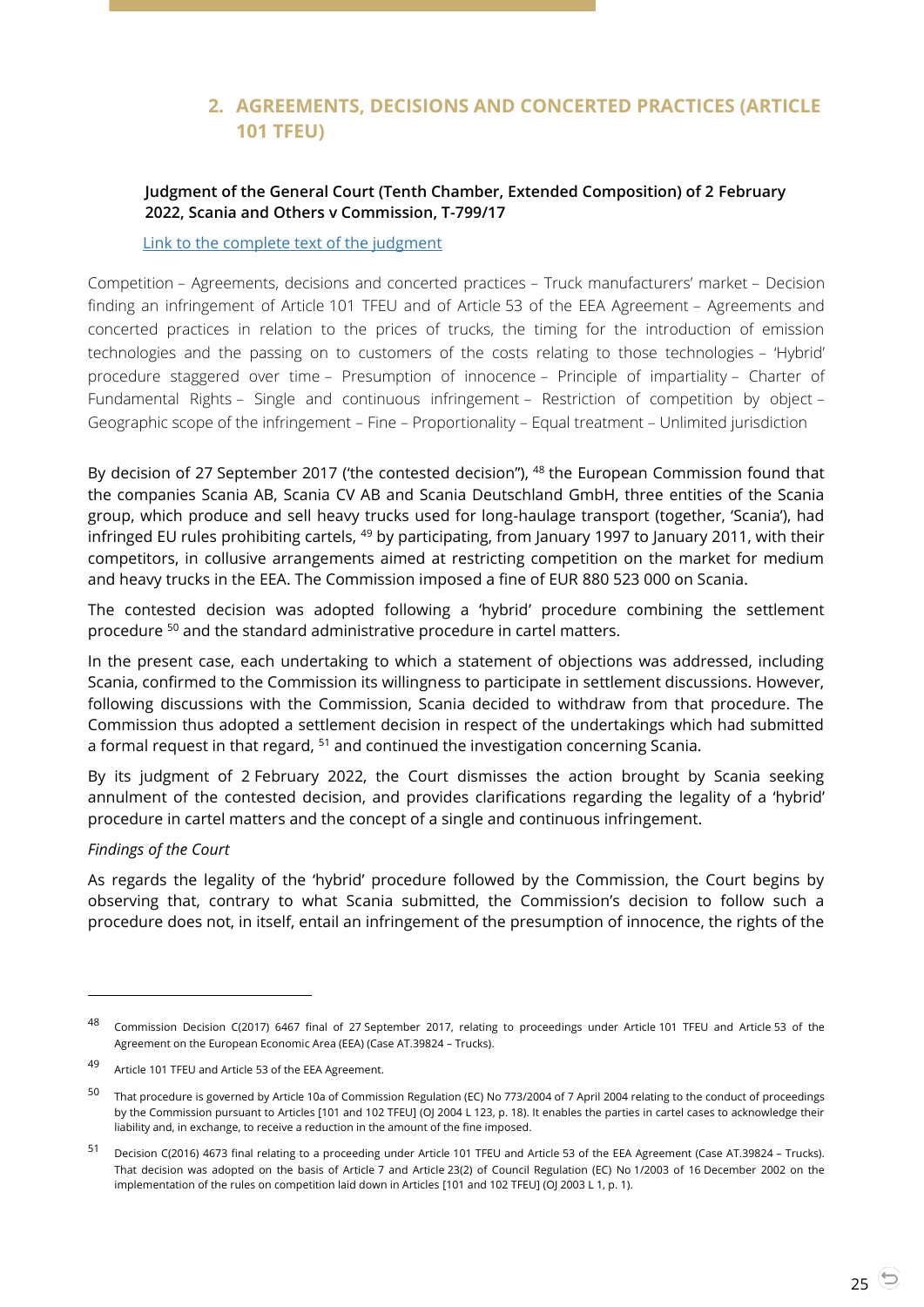defence or the duty of impartiality. The provisions governing the settlement procedure do not preclude the Commission from being able to follow such a procedure in the context of the application of Article 101 TFEU. Furthermore, under the case-law, in such procedures, the Commission is entitled, initially, to adopt a settlement decision and then go on to adopt a decision following the standard procedure, provided that it ensures observance of the abovementioned principles and rights.

That being so, the Court examines whether, in the circumstances of the present case, the Commission observed those principles.

As regards the complaint alleging infringement of the principle of the presumption of innocence, Scania submitted that the settlement decision had defined the Commission's final decision as regards the same facts as those set out in the statement of objections and had concluded, on the basis of the same evidence used in the contested decision, that those facts, in which Scania had also participated, constituted an infringement.

In that regard, the Court notes, in the first place, that none of the passages of the statement of reasons for the settlement decision, read in its entirety, in the light of the particular circumstances in which the settlement decision had been adopted, was likely to be understood as a premature expression of Scania's liability. In the second place, the Court clarifies that the acknowledgement by the addresses of a settlement decision of their liability cannot lead to the implicit acknowledgement of the liability of the undertaking which decided to withdraw from that procedure, on account of its possible participation in the same facts regarded as an infringement in the settlement decision. In the context of the standard administrative procedure which follows the adoption of such a decision, the undertaking concerned and the Commission are, in relation to the settlement procedure, in a situation known as 'tabula rasa', where liabilities have yet to be determined. Thus, the Commission, first, is bound solely by the statement of objections and, secondly, is required to review the file in the light of all the relevant circumstances, including all the information and arguments put forward by the undertaking concerned when exercising its right to be heard. Consequently, the Commission's legal classification of the facts with regard to the settling parties does not in itself presuppose that the same legal classification of the facts was necessarily adopted by the Commission with respect to the undertaking which withdrew from such a procedure. In that context, there is nothing to prevent the Commission from relying on evidence used in both decisions of the hybrid procedure.

In the light of those considerations and in view of the fact that Scania did not deny that it had had the opportunity to submit all the evidence to challenge the facts and evidence on which the Commission relied in the standard administrative procedure, including the evidence added to the file after the statement of objections, the Court finds that there was no infringement of the principle of the presumption of innocence in the present case.

As regards the complaint alleging infringement of the rights of defence, the Court found that, in the settlement decision, the Commission had in no way prejudged Scania's liability for the infringement. Consequently, the fact that Scania was not heard in the context of that procedure could not result in there being an infringement of its rights of defence.

As regards the complaint alleging infringement of the principle of impartiality, the Court found that Scania had not established that the Commission had not offered, during the investigation procedure, all the guarantees to exclude any legitimate doubt as regards its impartiality in the examination of the case. When the Commission examines, in the context of the standard procedure, the evidence submitted by the parties which have chosen not to settle, it is in no way bound by the factual findings and legal classifications which it adopted in the settlement decision. Furthermore, given that the principle which prevails in EU law is that evidence may be freely adduced and that the Commission has discretion as to whether it is appropriate to adopt investigative measures, its refusal to adopt new investigative measures is not contrary to the principle of impartiality, unless it is demonstrated that the absence of such measures is due to the Commission's bias.

As regards the concept of a single and continuous infringement, the Court examines the conditions relating to the existence of such an infringement in the present case and its imputability to Scania.

As regards the finding that there was a single and continuous infringement, the Court observes that, contrary to what Scania argued, such a finding does not necessarily presuppose that a number of infringements have been established, each of which falls within Article 101 TFEU, but rather the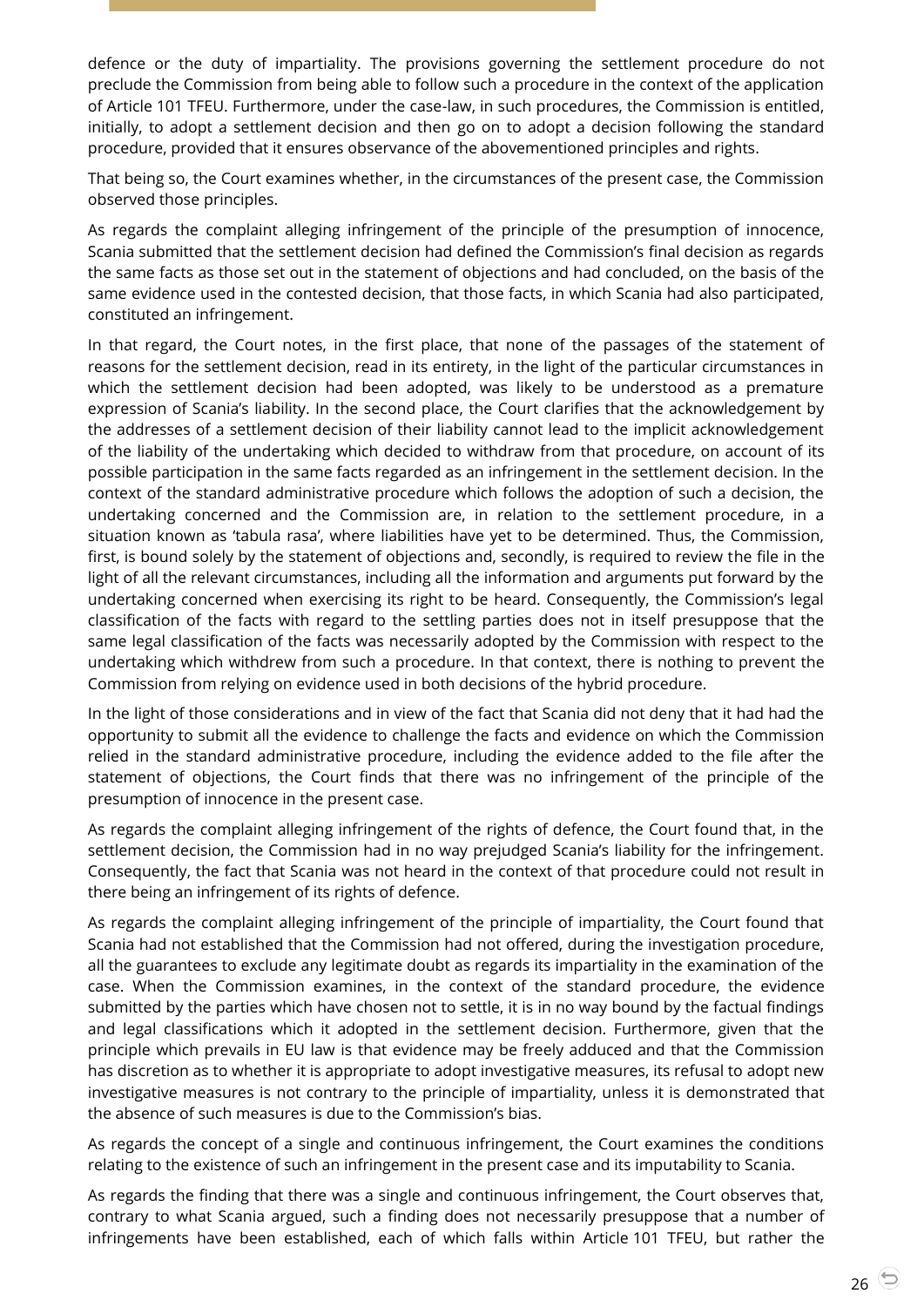demonstration that the various instances of conduct identified form part of an overall plan designed to achieve a single anticompetitive objective.

In the present case, the Court finds that the Commission had established to the requisite legal standard that the collusive contacts which took place over time at different levels, in particular at top management level between 1997 and 2004, at lower headquarters level between 2000 and 2008, and at German level between 2004 and 2011, taken together, formed part of an overall plan aimed at achieving the single anticompetitive objective of restricting competition on the market for medium and heavy trucks in the EEA.

More specifically, the existence of links between the three levels of the collusive contacts was apparent from the fact that the participants in the meetings were always employees of the same undertakings, there was a temporal overlap between the meetings held at the different levels and there were contacts between employees at the lower level of the respective headquarters of the parties to the cartel and the employees at German level. Furthermore, the nature of the information shared, the participating undertakings, the objectives and the products concerned remained the same throughout the infringement period. Thus, even though the collusive contacts at top management level had been interrupted in September 2004, the same cartel, which had the same content and scope, was continued after that date, the only difference being that the employees involved were from different organisational levels within the undertakings involved, and not from top management level. In that context, the alleged fact that the Scania employees at German level did not know that they were involved in the continuation of the practices that had taken place at the other two levels, or that the Scania employees who participated in the meetings at lower headquarters level were not aware of the meetings at top management level was of no relevance to the finding that there was an overall plan. Awareness of the existence of such a plan must be assessed at the level of the undertakings involved and not at the level of their employees.

As regards the imputability of the infringement, the Court finds that, similarly, the factors determining the imputability of the single and continuous infringement must also be assessed at the level of the undertaking. In the present case, since Scania directly participated in all the relevant aspects of the cartel, the Commission was entitled to impute the infringement as a whole to Scania, without the Commission being required to demonstrate that the criteria of interest, knowledge and acceptance of the risk were satisfied.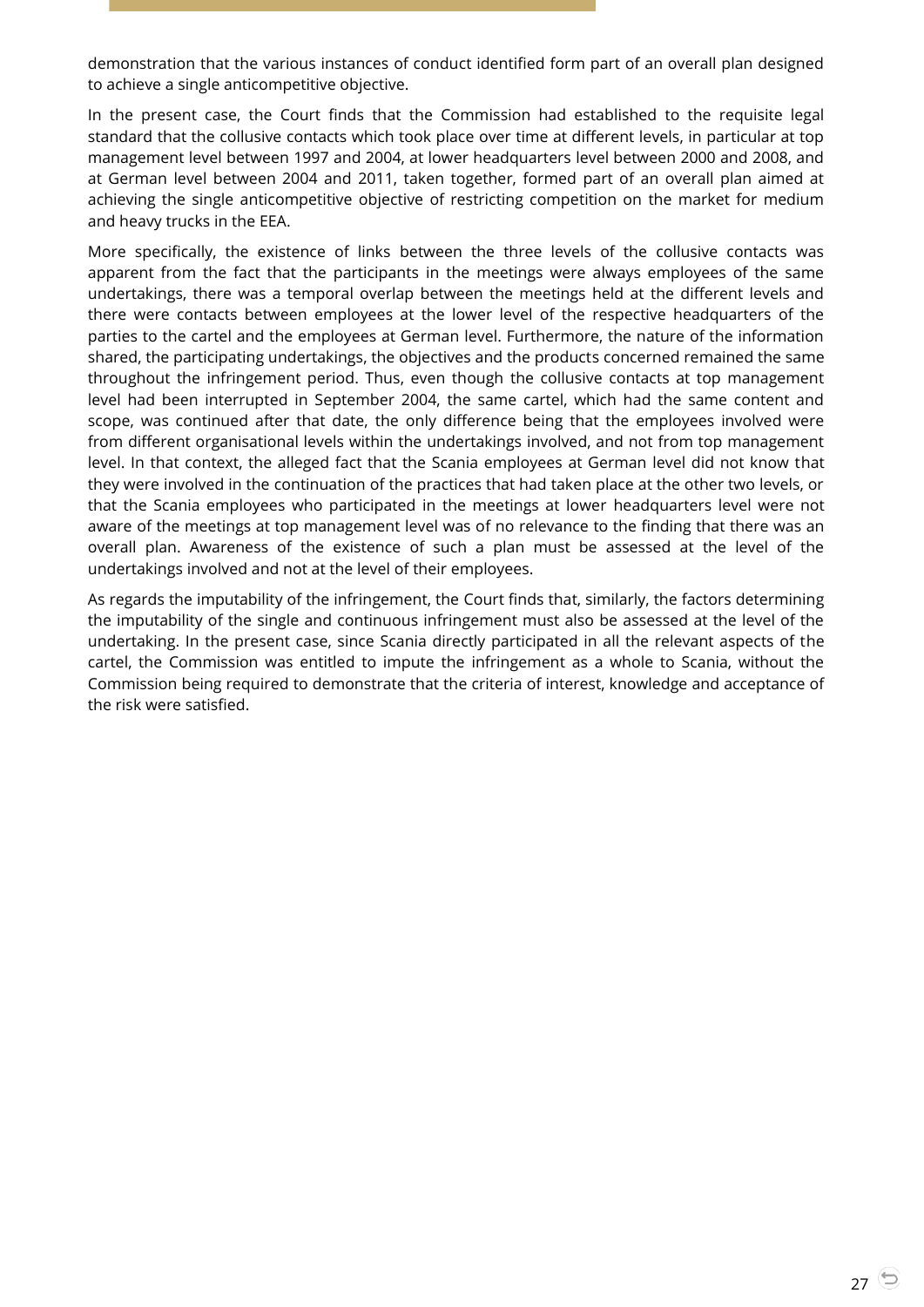# **3. CONCENTRATIONS**

# <span id="page-27-1"></span><span id="page-27-0"></span>**Judgment of the General Court (Seventh Chamber, Extended Composition) of 23 February 2022, United Parcel Service v Commission, T-834/17**

[Link to the complete text of the judgment](https://curia.europa.eu/juris/document/document.jsf?text=&docid=254481&pageIndex=0&doclang=EN&mode=lst&dir=&occ=first&part=1&cid=1814037)

Non-contractual liability – Competition – Markets for international express small package delivery services in the EEA – Concentration – Decision declaring the concentration incompatible with the internal market – Annulment of the decision by a judgment of the Court – Rights of the defence – Sufficiently serious breach of a rule of law intended to confer rights on individuals – Causal link

<span id="page-27-2"></span>**and**

 $\overline{a}$ 

## **Judgment of the General Court (Seventh Chamber, Extended Composition) of 23 February 2022, ASL Aviation Holdings and ASL Airlines (Ireland) v Commission, T-540/18**

[Link to the complete text of the judgment](https://curia.europa.eu/juris/document/document.jsf?text=&docid=254482&pageIndex=0&doclang=EN&mode=lst&dir=&occ=first&part=1&cid=1814201)

Non-contractual liability – Competition – Markets for international express small package delivery services in the EEA – Concentration – Decision declaring the concentration incompatible with the internal market – Annulment of the decision by a judgment of the Court – General reference to other documents – Pleas in law or complaints raised by a third party in another case – Evidence submitted in the reply – No justification for the delay – Inadmissibility – Sufficiently serious breach of a rule of law intended to confer rights on individuals

By decision of 30 January 2013 ('the decision at issue'),  $52$  the European Commission declared incompatible with the internal market a notified concentration between United Parcel Service, Inc. and TNT Express NV ('TNT'), two undertakings present on the markets for international express small package delivery services.

While publically announcing that it would not go ahead with that concentration, UPS brought an action before the General Court for annulment of the decision at issue. By judgment of 7 March 2017, <sup>53</sup> the General Court upheld that action and, by judgment of 16 January 2019, <sup>54</sup> the Court of Justice dismissed the appeal brought by the Commission against that judgment.

In the meantime, the Commission had declared compatible with the internal market a notified concentration between TNT and FedEx Corp., a competitor of UPS. <sup>55</sup>

<sup>52</sup> Commission Decision C(2013) 431 of 30 January 2013 declaring a concentration incompatible with the internal market and the functioning of the EEA Agreement (Case COMP/M.6570 – UPS/TNT Express); see also the Commission's press release IP/13/68.

<sup>53</sup> Judgment of 7 March 2017, *United Parcel Service v Commission* [\(T-194/13,](http://curia.europa.eu/juris/documents.jsf?num=T-194/13) EU:T:2017:144).

<sup>54</sup> Judgment of 16 January 2019, *Commission v United Parcel Service* [\(C-265/17](http://curia.europa.eu/juris/documents.jsf?num=C-265/17) P, EU:C:2019:23).

<sup>&</sup>lt;sup>55</sup> Decision of 8 January 2016 declaring a concentration compatible with the internal market and the functioning of the EEA Agreement (Case M.7630 – FedEx/TNT Express), a summary of which was published in the *Official Journal of the European Union* (OJ 2016 C 450, p. 12).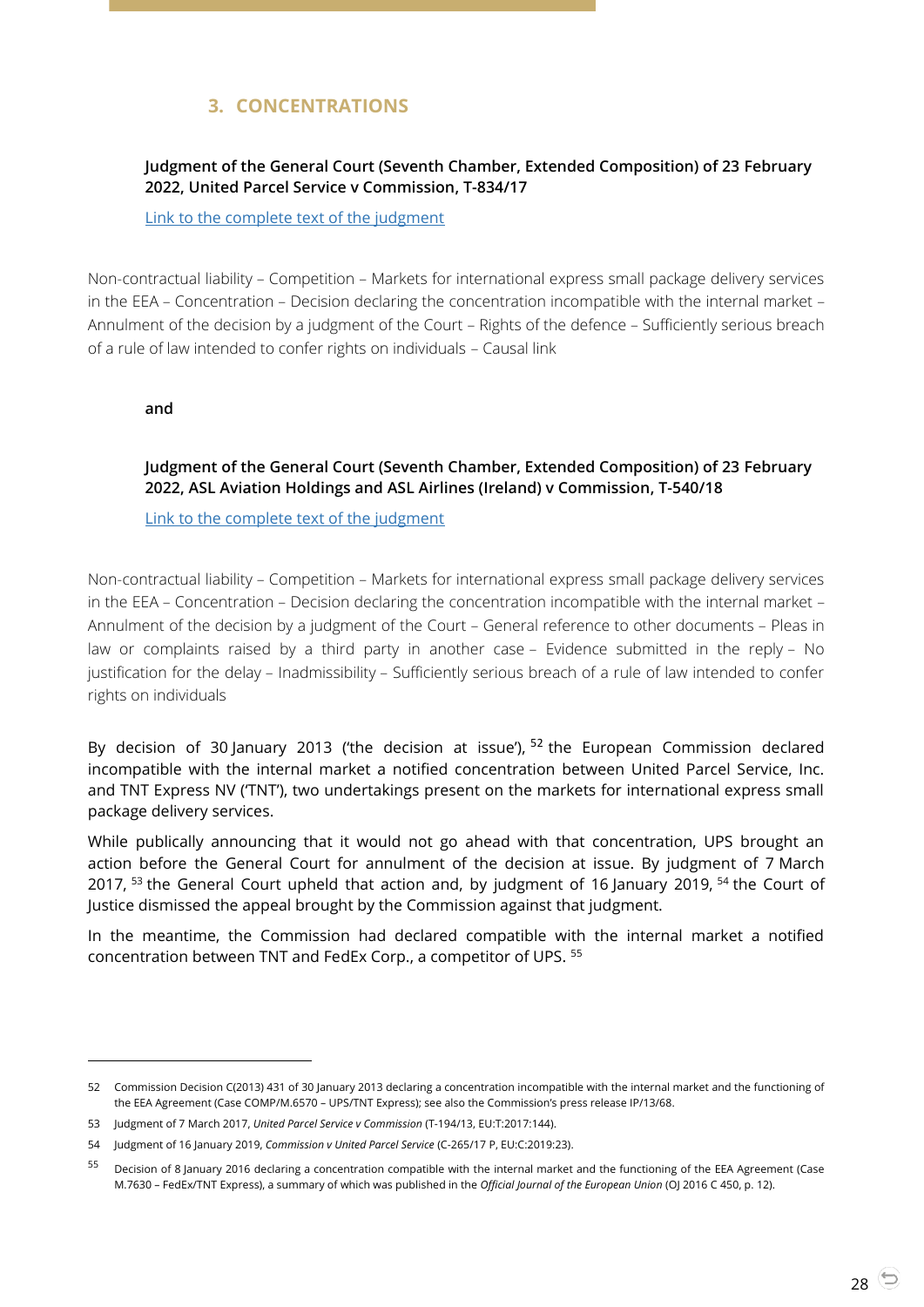At the end of 2017, UPS brought an action for damages against the Commission, seeking compensation for the economic damage allegedly suffered as a result of the unlawfulness of the decision at issue. <sup>56</sup> In 2018, an action for damages was also brought by the companies ASL Aviation Holdings DAC and ASL Airlines (Ireland) Ltd (together, 'the ASL companies'), which, before the adoption of the decision at issue, had concluded commercial agreements with TNT that were to be implemented following clearance of the concentration between UPS and TNT. <sup>57</sup>

Those two actions for damages are dismissed by the Seventh Chamber (Extended Composition) of the General Court.

#### *Findings of the General Court*

#### *Dismissal of the action for damages brought by UPS (Case T-834/17)*

By its action for damages, UPS claimed that, by adopting the decision at issue, the Commission had committed sufficiently serious breaches of EU law capable of giving rise to non-contractual liability on the part of the European Union. According to UPS, the Commission had, first, infringed its procedural rights during the administrative procedure, second, failed to fulfil the obligation to state reasons and, third, erred in its substantive assessment of the notified concentration.

As a preliminary point, the General Court recalls that in order for the European Union to incur noncontractual liability, three cumulative conditions must be satisfied: there must be a sufficiently serious breach of a rule of law conferring rights on individuals; actual damage must be shown to have occurred; and there must be a direct causal link between the breach and the damaged sustained.

As regards, in the first place, the alleged infringement of UPS' procedural rights during the administrative procedure, UPS claimed, first, that the Commission failed to communicate the final version of the econometric model used to analyse the effects of the notified concentration on prices and the criteria for assessing the efficiencies deriving from that concentration. Second, UPS claimed that the Commission had infringed its right of access to information provided by FedEx during the administrative procedure.

With regard to the failure to communicate the final version of the econometric model used by the Commission, the General Court observes that, under the applicable legislation, the Commission was under an obligation to bring that final version to UPS' attention. Since the Commission had considerably reduced, or even no, discretion in that regard, it committed a sufficiently serious breach of UPS' rights of defence by failing to communicate that model to UPS. In the light of the case-law on observance of the rights of the defence and the judgment of the Court of Justice of 16 January 2019, that infringement of UPS' rights was not, moreover, excusable on account of an alleged lack of clarity of EU law, as contended by the Commission.

The General Court also rejects the Commission's argument in its defence based on the fact that the finalisation of the econometric model had been preceded by numerous exchanges with UPS. By failing to communicate the final version of the econometric model, the Commission not only avoided a procedural constraint intended to safeguard the legitimacy and fairness of the European Union's procedure for the control of concentrations, but also placed UPS in a position where it was unable to understand part of the grounds of the decision at issue.

By contrast, as regards the failure to communicate to UPS the criteria for assessing the efficiencies deriving from the notified concentration, the General Court observes that no provision of EU law applicable to the control of concentrations requires the Commission to define in advance, in the abstract, the specific criteria on the basis of which it intends to accept that an efficiency may be regarded as verifiable. In those circumstances, UPS' line of argument seeking to show that the

<sup>56</sup> Case T-834/17, *United Parcel Service* v *Commission*.

<sup>57</sup> Case T-540/18, *ASL Aviation Holdings and ASL Airlines (Ireland)* v *Commission*.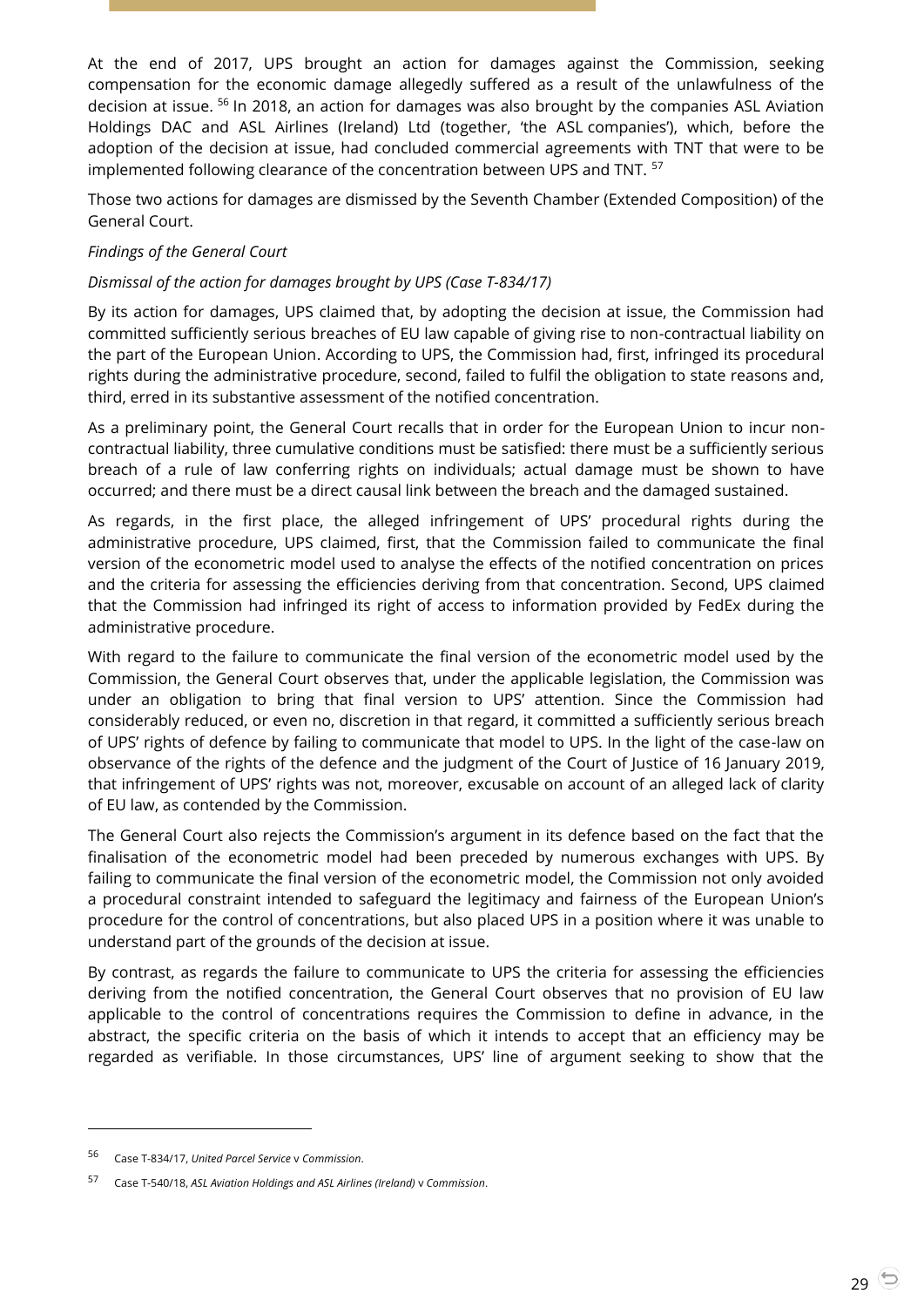Commission was required to communicate to it the specific criteria and standards of proof which it intended to apply in order to determine whether each of the efficiencies relied on was verifiable is unfounded in law.

The General Court also rejects the argument that the Commission had infringed UPS' right of access to certain documents provided to the Commission by FedEx during the administrative procedure. Since UPS had not exercised its rights of access in due time and in the manner prescribed by the applicable legislation (failure to refer the matter to the hearing officer), it did not meet the conditions for obtaining compensation for alleged damage resulting from the infringement of those rights.

Regarding, in the second place, the alleged failure by the Commission to fulfil the obligation to state reasons, the General Court recalls that an inadequacy in the statement of reasons for an EU measure is not, in principle, in itself such as to give rise to liability on the part of the European Union.

As regards, in the third place, UPS' argument alleging errors in the substantive assessment of the notified concentration, the General Court, while confirming that the Commission made certain errors, observes that those errors do not constitute sufficiently serious breaches of EU law to be capable of giving rise to non-contractual liability on the part of the European Union. In that regard, the General Court states that, even though the Commission used, in disregard of its own rules (Best practices for the submission of economic evidence), an econometric model that departs significantly from standard economic practice, it enjoyed considerable discretion in defining that model. Moreover, in order to carry out its analysis of the effects of the notified concentration, the Commission did not rely exclusively on that econometric model, but also carried out a general analysis of the characteristics of the market in question, highlighting the nature and characteristics of that market and the consequences flowing from the proposed transaction.

In the last place, the General Court concludes that UPS has failed to demonstrate the existence of manifest and serious errors in the assessment of the verifiability of the efficiencies and of FedEx's competitive situation in the proposed concentration, and to provide any indication of unequal treatment between the decision relating to the transaction between FedEx and TNT and the decision at issue.

After thus establishing that the sufficiently serious breach of UPS' procedural rights during the administrative procedure was limited to the failure to communicate the final version of the econometric model used by the Commission to analyse the effects of the notified concentration on prices, the General Court examines, next, whether there is a direct causal link between that illegality and the types of damage relied on by UPS, namely, first, the costs associated with its participation in the procedure for the control of the notified concentration between FedEx and TNT, second, the payment to TNT of a contractual termination fee following the termination of the merger protocol concluded with TNT and, third, the loss of profit on account of the fact that it was impossible to implement that merger protocol.

As regards, first of all, the costs associated with UPS' participation in the procedure for the control of the notified concentration between FedEx and TNT, the General Court holds that that participation was clearly the result of UPS' free choice. Thus, the infringement of UPS' procedural rights during the procedure for the control of the notified concentration between itself and TNT cannot be regarded as the determining cause of the costs associated with its participation in the procedure for the control of the concentration between FedEx and TNT. Likewise, given that the payment of a termination fee to TNT stemmed from a contractual obligation arising from the terms of the merger protocol between UPS and TNT, the illegalities vitiating the decision at issue could not constitute the determining cause of the payment of that fee to TNT.

Regarding, lastly, the alleged loss of profit sustained by UPS, the General Court observes that it cannot be presumed that, had UPS' procedural rights not been infringed in the procedure for the control of the concentration itself and TNT, that concentration would have been declared compatible with the internal market. Furthermore, UPS has neither proved, nor provided the Court with evidence which would enable it to conclude that, without that infringement, the Commission would have declared that transaction compatible with the internal market. Moreover, the fact that UPS decided not to go ahead with the proposed concentration as soon as the decision at issue was announced had the effect of breaking any direct causal link between the illegality identified and the damage alleged.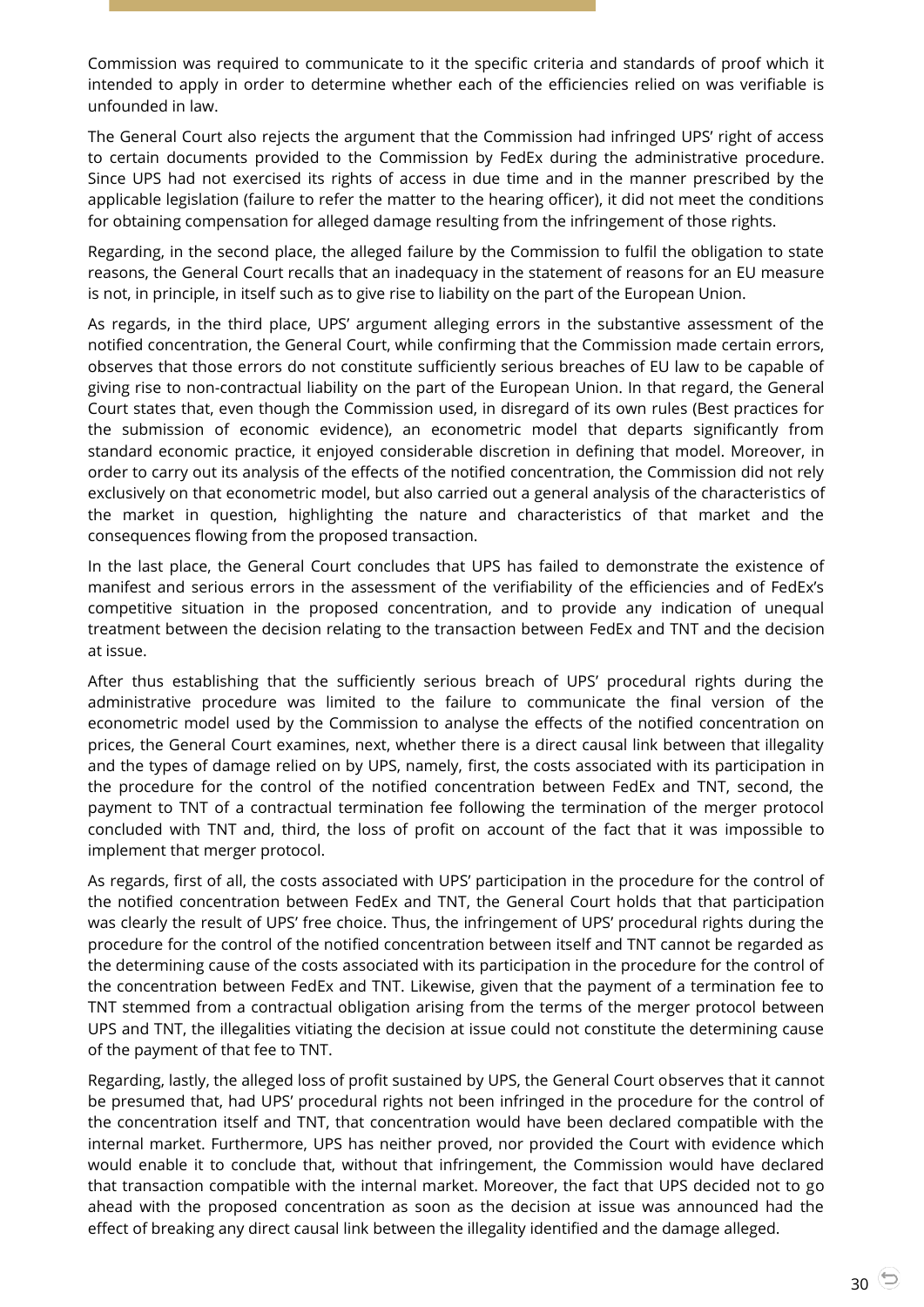In the light of the foregoing, the General Court concludes that UPS failed to establish that the infringements of its procedural rights in the procedure for the control of the concentration between itself and TNT constituted the determining cause of the types of damage alleged. Thus, it dismisses the action for damages in its entirety.

#### *Dismissal of the action for damages brought by the ASL companies (Case T-540/18)*

The action for damages brought by the ASL companies sought compensation for the alleged loss of profit resulting from the fact that it was impossible to implement the commercial agreements concluded with TNT on account of the decision at issue. In support of that application, the ASL companies relied on a breach of their fundamental rights and those of UPS by the Commission, as well as the existence of serious and manifest errors in the Commission's assessment of the notified concentration between UPS and TNT.

In the first place, the General Court holds that the ASL companies cannot rely, as a basis for their own claim for compensation, on a breach of UPS' rights of defence in the procedure for the control of the concentration between UPS and TNT. In accordance with the settled case-law of the General Court, it is necessary that the protection afforded by the rule relied on in support of an action for damages is effective as regards the person who relies on it and, therefore, that that person is among those on whom the rule in question confers rights.

In the second place, the General Court rejects as unfounded the line of argument put forward by the ASL companies based on the fact that the Commission infringed, in the procedure for the control of the concentration between UPS and TNT, their fundamental rights and in particular their right to sound administration enshrined in Article 41 of the Charter of Fundamental Rights of the European Union. In that regard, the General Court states that, in so far as the ASL companies had freely chosen not to participate in that procedure, they could not rely on an alleged infringement by the Commission of their fundamental rights in the context of that procedure.

In the third place, the General Court rejects as inadmissible the plea alleging the existence of serious and manifest errors committed by the Commission in the assessment of the concentration between UPS and TNT, given that the ASL companies confined themselves to referring in that regard to the application lodged by UPS in Case T-834/17.

In the light of those considerations, the General Court, finding that the ASL companies have not established the existence of sufficiently serious breaches of EU law vitiating the decision at issue, dismisses their action as unfounded.

# <span id="page-30-2"></span><span id="page-30-1"></span><span id="page-30-0"></span>**VI. APPROXIMATION OF LAWS**

# **1. TOBACCO PRODUCTS**

# **Judgment of the Court (Grand Chamber) of 22 February 2022, Stichting Rookpreventie Jeugd and Others, C-160/20**

[Link to the complete text of the judgment](https://curia.europa.eu/juris/document/document.jsf?text=&docid=254381&pageIndex=0&doclang=en&mode=lst&dir=&occ=first&part=1&cid=1814463)

Reference for a preliminary ruling – Directive 2014/40/EU – Manufacture, presentation and sale of tobacco products – Products not complying with the maximum emission levels – Prohibition on placing on the market – Measurement method – Filter cigarettes with small ventilation holes – Measurement of the emissions on the basis of ISO standards – Standards not published in the *Official Journal of the European Union* – Compliance with the publication requirements laid down in Article 297(1) TFEU read in the light of the principle of legal certainty – Compliance with the principle of transparency

In July and August 2018, the Stichting Rookpreventie Jeugd (Youth Smoking Prevention Foundation, Netherlands) and 14 other entities ('the applicants') made a request for an order to the Nederlandse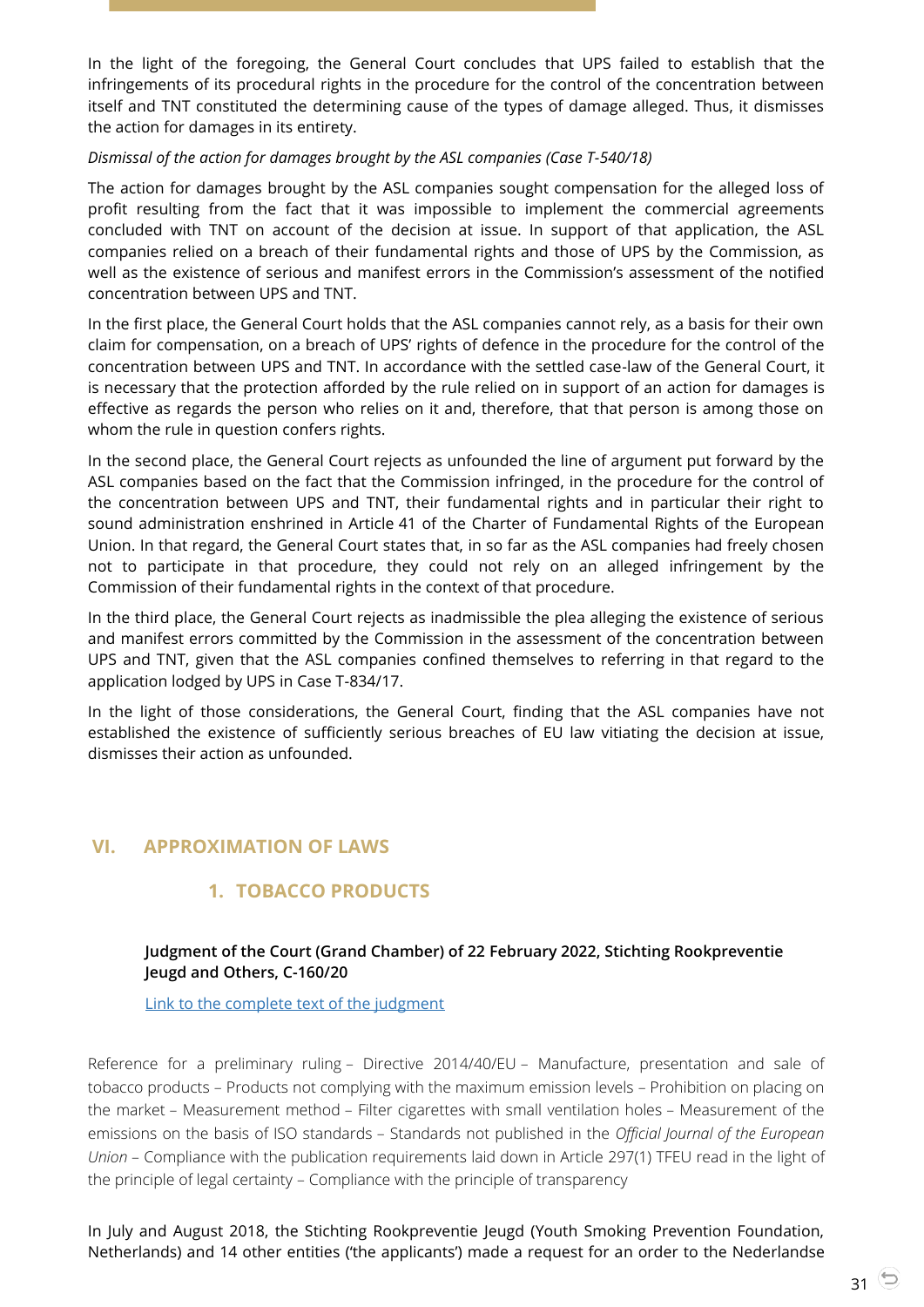Voedsel- en Warenautoriteit (Netherlands Food and Consumer Product Safety Authority). They requested that authority, first, to ensure that filter cigarettes offered for sale to consumers in the Netherlands comply, when used as intended, with the maximum emission levels for tar, nicotine and carbon monoxide prescribed by Directive 2014/40 <sup>58</sup> and, second, to order manufacturers, importers and distributors of tobacco products to withdraw from the market filter cigarettes allegedly not complying with those emission levels.

The applicants challenged the decision rejecting that request by bringing an administrative objection before the State Secretary. After that objection was rejected, the applicants brought an action before the Rechtbank Rotterdam (District Court, Rotterdam, Netherlands). They submitted that Article 4(1) of Directive 2014/40<sup>59</sup> does not require recourse to a particular method of measuring emission levels and that it is clear, inter alia, from several studies that another measurement method (the 'Canadian Intense' method) should be applied in order to determine the precise emission levels for filter cigarettes used as intended.

The District Court, Rotterdam, made a reference to the Court of Justice for a preliminary ruling concerning, inter alia, the validity of Article 4(1) of Directive 2014/40 having regard to the principle of transparency,  $60$  to a number of provisions of EU law  $61$  and to the World Health Organisation Framework Convention on Tobacco Control. <sup>62</sup>

By its judgment, delivered by the Grand Chamber, the Court confirms that that provision is valid, holding that it complies in particular with the principles and provisions of EU and international law mentioned by the reference for a preliminary ruling. <sup>63</sup>

#### *Findings of the Court*

-

First, the Court holds that, pursuant to Article 4(1) of Directive 2014/40, the maximum emission levels prescribed by that directive for cigarettes intended to be placed on the market or manufactured in the Member States must be measured in accordance with the measurement methods arising from the ISO standards to which that provision refers. That provision refers in mandatory terms to those ISO standards and does not mention any other measurement method.

Second, the Court analyses first of all the validity of Article 4(1) of Directive 2014/40 having regard to the principle of transparency. It points out that, whilst that provision refers to ISO standards which have not been published in the Official Journal, it does not lay down any restriction concerning access to those standards, including by making that access subject to the submission of a request pursuant to the provisions regarding public access to documents of the European institutions. <sup>64</sup> So far as concerns, next, the validity of Article 4(1) of Directive 2014/40 having regard to Regulation

<sup>58</sup> Directive 2014/40/EU of the European Parliament and of the Council of 3 April 2014 on the approximation of the laws, regulations and administrative provisions of the Member States concerning the manufacture, presentation and sale of tobacco and related products and repealing Directive 2001/37/EC (OJ 2014 L 127, p. 1). Article 3(1) of that directive lays down the maximum emission levels for tar, nicotine and carbon monoxide in respect of cigarettes placed on the market or manufactured in the Member States ('the maximum emission levels prescribed by Directive 2014/40').

<sup>59</sup> Under Article 4(1) of Directive 2014/40, 'the tar, nicotine and carbon monoxide emissions from cigarettes shall be measured on the basis of ISO standard 4387 for tar, ISO standard 10315 for nicotine, and ISO standard 8454 for carbon monoxide. The accuracy of the tar, nicotine and carbon monoxide measurements shall be determined in accordance with ISO standard 8243'.

 $60$  The principle of transparency is laid down in the second paragraph of Article 1 and Article 10(3) TEU, Article 15(1) and Article 298(1) TFEU and Article 42 of the Charter of Fundamental Rights of the European Union ('the Charter').

<sup>61</sup> Article 114(3) and Article 297(1) TFEU, Council Regulation (EU) No 216/2013 of 7 March 2013 on the electronic publication of the *Official Journal of the European Union* (OJ 2013 L 69, p. 1) and Articles 24 and 35 of the Charter.

<sup>&</sup>lt;sup>62</sup> World Health Organisation Framework Convention on Tobacco Control ('the FCTC'), concluded in Geneva on 21 May 2003, to which the European Union and its Member States are party.

<sup>63</sup> Inter alia, Article 5(3) of the FCTC.

<sup>64</sup> Regulation (EC) No 1049/2001 of the European Parliament and of the Council of 30 May 2001 regarding public access to European Parliament, Council and Commission documents (OJ 2001 L 145, p. 43).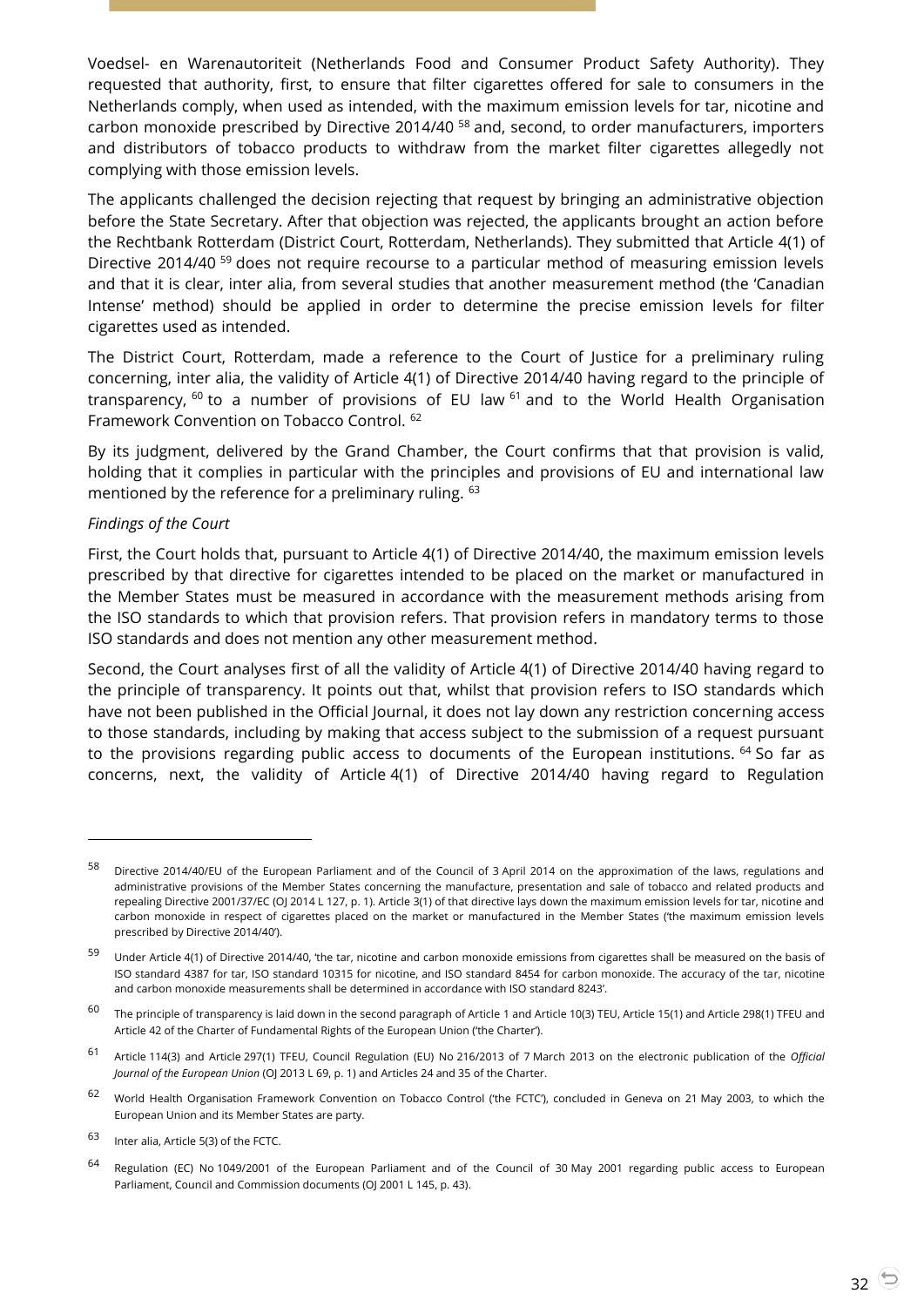No 216/2013, <sup>65</sup> the Court observes that under the case-law the substantive legality of that directive cannot be examined in the light of that regulation. As regards, finally, the validity of Article 4(1) of Directive 2014/40 having regard to Article 297(1) TFEU <sup>66</sup> read in the light of the principle of legal certainty, the Court states that the EU legislature, in the light of the broad discretion that it has in the exercise of the powers conferred on it where its action involves political, economic and social choices and where it is called on to undertake complex assessments and evaluations, may refer, in the acts that it adopts, to technical standards determined by a standards body, such as the International Organisation for Standardisation (ISO).

However, the Court points out that the principle of legal certainty requires that the reference to such standards be clear and precise and predictable in its effect, so that interested parties can ascertain their position in situations and legal relationships governed by EU law. In the present instance, the Court holds that, since the reference made by Article 4(1) of Directive 2014/40 to the ISO standards complies with that requirement and the directive was published in the Official Journal, the mere fact that that provision refers to ISO standards that have not, at this juncture, been so published is not capable of calling the validity of that provision into question.

Nevertheless, as regards the ability of ISO standards to bind individuals, the Court states that, in accordance with the principle of legal certainty, such standards made mandatory by a legislative act of the European Union are binding on the public generally only if they themselves have been published in the Official Journal. In the absence of publication in the Official Journal of the standards to which Article 4(1) of Directive 2014/40 refers, the public is thus unable to ascertain the methods of measuring the emission levels prescribed by that directive for cigarettes. On the other hand, regarding the ability of ISO standards to bind undertakings, the Court states that, in so far as undertakings have access to the official and authentic version of the standards referred to in Article 4(1) of Directive 2014/40 through the national standards bodies, those standards are binding on them.

Third, as to the validity of Article 4(1) of Directive 2014/40 having regard to Article 5(3) of the FCTC, <sup>67</sup> the Court observes that the latter provision does not prohibit all participation of the tobacco industry in the establishment and implementation of rules on tobacco control, but is intended solely to prevent the tobacco control policies of the parties to the convention from being influenced by that industry's interests. Therefore, the mere fact that the tobacco industry participated in the determination at ISO of the standards in question is not capable of calling into question the validity of Article 4(1) of Directive 2014/40.

Fourth, as to the validity of Article 4(1) of Directive 2014/40 having regard to the requirement for a high level of protection of human health <sup>68</sup> and to Articles 24 and 35 of the Charter, <sup>69</sup> the Court points out that, in accordance with settled case-law, the validity of that provision of Directive 2014/40 cannot be assessed on the basis of the studies mentioned by the referring court in the request for a preliminary ruling, as those studies postdate 3 April 2014, the date on which that directive was adopted.

Fifth and finally, the Court specifies the characteristics that must be displayed by the method of measuring emissions to be used for cigarettes in order to verify compliance with the maximum emission levels prescribed by Directive 2014/40, should the reference made in Article 4(1) of the

<sup>65</sup> Regulation No 216/2013 lays down inter alia the rules relating to the publication of acts of EU law in the Official Journal.

<sup>66</sup> Pursuant to that provision, 'legislative acts shall be published in the *Official Journal of the European Union*. They shall enter into force on the date specified in them or, in the absence thereof, on the 20th day following that of their publication'.

<sup>&</sup>lt;sup>67</sup> That provision states that, in setting and implementing their public health policies with respect to tobacco control, the parties to the convention are to act to protect those policies from interests of the tobacco industry in accordance with national law.

<sup>68</sup> That requirement is laid down in particular in Article 114(3) TFEU.

<sup>69</sup> Article 24 of the Charter relates to the rights of the child, while Article 35 of the Charter concerns health care.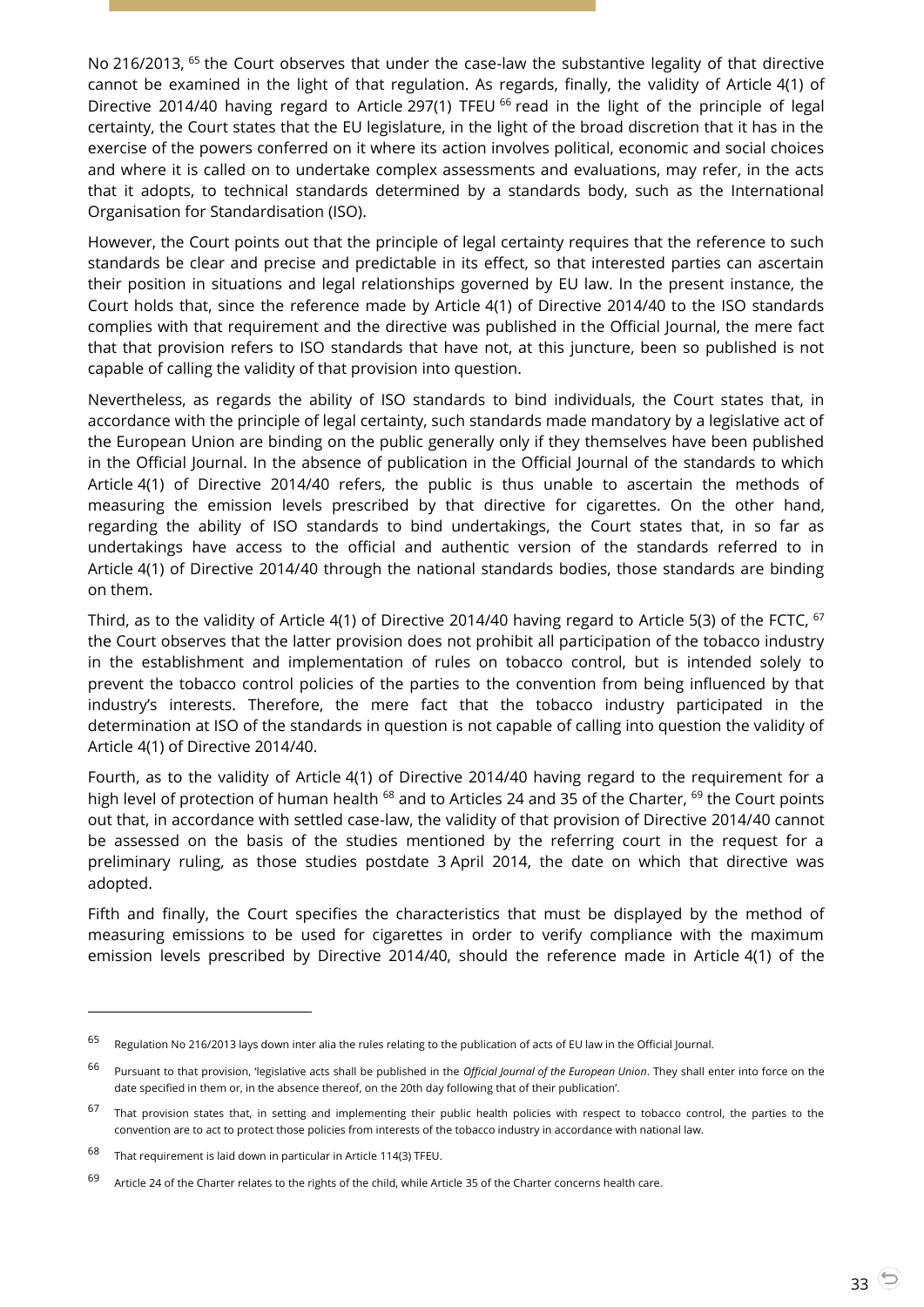directive to ISO standards not be binding on individuals. Thus, it holds that that method must be appropriate, in the light of scientific and technical developments or internationally agreed standards, for measuring the levels of emissions released when a cigarette is consumed as intended, and must take as a base a high level of protection of human health, especially for young people. The accuracy of the measurements obtained by means of that method must be verified by laboratories approved and monitored by the competent authorities of the Member States as referred to in Article 4(2) of Directive 2014/40. It is for the national court to determine whether the methods actually used to measure the emission levels comply with Directive 2014/40, without taking account of Article 4(1) thereof.

# **2. PLANT PROTECTION PRODUCTS**

## <span id="page-33-1"></span><span id="page-33-0"></span>**Judgment of the General Court (Seventh Chamber) of 9 February 2022, Taminco and Arysta LifeScience Great Britain v Commission, T-740/18**

[Link to the complete text of the judgment](https://curia.europa.eu/juris/document/document.jsf?text=&docid=253642&pageIndex=0&doclang=EN&mode=lst&dir=&occ=first&part=1&cid=1814679)

 $\overline{a}$ 

Plant protection products – Active substance thiram – Non-renewal of approval – Regulation (EC) No 1107/2009 and Implementing Regulation (EU) No 844/2012 – Rights of the defence – Procedural irregularity – Manifest error of assessment – Competence of EFSA – Proportionality – Precautionary principle – Equal treatment

The active substance thiram ('thiram'), used for fungicidal purposes on various fruits and vegetables, was first approved on 1 August 2004. <sup>70</sup> Taminco BVBA and Arysta LifeScience Great Britain Ltd ('the applicants'), companies marketing thiram and plant protection products containing thiram, applied, in accordance with Regulation No 1107/2009, <sup>71</sup> for its renewal in 2014. <sup>72</sup> During the renewal procedure, the applicants limited their application, which initially concerned the use of thiram as a foliar spray and its use as a seed treatment, to seed treatment only.

By implementing regulation of 9 October 2018, <sup>73</sup> the European Commission refused to renew the approval of thiram and prohibited the use and sale of seeds treated with plant protection products containing thiram. In that regard, the recitals of the contested implementing regulation refer, inter alia, to the conclusions of the European Food Safety Authority (EFSA), which identified, inter alia, the existence of a high acute risk to consumers and workers from the application of thiram as a foliar spray and the existence of a high risk to birds and mammals, arising from all representative uses assessed, including seed treatment.

The applicants brought an action for annulment of the contested implementing regulation. That action was dismissed by the General Court.

<sup>&</sup>lt;sup>70</sup> By Commission Directive 2003/81/EC of 5 September 2003 amending Council Directive 91/414/EEC to include molinate, thiram and ziram as active substances (OJ 2003 L 224, p. 29).

<sup>71</sup> Regulation (EC) No 1107/2009 of the European Parliament and of the Council of 21 October 2009 concerning the placing of plant protection products on the market and repealing Council Directives 79/117/EEC and 91/414/EEC (OJ 2009 L 309, p. 1).

<sup>72</sup> That renewal application was submitted in accordance with Commission Implementing Regulation (EU) No 844/2012 of 18 September <sup>2012</sup> setting out the provisions necessary for the implementation of the renewal procedure for active substances, as provided for in Regulation (EC) No 1107/2009 of the European Parliament and of the Council concerning the placing of plant protection products on the market (OJ 2012 L 252, p. 26).

<sup>73</sup> Commission Implementing Regulation (EU) 2018/1500 of 9 October 2018 concerning the non-renewal of approval of the active substance thiram, and prohibiting the use and sale of seeds treated with plant protection products containing thiram, in accordance with Regulation (EC) No 1107/2009 of the European Parliament and of the Council concerning the placing of plant protection products on the market, and amending Commission Implementing Regulation (EU) No 540/2011 (OJ 2018 L 254, p. 1) ('the contested implementing regulation').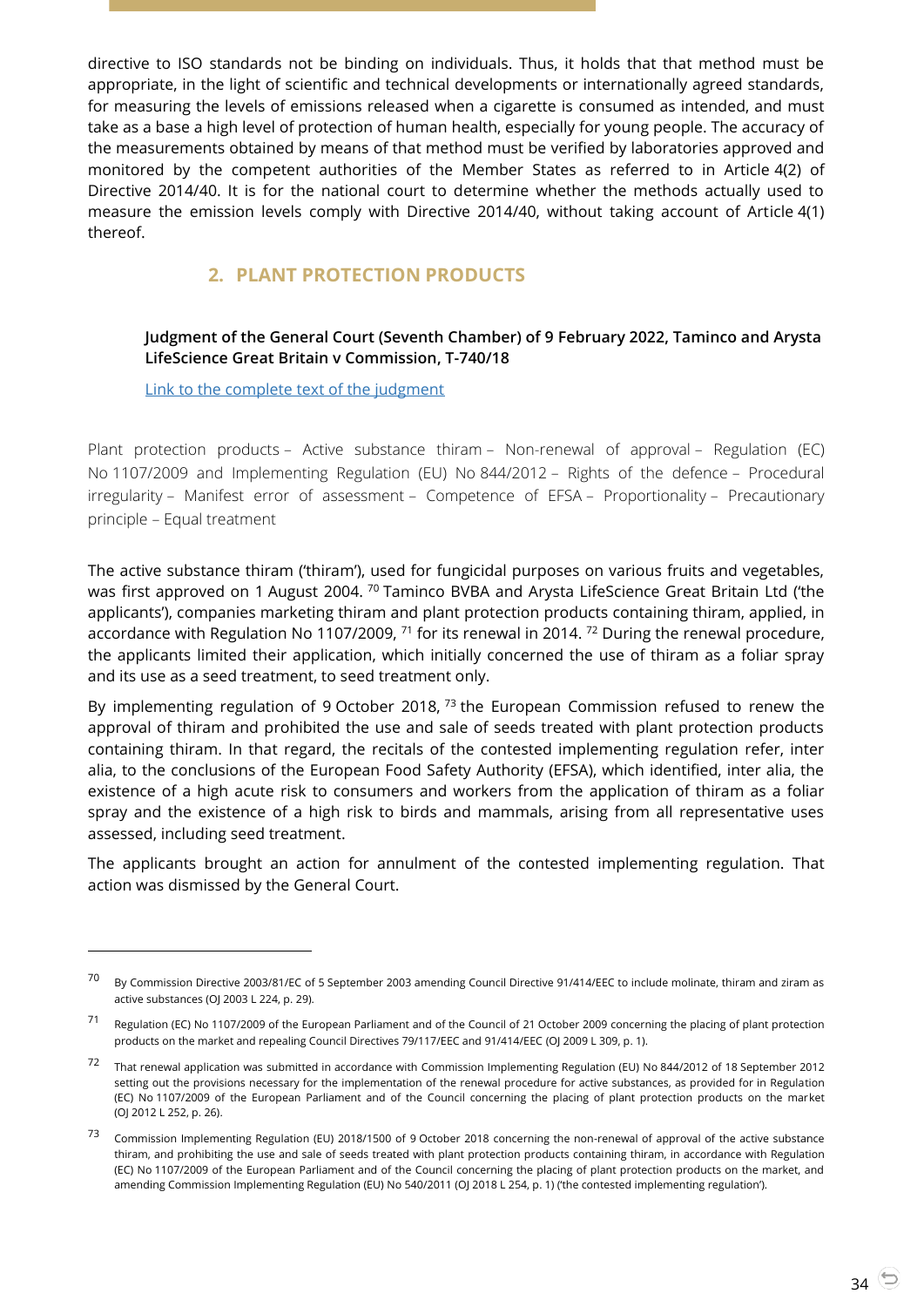This case raises two questions that are new to the Court's case-law, concerning, first, the possible failure of the Commission to take into account the partial withdrawal of the application for renewal of the approval of an active substance and, second, the Commission's obligation, in the application of the precautionary principle, to carry out an examination of the benefits and costs  $74$  within the framework of a procedure for renewal of such an approval.

## *Findings of the Court*

 $\overline{a}$ 

First of all, the Court points out that the principle that it is the applicant which must prove that the conditions for approval of an active substance are satisfied, in order to obtain approval, also applies in the context of the procedure for renewal of the approval of such a substance.

With regard, in the first place, to the applicants' complaints that they were not given the opportunity to express their views on two proposals arising from a meeting of experts within EFSA, namely the reduction of the reference value used in the assessment of the long-term risk to mammals and the proposal for a new classification of thiram as a category 2 carcinogen, <sup>75</sup> the Court observes that the contested implementing regulation constitutes an act of general application. Neither the process of drafting such an act nor those acts themselves require, under the general principles of EU law, such as the right to be heard, consulted or informed, the participation of the persons affected. In such a context, the procedural rights enjoyed by the applicants in the renewal procedure are those explicitly provided for by Regulation No 1107/2009 and by Implementing Regulation No 844/2012. In that respect, the Court finds no irregularity which could constitute a breach of the applicants' right to be heard.

The Court considers, in the second place, the procedural irregularity relied on by the applicants, in that the Commission did not take account of the withdrawal of the application for renewal of the approval of thiram for use as a foliar spray and did not make any distinction between that use and use as a seed treatment.

In that regard, the Court points out, first of all, that Regulation No 1107/2009 does not provide for the situation in which an applicant for renewal of an approval of an active substance withdraws its application for one of the representative uses which it has previously designated. Next, it finds that the recitals of the contested implementing regulation do refer to that partial withdrawal. Finally, the Court analyses the effects of the partial withdrawal of the application for renewal of the approval of thiram. It notes that that partial withdrawal took place after the completion of the risk assessment process evidenced by the adoption of the EFSA conclusions, which raise several risks associated with the application of thiram by foliar spraying and, in particular, a high acute risk to consumers and users. The existence of those risks was not contested by the applicants in the present action. Moreover, they were real and not hypothetical, in that they concerned products already placed on the market. In those circumstances, the Court considers that a new assessment on the basis of the seed treatment alone would have had the effect of delaying the adoption of a position on the renewal of thiram.

Having regard also to the Commission's risk management role and the fact that the contested implementing regulation is an act of general application, the Court concludes that the Commission was not required to base that regulation solely on grounds relating to the use of thiram as a seed treatment. Nor was the Commission required to carry out or have carried out a new risk assessment limited to that use.

In the third place, the Court answers in the negative whether EFSA acted ultra vires in proposing the classification of thiram as a category 2 carcinogen. It is true that EFSA is not competent to propose or

<sup>74</sup> For the purposes of point 6.3.4 of the Communication from the Commission on the precautionary principle (COM(2000) 1 final).

<sup>&</sup>lt;sup>75</sup> In the light of the criteria laid down in Regulation (EC) No 1272/2008 of the European Parliament and of the Council of 16 December 2008 on classification, labelling and packaging of substances and mixtures, amending and repealing Directives 67/548/EEC and 1999/45/EC, and amending Regulation (EC) No 1907/2006 (OJ 2008 L 353, p. 1).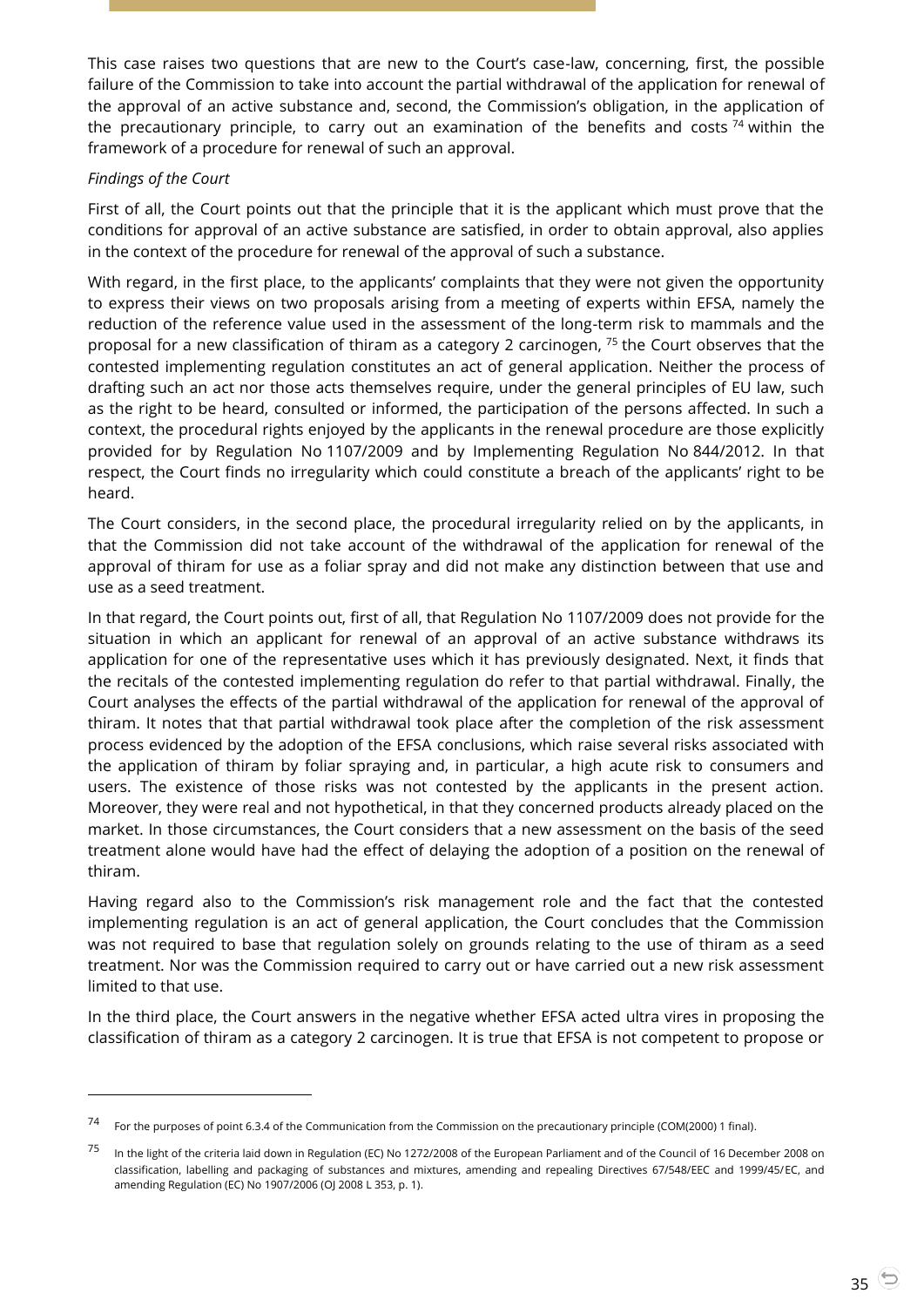decide on the classification of the hazards associated with substances incorporated in plant protection products under Regulation No 1272/2008. However, it did not make such a proposal, but merely referred in its conclusions to the unanimous opinion of the experts consulted in the renewal procedure to that effect. Moreover, such an opinion did not in itself prevent the renewal of the approval of thiram. Furthermore, although the procedures provided for in Regulations No 1272/2008 and No 1107/2009 are distinct, the question of whether an active substance is or should be classified in a particular hazard class may be relevant in the context of both procedures, namely both in relation to the identification and communication of the hazards of a substance and in relation to whether it fulfils the criteria for approval under Regulation No 1107/2009.

Finally, with regard to the application of the precautionary principle, the Court considers whether the Commission was obliged to carry out an examination of the benefits and costs in a renewal procedure. That examination is part of the process leading to the adoption of appropriate measures to prevent certain potential risks to public health, safety and the environment under the precautionary principle and is part of the stage of that process aimed at managing the risks identified. The Court concludes that the Commission was required to carry out that examination and that it did in fact fulfil that obligation. To that end, it is sufficient to note that the Commission took cognisance of the effects, positive and negative, economic and otherwise, likely to be induced by the proposed action and by the failure to act, and that it took them into account in its decision, without it being necessary for those effects to be estimated precisely, if that is not possible or would require disproportionate effort.

# <span id="page-35-1"></span><span id="page-35-0"></span>**VII. ECONOMIC AND MONETARY POLICY**

## **Judgment of the General Court (Ninth Chamber, Extended Composition) of 2 February 2022, Pilatus Bank and Pilatus Holding v ECB, T-27/19**

[Link to the complete text of the judgment](https://curia.europa.eu/juris/document/document.jsf?text=&docid=253223&pageIndex=0&doclang=EN&mode=lst&dir=&occ=first&part=1&cid=1814787)

Economic and monetary policy – Prudential supervision of credit institutions – Specific supervisory tasks conferred on the ECB – Decision to withdraw a credit institution's authorisation – Indictment of the main shareholder in a third country – Criterion of good repute – Perception of good repute by the market – Presumption of innocence – Proportionality – Rights of the defence

Pilatus Bank plc is a Maltese credit institution subject to the prudential supervision of the Malta Financial Services Authority (MFSA). Following the indictment in the United States of its main shareholder – who indirectly holds full control over it – for alleged financial offences, Pilatus Bank plc received several requests for withdrawal of deposits, representing approximately 40% of the deposits on its balance sheet.

In response to that situation, the MFSA adopted three decisions, relating, respectively, to the suspension of the voting rights of the indicted shareholder, the moratorium by which it ordered Pilatus Bank plc not to authorise any banking transactions, and the appointment of a competent person entrusted with exercising the main powers normally conferred on Pilatus Bank plc's governing bodies in respect of that bank's specific activities and its assets. The MFSA then submitted a proposal to the European Central Bank (ECB) to withdraw the authorisation of Pilatus Bank plc to take up the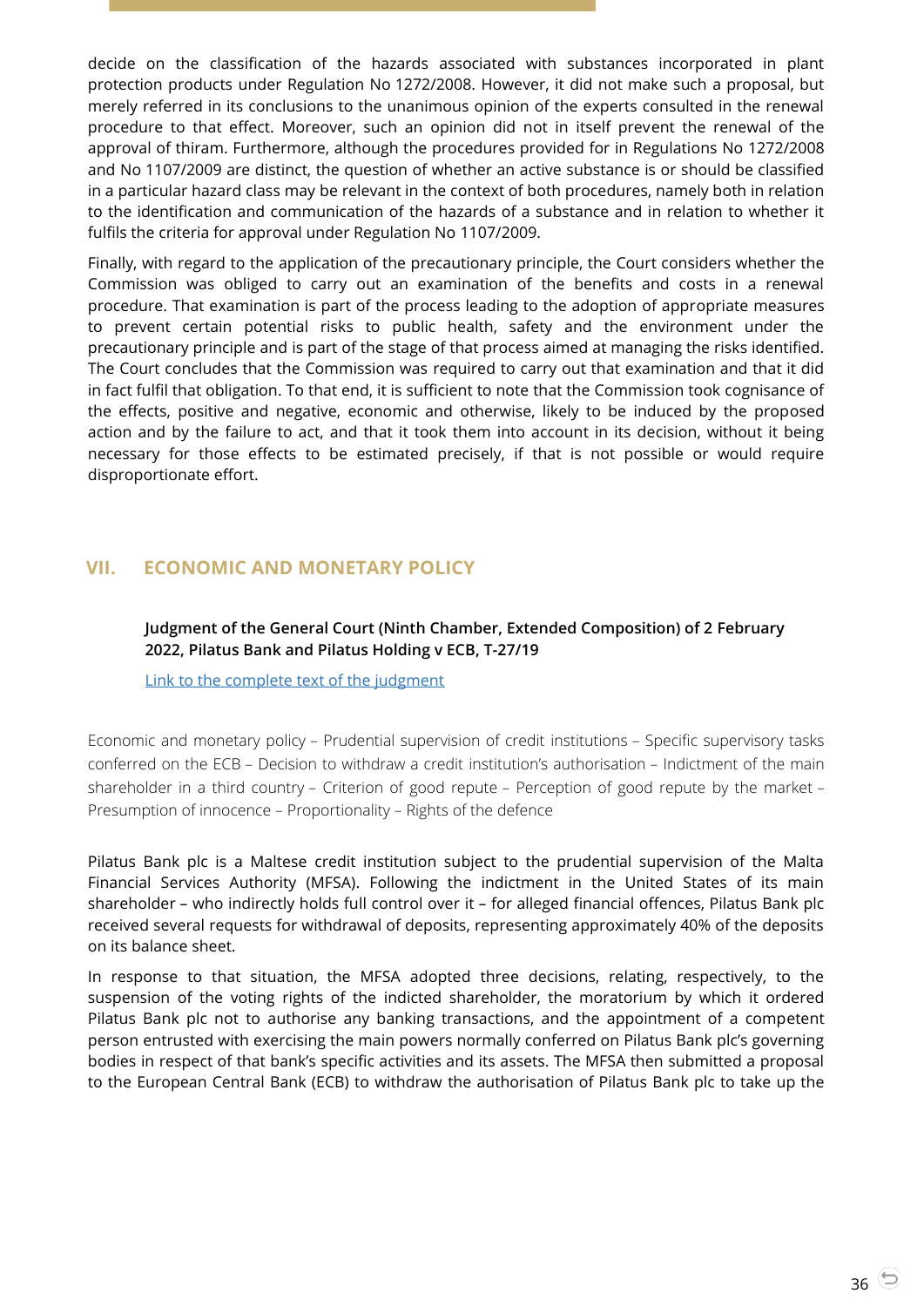business of a credit institution, <sup>76</sup> on the basis of which proposal the ECB adopted a decision to that effect.

The General Court dismisses the action brought by Pilatus Bank plc against that decision of the ECB. The present case has, inter alia, enabled the Court, for the first time, to rule on the withdrawal of a credit institution's authorisation on the ground that its shareholder lacks good repute.

#### *Findings of the Court*

 $\overline{a}$ 

First of all, the Court points out that the criteria which shareholders seeking to acquire a qualifying holding in a credit institution must meet, including the criterion of good repute, are applicable to the assessment of the suitability of the shareholders carried out for the purposes of withdrawing an authorisation to take up the business of a credit institution.  $77$  Consequently, the competent authorities may withdraw an authorisation of a credit institution if, taking into account the need to ensure the sound and prudent management of that institution and to ensure the preservation and stability of the financial system within the European Union and each Member State, those authorities are not satisfied as to the suitability of the shareholders, in particular because of their lack of good repute.

Next, the Court clarifies the concept of 'good repute', while pointing out that it is an indeterminate legal concept and that the competent authorities enjoy a discretion in applying the criterion of good repute. In its normal meaning, good repute refers to the suitability of a person who complies with customary standards and rules and to the reputation which that person enjoys with the public as regards that fitness and his or her conduct. Thus, good repute depends not only on a person's conduct, but also on the perception of that conduct by others. In assessing the good repute of the shareholders of credit institutions, account must be taken, first, of whether their conduct complies with the applicable laws and regulations and, secondly, of the perception of that conduct and their reputation by the public and by the participants in the financial markets.

The Court then holds that, in the present case, the ECB was fully entitled to consider that, because of the indictment of Pilatus Bank plc's main shareholder and the corresponding perception of his good repute by the financial market participants, which resulted in significant negative consequences for the situation of that credit institution, that shareholder's lack of good repute justified withdrawing Pilatus Bank plc's authorisation to take up the business of a credit institution. The withdrawal decision was based on the specific negative effects which the indictment had had on the reputation of the indicted shareholder and of Pilatus Bank plc, on the public confidence in the latter and, consequently, on the soundness of the management thereof and the stability of the financial system within the European Union and each Member State. Among those effects, the significant requests for withdrawal of deposits, the termination of the correspondent banking relationships, the early termination of contracts and the deterioration in the risk ratio of Pilatus Bank plc were identified.

In the light of those concrete negative effects, the ECB was not obliged to take into consideration the fact that the conduct of Pilatus Bank plc's main shareholder that is complained of might not be unlawful under EU law. The most important factor to be taken into account is not the merits of the prosecution contained within the indictment under EU law or the law of the third State concerned, but the consequences of that prosecution on the reputation of the indicted shareholder, on the situation of Pilatus Bank plc and on the banking market as a whole. However, the fact remains that the ECB is required to consider any evidence submitted in the context of the administrative procedure capable of demonstrating the absence of any effect of such a prosecution on the reputation or management

<sup>76</sup> Pursuant to Article 14(5) of Council Regulation (EU) No 1024/2013 of 15 October 2013 conferring specific tasks on the European Central Bank concerning policies relating to the prudential supervision of credit institutions (OJ 2013 L 287, p. 63).

<sup>77</sup> Conclusion reached from a combined reading of Article 1, first paragraph, Article 4(1) and (3) and Article 14(5) of Regulation No 1024/2013 and Article 14(2), Article 18 and Article 23(1) of Directive 2013/36/EU of the European Parliament and of the Council of 26 June 2013 on access to the activity of credit institutions and the prudential supervision of credit institutions and investment firms, amending Directive 2002/87/EC and repealing Directives 2006/48/EC and 2006/49/EC (OJ 2013 L 176, p. 338).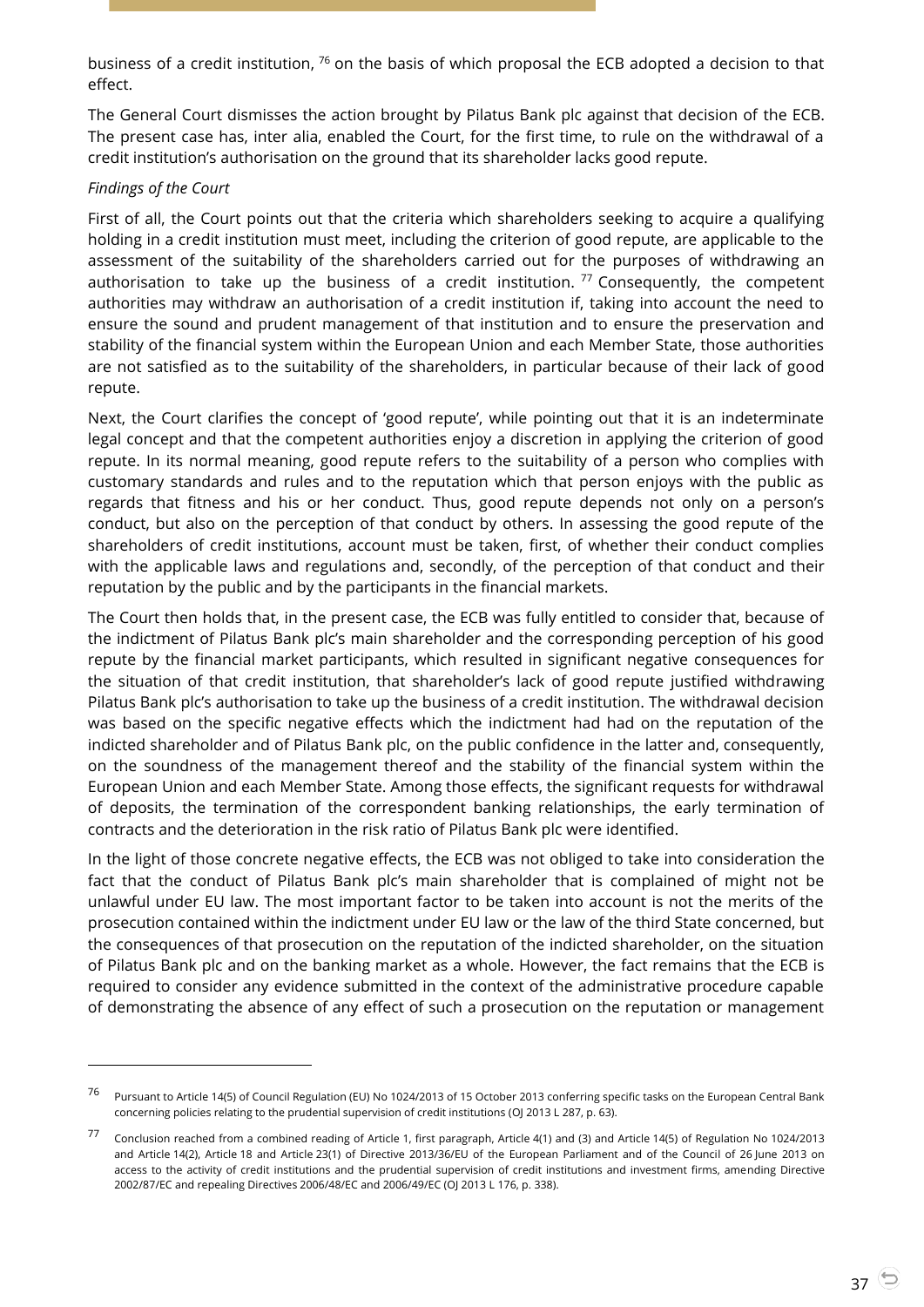of the institution concerned and which might result from the abusive or manifestly unfounded nature of such a prosecution.

Lastly, the Court finds that, in the present case, the ECB did not infringe either the presumption of innocence of Pilatus Bank plc or the rights of the defence.

As regards the principle of the presumption of innocence, the Court observes that the failure to review the facts relating to the shareholder's indictment does not demonstrate that that principle has been infringed. Indeed, in the contested decision, the ECB clearly stated that the indictment contained allegations. That decision did not, therefore, imply an accusation of a criminal nature and did not constitute a finding that the offence had been committed. The Court points out that prudential supervision, which is intended to ensure the sound management of credit institutions and to preserve the stability of the financial system within the European Union and each Member State, pursues different objectives from those of criminal proceedings, the latter being intended to penalise conduct punishable by law.

As regards Pilatus Bank plc's rights of defence, which were allegedly infringed owing in particular to the fact that its directors were unable to pay its legal adviser and to have access to its resources and information, the Court holds that those circumstances arise exclusively from the MFSA's decision to appoint a competent person, entrusted with exercising the main powers normally conferred on Pilatus Bank plc's governing bodies in respect of its specific activities and its assets. However, such a decision has no effect on the contested decision and its adoption falls within the competence of the national authority. Thus, the ECB cannot be held liable for the consequences of that decision. The decisions of the EU institutions cannot be rendered unlawful on grounds connected with the application of rules of national law, which do not fall within their competence, and over which they have no control. Moreover, within the framework of the single supervisory mechanism, the ECB is not under any obligation to prevent a national authority from adopting such a decision. Consequently, the circumstances relied on by Pilatus Bank plc are not such as to render the contested decision unlawful.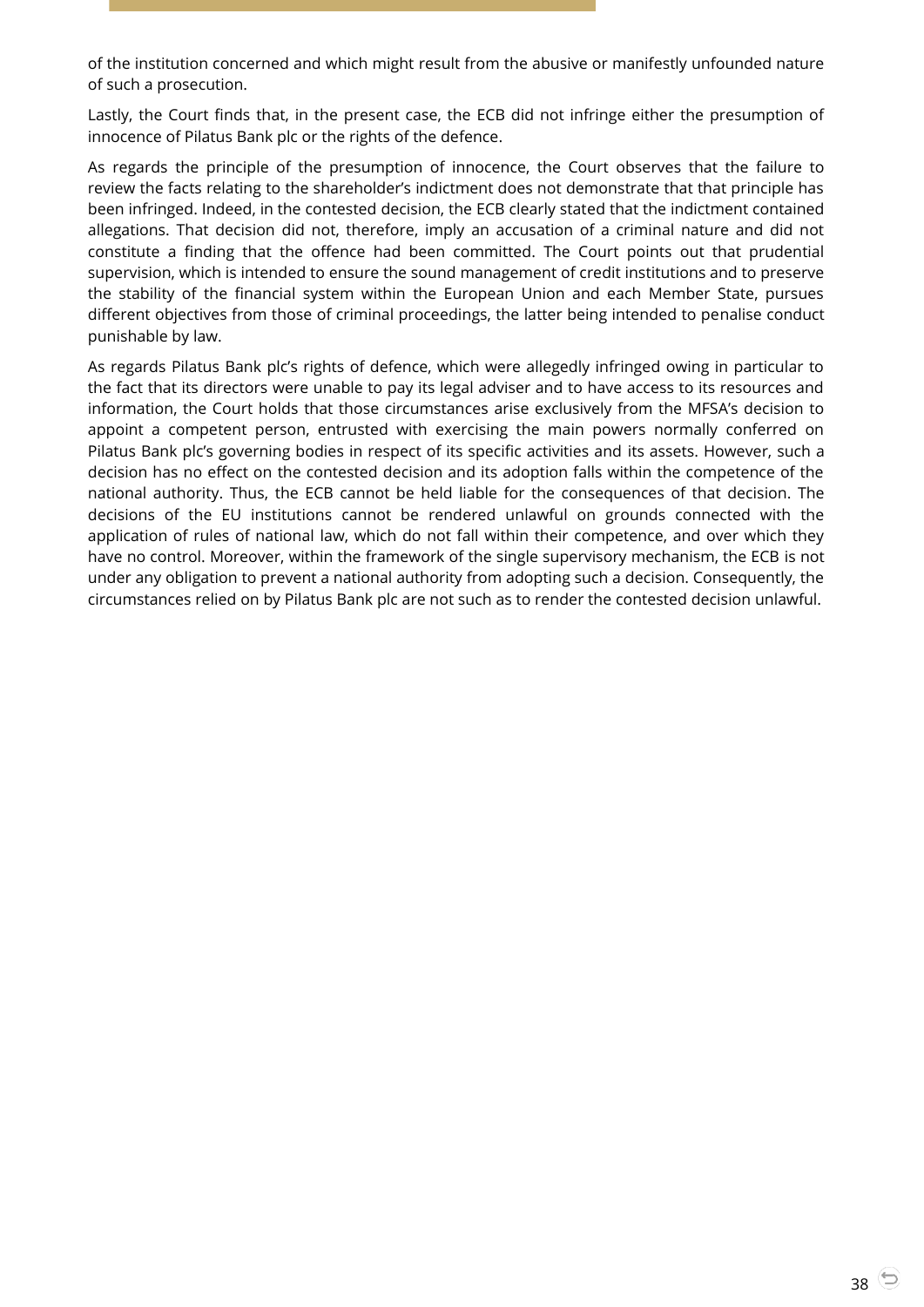# <span id="page-38-1"></span><span id="page-38-0"></span>**VIII. ENVIRONMENT: ASSESSMENT OF THE EFFECTS OF CERTAIN PLANS AND PROGRAMMES ON THE ENVIRONMENT**

## **Judgment of the Court (Grand Chamber) of 22 February 2022, Bund Naturschutz in Bayern, C-300/20**

[Link to the complete text of the judgment](https://curia.europa.eu/juris/document/document.jsf?text=&docid=254382&pageIndex=0&doclang=en&mode=lst&dir=&occ=first&part=1&cid=1814882)

Reference for a preliminary ruling – Environment – Directive 2001/42/EC – Assessment of the effects of certain plans and programmes on the environment – Article 2(a) – Concept of 'plans and programmes' – Article 3(2)(a) – Measures prepared for certain sectors and setting a framework for future development consent of projects listed in Annexes I and II to Directive 2011/92/EU – Article 3(4) – Measures setting a framework for future development consent of projects – Landscape conservation regulation adopted by a local authority

In 2013, the Landkreis Rosenheim (Rural District of Rosenheim, Germany) adopted a regulation relating to a landscape conservation area ('the Inntal Süd Regulation') <sup>78</sup> without having carried out an environmental assessment beforehand in accordance with Directive 2001/42 on the assessment of the effects of certain plans and programmes on the environment.<sup>79</sup> The Inntal Süd Regulation placed an area of around 4 021 hectares under protection, that is to say an area around 650 hectares smaller than the area protected by the previous regulations.

Bund Naturschutz in Bayern eV, an environmental association, challenged that regulation before the Bayerischer Verwaltungsgerichtshof (Higher Administrative Court, Bavaria, Germany). After its application was dismissed as inadmissible, that association brought an appeal on a point of law (*Revision*) against that decision before the Bundesverwaltungsgericht (Federal Administrative Court, Germany).

That court considers that the Inntal Süd Regulation constitutes a plan or programme within the meaning of Directive 2001/42. Having doubts, however, as to whether the Rural District of Rosenheim had an obligation to carry out, in accordance with that directive, an environmental assessment prior to the adoption of that regulation, it has decided to bring that issue before the Court of Justice by means of the preliminary ruling procedure.

In its judgment, delivered by the Grand Chamber, the Court clarifies the concept of plans and programmes that must be subject to an environmental assessment in accordance with Directive 2001/42.

#### *Findings of the Court*

 $\overline{a}$ 

As a preliminary point, the Court recalls that Directive 2001/42 covers plans and programmes which, first, are prepared or adopted by an authority at national, regional or local level, and, second, are required by legislative, regulatory or administrative provisions.

Concerning the second condition, it is apparent from settled case-law that plans and programmes the adoption of which is regulated by national legislative or regulatory provisions, which determine the

<sup>78</sup> Verordnung des Landkreises Rosenheim über das Landschaftsschutzgebiet 'Inntal Süd'.

 $79$  Directive 2001/42/EC of the European Parliament and of the Council of 27 June 2001 on the assessment of the effects of certain plans and programmes on the environment (OJ 2001 L 197, p. 30).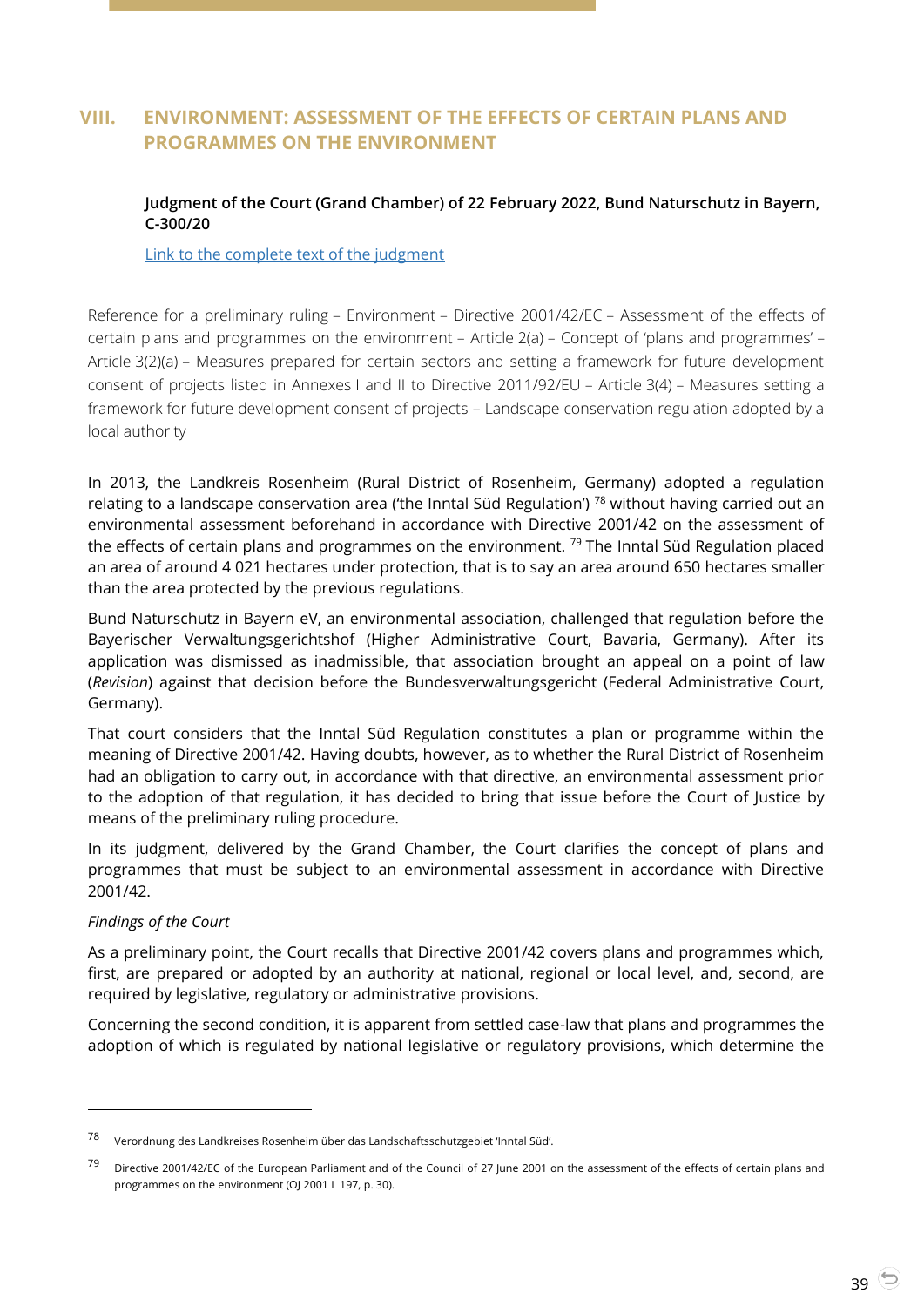competent authorities for adopting them and the procedure for preparing them, must be regarded as 'required' within the meaning, and for the application, of that directive. Thus, a measure must be regarded as 'required' where there exists, in national law, a particular legal basis authorising the competent authorities to adopt that measure, even if such adoption is not mandatory.

Accordingly, as the Inntal Süd Regulation was adopted by a local authority on the basis of a provision of German legislation, it constitutes a plan or programme within the meaning of Directive 2001/42. In that regard, the Court notes that the general nature of that regulation, which contains general and abstract provisions laying down general requirements, does not preclude such a classification. The fact that a national measure is to some extent abstract and pursues an objective of transforming an existing geographical area is illustrative of its planning and programming aspect and does not prevent it from being included in the concept of 'plans and programmes'.

Next, the Court examines whether a national measure, such as the Inntal Süd Regulation, which is intended to protect nature and the landscape and, to that end, lays down general prohibitions and makes provision for compulsory permits falls within the scope of Article 3(2)(a) of Directive 2001/42. That provision lays down the obligation to carry out an environmental assessment for all plans and programmes which satisfy two cumulative conditions.

In the first place, the plans or programmes must 'concern' one of the sectors referred to in Article 3(2)(a) of Directive 2001/42. <sup>80</sup> In this instance, it appears to the Court that that first condition is satisfied, which it is, however, for the referring court to ascertain.

In that regard, the Court specifies that the fact that the main objective of a plan or programme is the protection of the environment does not mean that that plan or programme may not also 'concern' one of the sectors listed in that provision. Indeed, the very essence of measures of general application prepared with a view to the protection of the environment is precisely to regulate human activities having significant environmental effects, including those covered by those sectors.

In the second place, the plans or programmes must set the framework for future development consent of projects listed in Annexes I and II to Directive 2011/92 on the assessment of the effects of certain public and private projects on the environment. <sup>81</sup>

That requirement is met where a plan or programme establishes a significant body of criteria and detailed rules for the grant and implementation of one or more of the projects listed in Annexes I and II to Directive 2011/92, inter alia with regard to the location, nature, size and operating conditions of such projects, or the allocation of resources connected with those projects. By contrast, where a plan or programme, such as the Inntal Süd Regulation, merely defines landscape conservation objectives in general terms and makes activities or projects in the conservation area subject to obtaining a compulsory permit, without however setting out criteria or detailed rules for the grant and implementation of those projects, the requirement referred to above is not met, even if that regulation may have a certain influence on the location of projects.

In the light of those considerations, the Court concludes that the Inntal Süd Regulation does not constitute a plan or programme which must be subject to an environmental assessment in accordance with Article 3(2)(a) of Directive 2001/42, in so far as it does not lay down sufficiently detailed rules regarding the content, preparation and implementation of the projects referred to in Annexes I and II to Directive 2011/92, which it is, however, for the referring court to ascertain.

-

 $80$  Namely agriculture, forestry, fisheries, energy, industry, transport, waste management, water management, telecommunications, tourism, town and country planning or land use.

<sup>81</sup> Directive 2011/92/EU of the European Parliament and of the Council of 13 December 2011 on the assessment of the effects of certain public and private projects on the environment (OJ 2012 L 26, p. 1), which replaced Council Directive 85/337/EEC of 27 June 1985 on the assessment of the effects of certain public and private projects on the environment (OJ 1985 L 175, p. 40).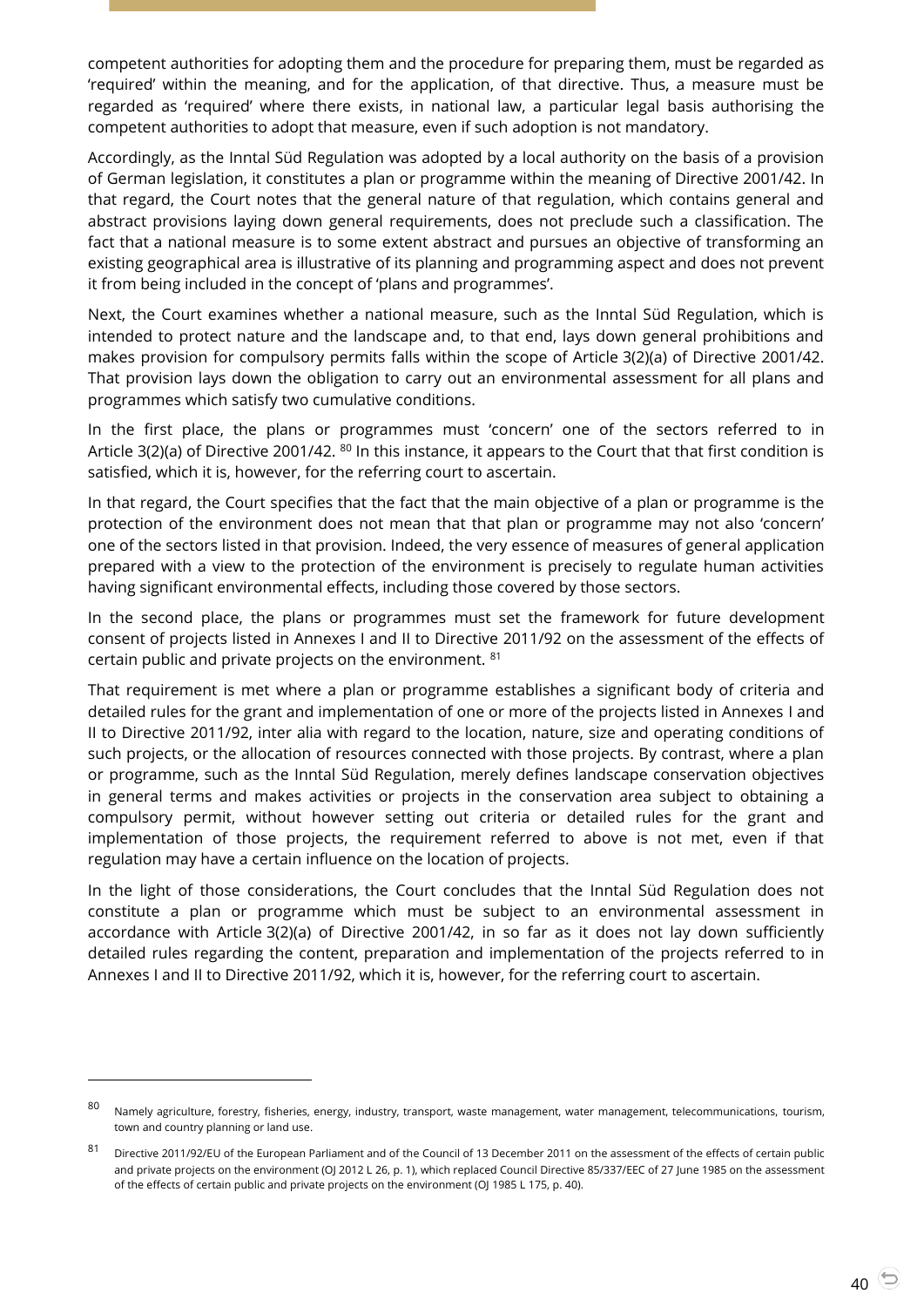Lastly, the Court rules that a national measure which is intended to protect nature and the landscape and, to that end, lays down general prohibitions and makes provision for compulsory permits without laying down sufficiently detailed rules regarding the content, preparation and implementation of projects is also not covered by Article 3(4) of Directive 2001/42, pursuant to which it is for the Member States to determine whether plans and programmes, other than those referred to in paragraph 2 of that article, which set the framework for future development consent of projects, are likely to have significant environmental effects.

# <span id="page-40-1"></span><span id="page-40-0"></span>**IX. JUDGMENT PREVIOUSLY DELIVERED**

# **INSTITUTIONAL PROVISIONS: PUBLIC PROCUREMENT BY THE INSTITUTIONS OF THE EUROPEAN UNION**

# <span id="page-40-2"></span>**Judgment of the General Court (Ninth Chamber, Extended Composition) of 26 January 2022, Leonardo v Frontex , T-849/19**

Public supply contracts – Tendering procedure – Aerial surveillance services – Action for annulment – No interest in bringing proceedings – Inadmissibility – Non-contractual liability

On 18 October 2019, by contract notice, <sup>82</sup> the European Border and Coast Guard Agency (Frontex) launched a tendering procedure <sup>83</sup> ('the contested contract notice') in order to acquire aerial surveillance services by the means of Medium Altitude Long Endurance Remotely Piloted Aircraft System for maritime purposes.

The applicant, Leonardo SpA, a company operating in the aerospace sector, did not participate in the tendering procedure launched by the contested contract notice.

On 31 May 2020, the tender evaluation committee submitted its evaluation report to the authorising officer responsible who then approved the tender evaluation report and signed the contract award decision ('the contested award decision').

The applicant then brought an action before the General Court, first, for annulment of the contested contract notice and its annexes  $84$  and the contested award decision and, secondly, for compensation for the damage it claims to have suffered as a result of the unlawful nature of the call for tenders at issue. <sup>85</sup>

By its judgment, delivered in a chamber sitting in extended composition, the Court dismisses the applicant's action in its entirety. The principal feature of the case is that the action for annulment is directed against a contract notice and its annexes and has been brought by an undertaking which did not participate in the tendering procedure organised by that notice. The question whether such an action is admissible is without precedent.

<sup>82</sup> Contract notice published in the Supplement to the *Official Journal of the European Union* (OJ 2019/S 202-490010).

<sup>83</sup> Tendering procedure FRONTEX/OP/888/2019/JL/CG entitled 'Remotely Piloted Aircraft Systems (RPAS) for Medium Altitude Long Endurance Maritime Aerial Surveillance'.

<sup>84</sup> Article 263 TFEU.

<sup>85</sup> Article 268 TFEU.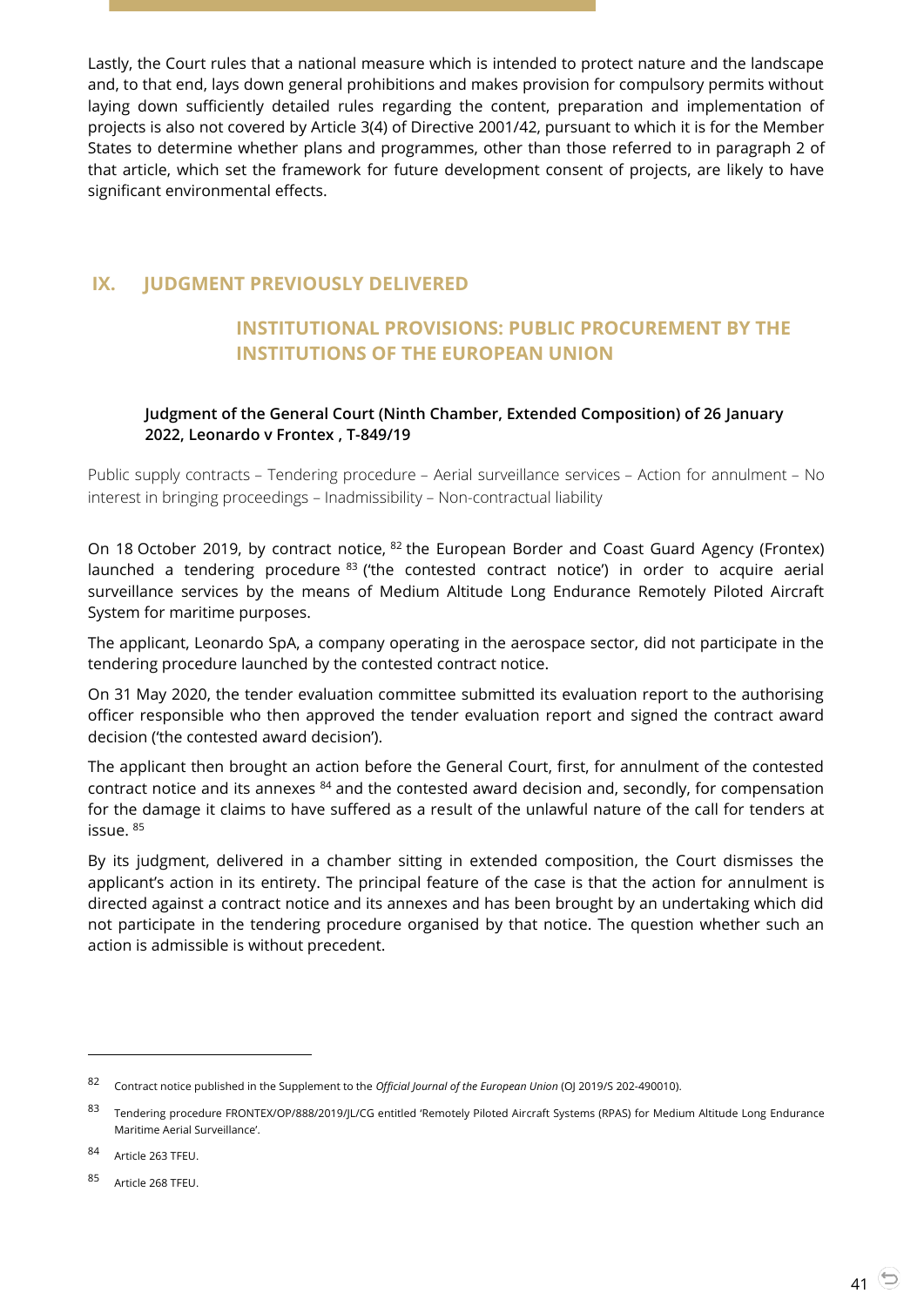#### *Findings of the Court*

In the first place, examining the admissibility of the applications for the annulment of the contested acts, the Court notes that, in the light of the applicant's assertion that it did not participate in the tendering procedure at issue since the requirements of the tender specifications prevented it from submitting a tender, the question is whether, in such circumstances, it has an interest in bringing proceedings for the purposes of Article 263 TFEU against that call for tenders. In that context, the General Court recalls the position taken in that regard by the Court of Justice in a preliminary ruling, according to which, since it is only in exceptional cases that a right to bring proceedings is given to an operator which has not submitted a tender, it cannot be regarded as excessive to require that operator to demonstrate that the clauses in the call for tenders make it impossible to submit a tender. <sup>86</sup> Although that judgment was delivered in response to a question referred for a preliminary ruling on the interpretation of provisions of Directive 89/665, <sup>87</sup> which is binding only on the Member States, the Court considers that the solution it provides can be applied, *mutatis mutandis*, in a case such as the present one, in which the applicant claims that it was prevented from submitting a tender on account of the technical specifications of the tender documents launched by an agency of the European Union, technical specifications which it disputes. It must therefore, in the Court's view, be determined whether the applicant has established that it was prevented from submitting a tender and, therefore, whether it has an interest in bringing proceedings.

In that regard, first, in respect of the tendering procedure at issue, the Court recalls that, in the present case, that procedure was preceded by the tendering procedure FRONTEX/OP/800/2017/JL, launched in 2017, for the trials of two types of remotely piloted aircraft systems (RPAS). That contract was divided into two lots and the applicant won the contract for the second lot. Once those contracts were performed, Frontex carried out detailed assessments and it was on the basis of those evaluation reports that it established the requirements contained in the contested contract notice and its annexes, the questions and answers and the minutes of the informative meeting, referred to in the application, which include those which the applicant considers to be discriminatory. The establishment of those requirements was therefore, in the Court's view, at the end of a staged process marked by feedback which enabled Frontex to assess their necessity in detail and diligently.

Secondly, with regard to the applicant's assertion that 'the rules of the call for tenders contain clauses which are *contra legem* and unjustified and which expose potential competitors to claims which are not technically feasible', the Court finds that three undertakings submitted a tender and two of them, at the very least, fulfilled all of the technical specifications as the contract was awarded to them.

Thirdly, with regard to the treatment of the applicant in relation to the other candidates, the Court considers that the applicant has not established either that the technical specifications were applied differently to it than to the other candidates or, more generally, that it was treated differently even though it was in a similar situation to those candidates.

Fourthly, with regard to the applicant's assertion that its participation was made 'impossible' or that it was subject to 'excessive economic burdens to the point of undermining the submission of a competitive tender', the Court finds that that argument cannot demonstrate any discrimination against the applicant.

In those circumstances, the Court holds that the applicant has not demonstrated that the requirements of the call for tenders at issue could be discriminatory against it. Therefore, the applicant has not established that it was prevented from submitting a tender and therefore it does

<sup>86</sup> Judgment of 28 November 2018, *Amt Azienda Trasporti e Mobilità and Others* (C-328/17, EU:C:2018:958, paragraph 53). That judgment was delivered in response to a question referred for a preliminary ruling on the interpretation of Article 1(3) of Council Directive 89/665/EEC of 21 December 1989 on the coordination of the laws, regulations and administrative provisions relating to the application of review procedures to the award of public supply and public works contracts (OJ 1989 L 395, p. 33), as amended by Directive 2007/66/EC of the European Parliament and of the Council of 11 December 2007 (OJ 2007 L 335, p. 31).

<sup>87</sup> See footnote 5 for the full reference for Directive 89/665.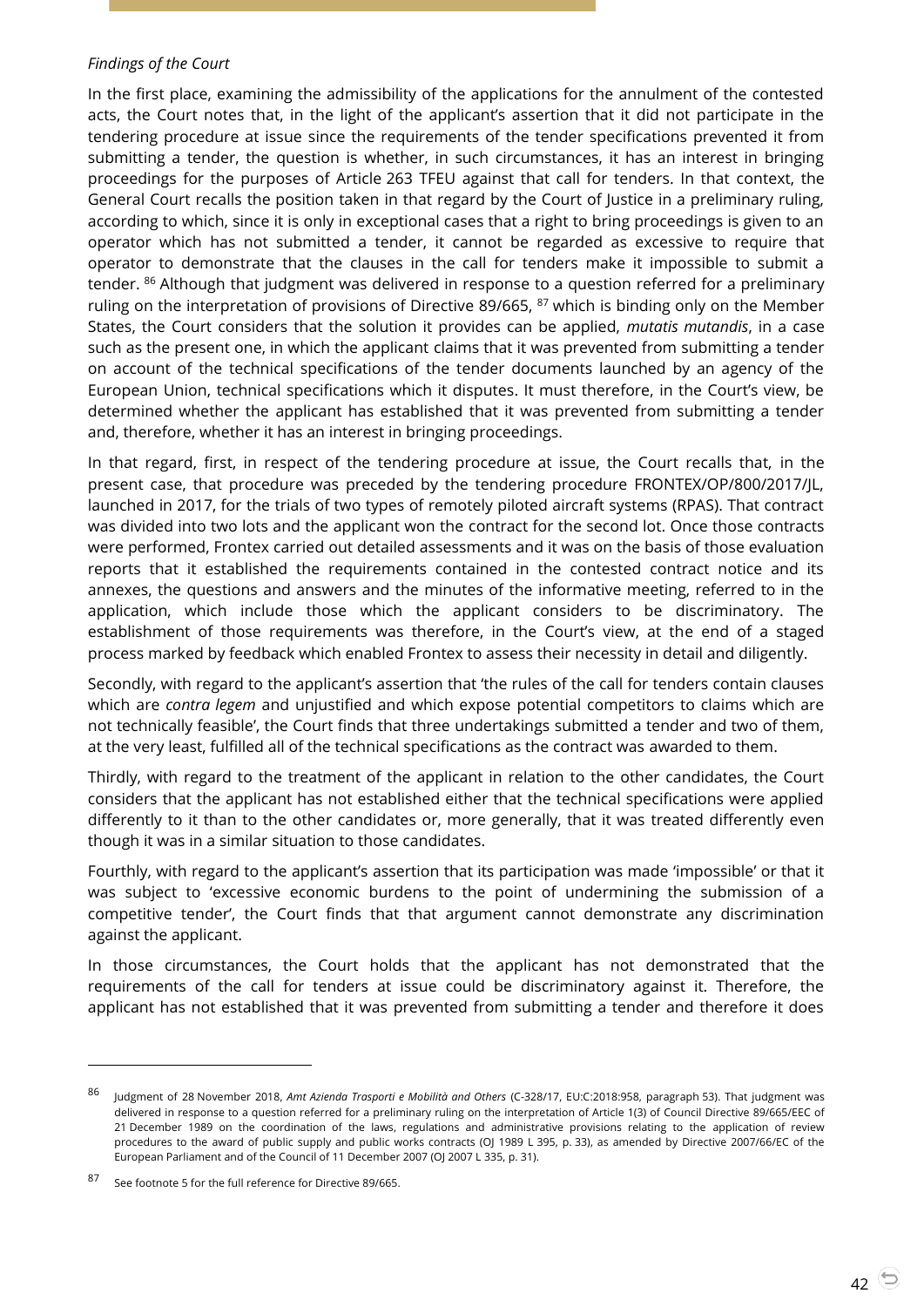not have an interest in seeking the annulment of the contested acts. Consequently, the Court rejects as inadmissible the claims for annulment of those acts and, as a result, those directed against the award decision, without there being any need to rule on the requirements relating to the existence of a challengeable act and the applicant's standing to bring proceedings, or on the effectiveness of the measures of inquiry sought.

In the second place, examining the claim for compensation, the Court recalls that, as regards the condition requiring actual damage to have been suffered, the European Union will incur liability only if the applicant has actually suffered 'real and certain' loss. Consequently, it is for the applicant to produce to the EU Courts the evidence to establish the fact and the extent of such loss. In the present case, the Court finds that the applicant is merely seeking compensation for all the damage that has been suffered and continues to be suffered as a result of the unlawful nature of the call for tenders at issue, without adducing evidence to establish the fact and the extent of that damage. It follows that the condition requiring actual damage to have been suffered has not been satisfied for the European Union to incur non-contractual liability. <sup>88</sup>

In those circumstances, the Court holds that the applicant's claim for compensation must be rejected and, consequently, its action must be dismissed in its entirety.

Under the second paragraph of Article 340 TFEU.